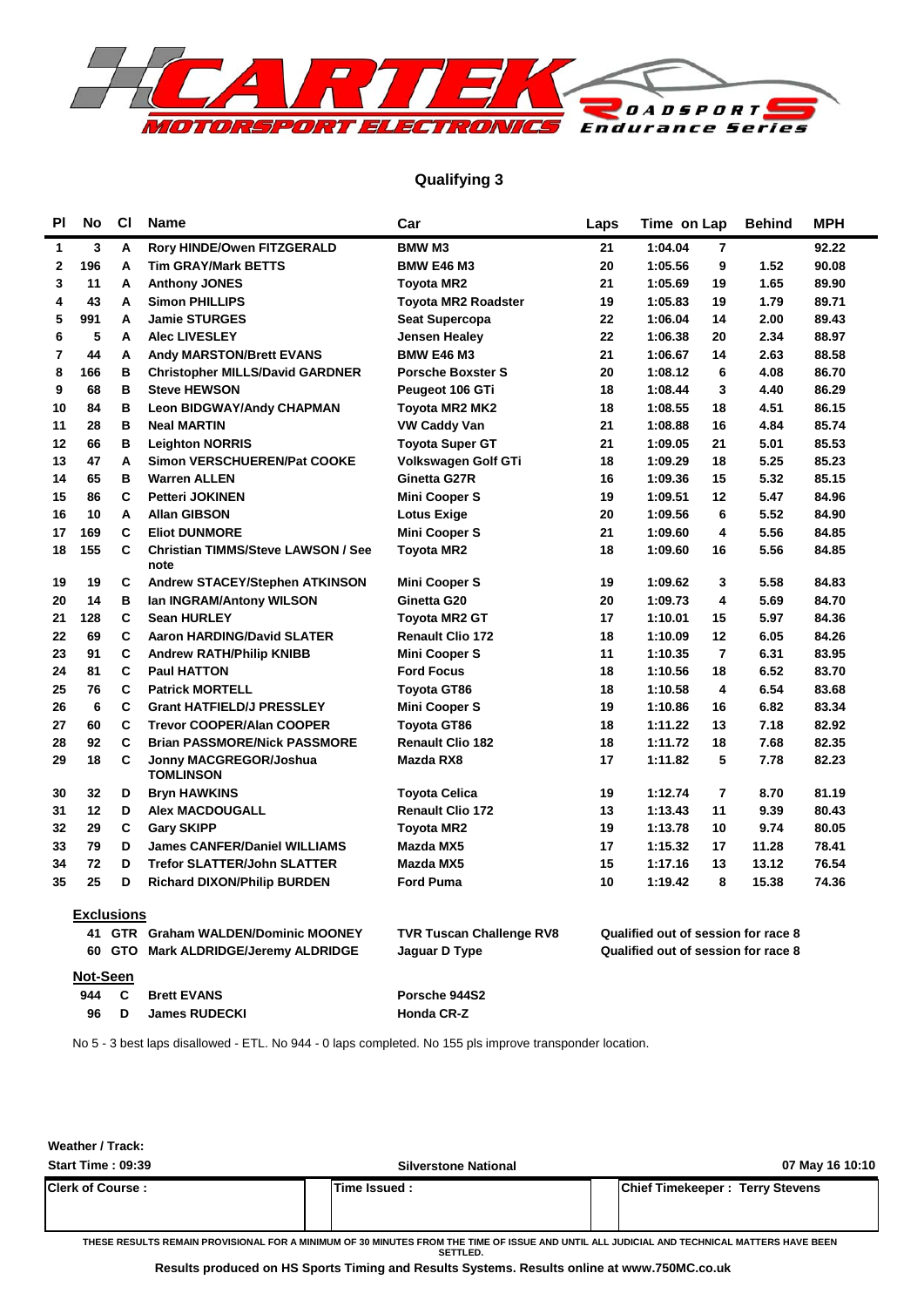## **Cartek Roadsports Series**

### **LAP TIMES - Qualifying 3**

| 3              |           | <b>Rory HINDE</b>      |                                   |                            |                         |                         |                            |                |                          |                            |                   |
|----------------|-----------|------------------------|-----------------------------------|----------------------------|-------------------------|-------------------------|----------------------------|----------------|--------------------------|----------------------------|-------------------|
|                | Lap       | $\sim$ 1               | $\overline{2}$                    | $\overline{\mathbf{3}}$    | $\overline{\mathbf{4}}$ | 5 <sup>5</sup>          | $\overline{\phantom{0}}$ 6 | $\overline{7}$ | 8                        | $\overline{9}$             | $\blacksquare$ 10 |
|                | $1 \quad$ | 1:12.53                | 1:09.38                           | 1:05.15                    | 1:04.69                 | 1:05.44                 | 1:04.33                    | 1:04.04        | 1:04.30                  | 1:11.40                    | 2:24.47           |
|                | 11        | 1:05.46                | 1:05.45                           | 1:05.29                    | 1:05.35                 | 1:06.93                 | 1:05.97                    | 1:05.11        | 1:04.07                  | 1:18.46                    | 1:05.70           |
|                | 21        | 1:04.81                |                                   |                            |                         |                         |                            |                |                          |                            |                   |
| 5              |           | <b>Alec LIVESLEY</b>   |                                   |                            |                         |                         |                            |                |                          |                            |                   |
|                | Lap       | $\sim$ 1               | $\overline{2}$                    | $\overline{\phantom{a}}$ 3 | $\overline{\mathbf{4}}$ | 5 <sub>5</sub>          | $\overline{\phantom{0}}$ 6 | $\overline{7}$ | 8                        | $\overline{9}$             | 10                |
|                | $1 \quad$ | 1:11.72                | 1:09.91                           | 1:07.81                    | 1:08.15                 | 1:07.74                 | 1:06.76                    | 1:06.79        | 1:06.44                  | 1:06.60                    |                   |
|                | 11        | 1:23.58                | 1:10.71                           | 1:09.82                    | 1:07.50                 | 1:07.95                 | 1:07.43                    | 1:06.41        | <b>Contract Contract</b> | 1:07.26                    | 1:06.38           |
|                | 21        | 1:07.19                | $\sim 10^{11}$ and $\sim 10^{11}$ |                            |                         |                         |                            |                |                          |                            |                   |
| $6\phantom{1}$ |           | <b>Grant HATFIELD</b>  |                                   |                            |                         |                         |                            |                |                          |                            |                   |
|                | Lap       | 1.                     | $\mathbf{2}$                      | $\mathbf{3}$               | $\overline{4}$          | $\overline{\mathbf{5}}$ | 6                          | $\mathbf{7}$   | 8                        | 9                          | 10                |
|                | $1 \quad$ | 1:15.41                | 1:12.90                           | 1:13.41                    | 1:12.93                 | 1:12.58                 | 1:13.45                    | 1:13.60        | 1:12.29                  | 1:28.36                    | 2:51.70           |
|                |           | 11  1:26.93            | 1:11.80                           | 1:11.16                    | 1:11.19                 | 1:11.55                 | 1:10.86                    | 1:11.02        | 1:19.14                  | 1:11.09                    |                   |
| 10             |           | <b>Allan GIBSON</b>    |                                   |                            |                         |                         |                            |                |                          |                            |                   |
|                | Lap       | $\sim$ 1               | $\mathbf{2}$                      | $\overline{\mathbf{3}}$    | $\overline{\mathbf{4}}$ | $5^{\circ}$             | $\overline{\phantom{0}}$ 6 | $\overline{7}$ | 8                        | 9                          | 10                |
|                | $1 \quad$ | 1:18.11                | 1:12.37                           | 1:10.34                    | 1:09.96                 | 1:11.56                 | 1:09.56                    | 1:11.34        | 1:11.36                  | 1:10.67                    | 1:11.59           |
|                | 11        | 1:10.82                | 1:13.96                           | 1:11.16                    | 1:11.57                 | 1:37.31                 | 1:10.37                    | 1:11.40        | 1:09.99                  | 1:09.93                    | 1:10.30           |
| 11             |           | <b>Anthony JONES</b>   |                                   |                            |                         |                         |                            |                |                          |                            |                   |
|                | Lap       | $\mathbf{1}$           | 2 <sup>1</sup>                    | $\mathbf{3}$               | $\overline{\mathbf{4}}$ | 5 <sub>5</sub>          | 6                          | $\overline{7}$ | 8                        | 9                          | 10                |
|                | $1 \quad$ | 1:18.29                | 1:13.08                           | 1:07.90                    | 1:07.60                 | 1:07.48                 | 1:07.40                    | 1:07.94        | 1:08.75                  | 1:06.27                    | 1:07.20           |
|                | 11        | 1:12.00                | 1:13.01                           | 1:07.70                    | 1:08.64                 | 1:13.37                 | 1:06.50                    | 1:06.06        | 1:08.36                  | 1:05.69                    | 1:06.32           |
|                | 21        | 1:07.17                |                                   |                            |                         |                         |                            |                |                          |                            |                   |
| 12             |           | <b>Alex MACDOUGALL</b> |                                   |                            |                         |                         |                            |                |                          |                            |                   |
|                | Lap       | $\sim$ 1               | $\mathbf{2}$                      | 3 <sup>1</sup>             | $\overline{\mathbf{4}}$ | 5 <sub>5</sub>          | $6^{\circ}$                | $\overline{7}$ | 8                        | 9                          | 10                |
|                | $1 \quad$ | 1:20.33                | 1:16.59                           | 1:15.89                    | 1:14.30                 | 1:15.70                 | 1:15.05                    | 1:14.15        | 1:14.50                  | 1:14.26                    | 1:15.05           |
|                | 11        | 1:13.43                | 1:14.82                           | 1:24.02                    |                         |                         |                            |                |                          |                            |                   |
| 14             |           | lan INGRAM             |                                   |                            |                         |                         |                            |                |                          |                            |                   |
|                |           | Lap 1 2 3 4            |                                   |                            |                         |                         | $5 \t 6 \t 7$              |                | $\overline{\mathbf{8}}$  | $\overline{\phantom{a}}$ 9 | $\overline{10}$   |
|                |           |                        | 1:14.72                           | 1:11.67                    |                         |                         | 1:11.08                    | 1:10.95        | 1:24.10                  | 2:21.58                    | 1:12.44           |
|                | 11        | 1:10.47                | 1:12.80                           | 1:11.35                    |                         | 1:11.60  1:11.39        | 1:11.89                    | 1:10.12        | 1:11.69                  | 1:10.76                    | 1:09.97           |
| 18             |           | <b>Jonny MACGREGOR</b> |                                   |                            |                         |                         |                            |                |                          |                            |                   |
|                |           | Lap 1 2 3 4 5          |                                   |                            |                         |                         |                            |                | $6$ $7$ $8$ $9$          |                            | $\overline{10}$   |
|                |           | 1   1:17.08   1:13.58  |                                   | 1:12.44                    | 1:12.27                 | 1:11.82                 | 1:19.91                    |                | 3:43.70  1:15.40         | 1:13.00                    | 1:41.66           |
|                |           | 11  1:15.40  1:20.01   |                                   | 1:15.96                    | 1:15.22                 | 1:13.49                 | 1:14.13                    | 1:12.94        |                          |                            |                   |
| 19             |           | <b>Andrew STACEY</b>   |                                   |                            |                         |                         |                            |                |                          |                            |                   |
|                |           | Lap 1 2 3 4            |                                   |                            |                         |                         |                            |                | 5 6 7 8 9 10             |                            |                   |
|                | $1 \quad$ | 1:11.55                | 1:09.95                           | 1:09.62                    | 1:12.24                 | 1:13.69                 | 1:11.85                    | 1:09.82        | 1:21.94                  | 3:18.48                    | 1:17.93           |
|                | 11        | 1:13.58                | 1:12.57                           |                            | 1:11.81  1:11.56        | 1:10.71                 | 1:10.44                    | 1:10.73        | 1:10.42                  | 1:10.87                    |                   |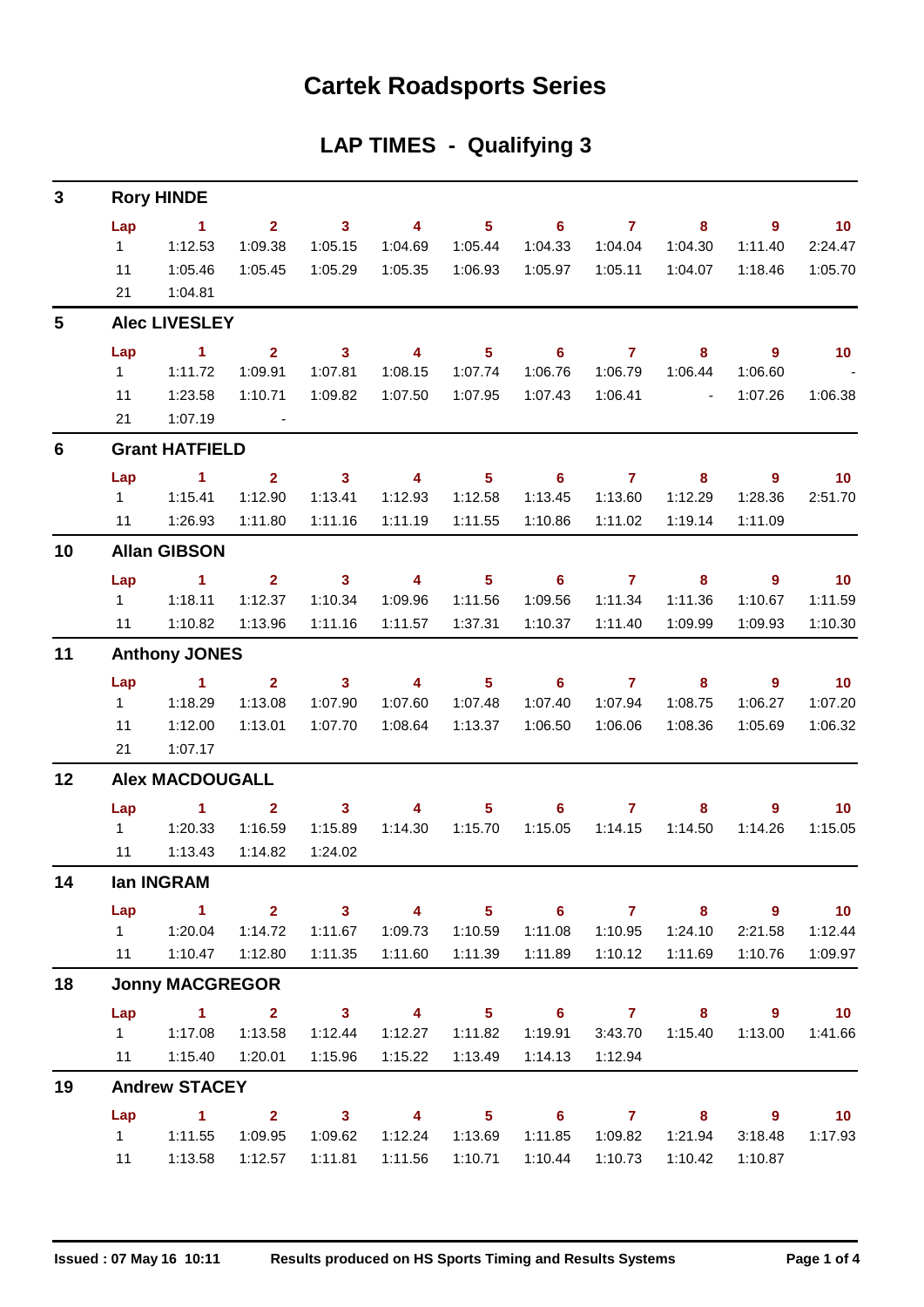| 25 |                       | <b>Richard DIXON</b>                                                                                                                                                                                                                 |                        |                         |                         |                            |                            |                    |                           |                    |                   |
|----|-----------------------|--------------------------------------------------------------------------------------------------------------------------------------------------------------------------------------------------------------------------------------|------------------------|-------------------------|-------------------------|----------------------------|----------------------------|--------------------|---------------------------|--------------------|-------------------|
|    | Lap                   | $\sim$ 1                                                                                                                                                                                                                             | $\overline{2}$         | 3 <sup>1</sup>          | 4                       | 5 <sub>5</sub>             | $6\phantom{1}$             | $\overline{7}$     | 8                         | 9                  | 10                |
|    | $1 \quad \Box$        | 1:25.55                                                                                                                                                                                                                              | 1:23.66                | 1:25.73                 | 1:33.89                 | 4:52.29                    | 1:22.36                    | 1:19.98            | 1:19.42                   | 1:32.09            | 4:08.97           |
| 28 |                       | <b>Neal MARTIN</b>                                                                                                                                                                                                                   |                        |                         |                         |                            |                            |                    |                           |                    |                   |
|    | Lap                   | $\sim$ 1                                                                                                                                                                                                                             | $\overline{2}$         | $\overline{\mathbf{3}}$ | $\overline{4}$          | 5 <sub>5</sub>             | $6\phantom{1}$             | $\overline{7}$     | 8                         | $9^{\circ}$        | 10                |
|    | 1                     | 1:17.09                                                                                                                                                                                                                              | 1:10.71                | 1:10.02                 | 1:10.29                 | 1:11.92                    | 1:10.12                    | 1:11.97            | 1:09.40                   | 1:09.66            | 1:09.78           |
|    | 11                    | 1:09.45                                                                                                                                                                                                                              | 1:09.39                | 1:13.07                 | 1:10.11                 | 1:09.92                    | 1:08.88                    | 1:09.06            | 1:10.67                   | 1:09.15            | 1:08.95           |
|    | 21                    | 1:09.23                                                                                                                                                                                                                              |                        |                         |                         |                            |                            |                    |                           |                    |                   |
| 29 |                       | <b>Gary SKIPP</b>                                                                                                                                                                                                                    |                        |                         |                         |                            |                            |                    |                           |                    |                   |
|    | Lap                   | $\sim$ 1                                                                                                                                                                                                                             | 2 <sup>1</sup>         | $\overline{\mathbf{3}}$ | $\overline{\mathbf{4}}$ | 5 <sub>5</sub>             | $\overline{\phantom{0}}$ 6 | $\overline{7}$     | 8                         | 9                  | $\blacksquare$ 10 |
|    | $1 \quad$<br>11       | 1:19.37<br>1:17.28                                                                                                                                                                                                                   | 1:18.12<br>1:14.40     | 1:16.23<br>1:14.69      | 1:15.18<br>1:16.76      | 1:15.11<br>1:15.67         | 1:17.03<br>1:14.59         | 1:15.33<br>1:14.03 | 1:14.52<br>1:15.23        | 1:14.82<br>1:14.23 | 1:13.78           |
|    |                       |                                                                                                                                                                                                                                      |                        |                         |                         |                            |                            |                    |                           |                    |                   |
| 32 |                       | <b>Bryn HAWKINS</b>                                                                                                                                                                                                                  |                        |                         |                         |                            |                            |                    |                           |                    |                   |
|    | Lap                   | $\blacktriangleleft$                                                                                                                                                                                                                 | $\mathbf{2}$           | $\mathbf{3}$            | $\overline{4}$          | 5 <sup>5</sup>             | $6\phantom{1}$             | $\mathbf{7}$       | 8                         | $\overline{9}$     | 10 <sub>1</sub>   |
|    | $1 \quad$<br>11       | 1:18.06<br>1:13.81                                                                                                                                                                                                                   | 1:17.11<br>1:13.17     | 1:15.13<br>1:20.51      | 1:16.02<br>2:30.66      | 1:22.70<br>1:13.40         | 1:13.17<br>1:13.99         | 1:12.74<br>1:12.98 | 1:12.87<br>1:14.84        | 1:14.59<br>1:13.89 | 1:14.08           |
|    |                       |                                                                                                                                                                                                                                      |                        |                         |                         |                            |                            |                    |                           |                    |                   |
| 41 |                       | <b>Graham WALDEN</b>                                                                                                                                                                                                                 |                        |                         |                         |                            |                            |                    |                           |                    |                   |
|    | Lap<br>$1 \quad \Box$ | $\sim$ 1<br>5:00.00                                                                                                                                                                                                                  | $\mathbf{2}$           | 3 <sup>1</sup>          | 4                       | $5\phantom{.0}$            | $6\phantom{1}$             | $7 -$              | 8                         | $\overline{9}$     | 10 <sub>1</sub>   |
| 43 |                       | <b>Simon PHILLIPS</b>                                                                                                                                                                                                                |                        |                         |                         |                            |                            |                    |                           |                    |                   |
|    | Lap                   | $\blacktriangleleft$                                                                                                                                                                                                                 | $\overline{2}$         | 3 <sup>1</sup>          | $\overline{\mathbf{4}}$ | 5 <sub>5</sub>             | 6                          | $\mathbf{7}$       | 8                         | 9                  | 10 <sub>1</sub>   |
|    | 1                     | 1:21.52                                                                                                                                                                                                                              | 1:15.41                | 1:10.10                 | 1:09.50                 | 1:09.06                    | 1:08.70                    | 1:11.10            | 1:10.04                   | 1:09.12            | 1:27.82           |
|    | 11                    | 2:58.86                                                                                                                                                                                                                              | 1:07.83                | 1:09.43                 | 1:06.03                 | 1:06.37                    | 1:18.84                    | 1:06.74            | 1:06.21                   | 1:05.83            |                   |
| 44 |                       | <b>Andy MARSTON</b>                                                                                                                                                                                                                  |                        |                         |                         |                            |                            |                    |                           |                    |                   |
|    | Lap                   | <b>Contract Advised Advised Advised Advised Advised Advised Advised Advised Advised Advised Advised Advised Advised Advised Advised Advised Advised Advised Advised Advised Advised Advised Advised Advised Advised Advised Advi</b> | $\overline{2}$         | $\overline{\mathbf{3}}$ | $\overline{\mathbf{4}}$ | 5 <sub>1</sub>             | $\overline{\phantom{0}}$ 6 | $\overline{7}$     | 8                         | $9^{\circ}$        | $\overline{10}$   |
|    | $1 \quad$             | 1:17.05                                                                                                                                                                                                                              | 1:10.47                | 1:09.79                 | 1:09.72                 | 1:09.96                    | 1:09.65                    | 1:10.09            | 1:18.11                   | 2:18.57            | 1:07.47           |
|    | 11                    | 1:07.91                                                                                                                                                                                                                              | 1:08.10                | 1:06.77                 | 1:06.67                 | 1:06.69                    | 1:06.86                    | 1:07.40            | 1:06.94                   | 1:07.68            | 1:06.88           |
|    | 21                    | 1:07.71                                                                                                                                                                                                                              |                        |                         |                         |                            |                            |                    |                           |                    |                   |
| 47 |                       | <b>Simon VERSCHUEREN</b>                                                                                                                                                                                                             |                        |                         |                         |                            |                            |                    |                           |                    |                   |
|    | Lap                   | $1 \t 2 \t 3$                                                                                                                                                                                                                        |                        |                         |                         |                            |                            |                    | 4 5 6 7 8 9 10            |                    |                   |
|    |                       | 1   1:18.60                                                                                                                                                                                                                          | 1:12.72                | 1:11.02                 | 1:11.97                 | 1:13.38                    | 1:12.75                    | 1:11.78            | 1:11.73                   | 1:10.28            | 1:28.15           |
|    |                       | 11   3:14.80   1:14.98                                                                                                                                                                                                               |                        | 1:12.12                 | 1:19.08                 | 1:14.44                    | 1:10.53                    | 1:11.14            | 1:09.29                   |                    |                   |
| 60 |                       | <b>Mark ALDRIDGE</b>                                                                                                                                                                                                                 |                        |                         |                         |                            |                            |                    |                           |                    |                   |
|    | Lap                   | $\sim$ 1                                                                                                                                                                                                                             | $\mathbf{2}$           | $\overline{\mathbf{3}}$ | $\overline{\mathbf{4}}$ | $\overline{\phantom{1}}$ 5 | $\overline{\phantom{a}}$ 6 | $\sim$ 7 $\sim$ 7  | 8                         | $\overline{9}$     | $\blacksquare$ 10 |
|    |                       | 1   1:18.78   1:11.79                                                                                                                                                                                                                |                        | 1:10.29                 |                         |                            |                            |                    | 1:10.16  1:09.50  1:08.82 | 1:10.63            | 1:09.74           |
|    |                       | 11  1:09.78  1:09.93                                                                                                                                                                                                                 |                        | 1:10.56                 | 1:09.86                 | 1:09.06                    |                            |                    |                           |                    |                   |
| 60 |                       | <b>Trevor COOPER</b>                                                                                                                                                                                                                 |                        |                         |                         |                            |                            |                    |                           |                    |                   |
|    |                       | Lap 1 2 3                                                                                                                                                                                                                            |                        |                         |                         |                            |                            |                    | 4 5 6 7 8 9               |                    | $\overline{10}$   |
|    |                       |                                                                                                                                                                                                                                      | 1:13.08                | 1:13.02                 | 1:13.00                 | 1:13.95                    | 1:13.19                    | 1:22.78            | 3:10.26                   | 1:13.03            | 1:12.59           |
| 65 |                       | 11  1:11.82  1:11.70<br><b>Warren ALLEN</b>                                                                                                                                                                                          |                        | 1:11.22                 | 1:11.44                 | 1:11.98                    | 1:12.70                    | 1:11.55            | 1:13.15                   |                    |                   |
|    |                       | $\sim$ 1                                                                                                                                                                                                                             |                        | $\overline{\mathbf{3}}$ | $\overline{\mathbf{4}}$ |                            | $\overline{\phantom{0}}$ 6 | $\overline{7}$     | 8                         | $9^{\circ}$        |                   |
|    | Lap                   | 1 1:17.15                                                                                                                                                                                                                            | $2^{\circ}$<br>1:11.66 | 1:17.99                 |                         | $5 -$<br>1:10.44  1:10.54  | 1:10.45                    |                    |                           | 1:10.32            | 10<br>1:18.98     |
|    | 11                    | 2:38.78                                                                                                                                                                                                                              | 1:10.42                | 1:09.67                 | 1:09.45                 | 1:09.36                    | 1:19.40                    |                    |                           |                    |                   |
|    |                       |                                                                                                                                                                                                                                      |                        |                         |                         |                            |                            |                    |                           |                    |                   |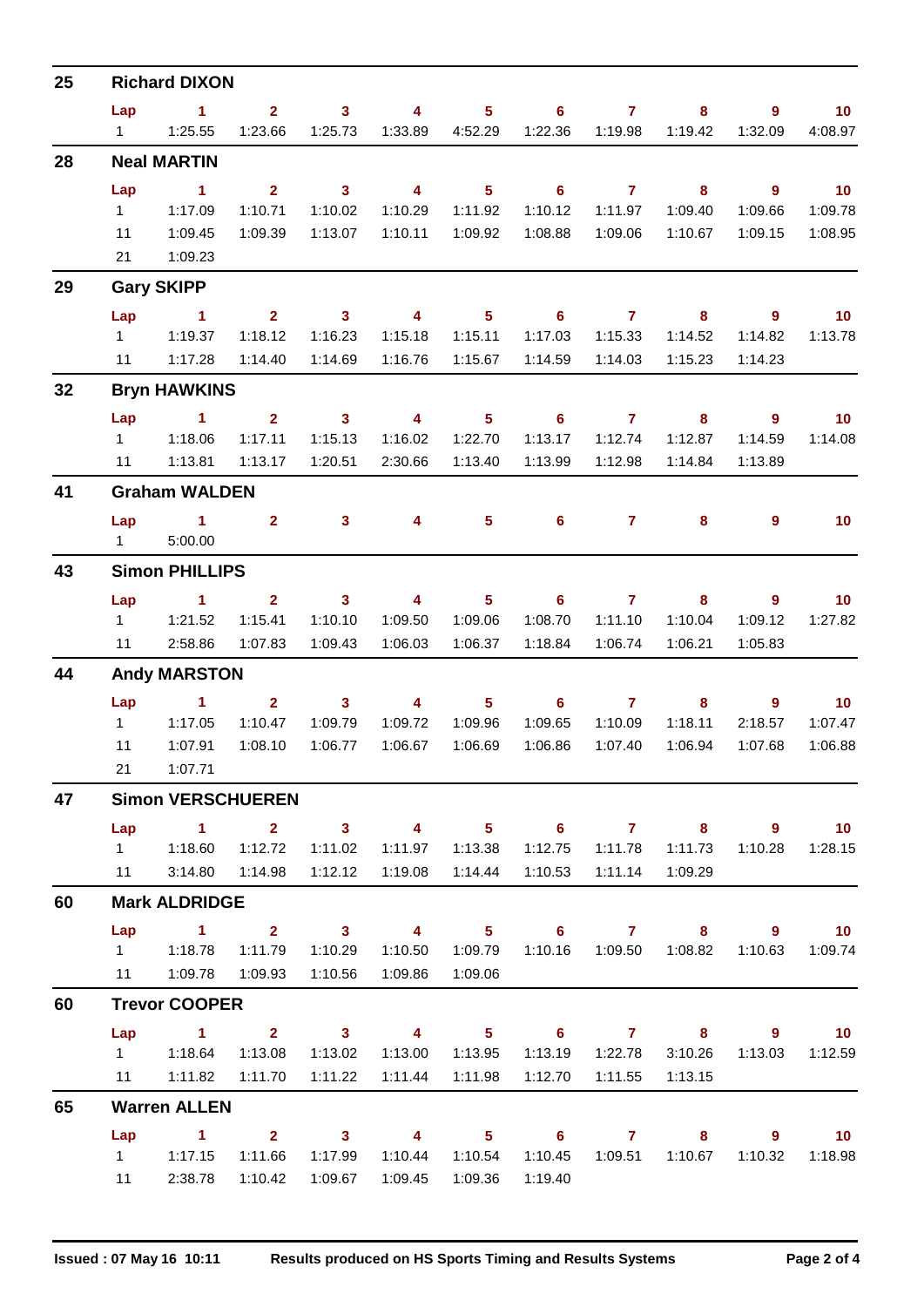| 66 |                        | <b>Leighton NORRIS</b>                                                                                |                         |                                                               |                         |                            |                            |                |                            |             |                   |
|----|------------------------|-------------------------------------------------------------------------------------------------------|-------------------------|---------------------------------------------------------------|-------------------------|----------------------------|----------------------------|----------------|----------------------------|-------------|-------------------|
|    | Lap                    | $\sim$ $\sim$ 1                                                                                       | $\overline{\mathbf{2}}$ | $\overline{\mathbf{3}}$                                       | $\overline{\mathbf{A}}$ | 5 <sub>5</sub>             |                            | $6\qquad 7$    | 8                          | - 9         | $\blacksquare$ 10 |
|    | $1 \quad \blacksquare$ | 1:16.61                                                                                               | 1:13.64                 | 1:10.65                                                       | 1:12.51                 | 1:12.56                    | 1:14.23                    | 1:10.53        | 1:10.91                    | 1:10.23     | 1:09.94           |
|    | 11<br>21               | 1:09.18<br>1:09.05                                                                                    | 1:09.38                 | 1:10.60                                                       | 1:09.80                 | 1:10.24                    | 1:09.49                    |                |                            | 1:10.19     | 1:09.74           |
| 68 |                        | <b>Steve HEWSON</b>                                                                                   |                         |                                                               |                         |                            |                            |                |                            |             |                   |
|    | Lap                    | $\sim$ $\sim$ 1                                                                                       | $\overline{\mathbf{2}}$ | $\overline{\mathbf{3}}$                                       | $\overline{4}$          | 5 <sup>5</sup>             | $\overline{\phantom{0}}$ 6 | $\overline{7}$ | $\overline{\phantom{a}}$ 8 | $9^{\circ}$ | $\blacksquare$ 10 |
|    |                        | 1 1:17.15                                                                                             | 1:10.41                 | 1:08.44                                                       | 1:09.44                 | 1:10.10                    | 1:10.09                    | 1:10.45        | 1:10.34                    | 1:08.75     | 1:08.49           |
|    | 11                     | 1:08.94                                                                                               | 1:09.92                 | 1:11.14                                                       |                         | 1:11.41  1:08.59           | 1:15.06                    | 1:09.35        | 1:29.48                    |             |                   |
| 69 |                        | <b>Aaron HARDING</b>                                                                                  |                         |                                                               |                         |                            |                            |                |                            |             |                   |
|    | Lap                    | $\sim$ 1 $\sim$ 2                                                                                     |                         |                                                               | $3 \qquad \qquad 4$     | $\overline{\phantom{0}}$ 5 |                            | $6$ $7$ $8$    |                            | 9           | $\overline{10}$   |
|    |                        | 1 1:17.41                                                                                             | 1:14.26                 | 1:11.41                                                       | 1:10.72                 | 1:11.58                    | 1:10.76                    | 1:10.76        | 3:06.74                    | 1:11.47     | 1:11.17           |
|    |                        |                                                                                                       | 1:10.09                 | 1:10.89                                                       | 1:11.16                 | 1:11.36                    | 1:11.44                    | 1:10.29        | 1:10.92                    |             |                   |
| 72 |                        | <b>Trefor SLATTER</b>                                                                                 |                         |                                                               |                         |                            |                            |                |                            |             |                   |
|    | Lap                    | $\sim$ 1 2                                                                                            |                         | $\overline{\mathbf{3}}$                                       | $\overline{4}$          | $\overline{\phantom{1}}$ 5 | $\overline{\phantom{a}}$ 6 |                | 8                          | 9           | $\blacksquare$ 10 |
|    |                        | 11   1:21.20                                                                                          | 1:22.08<br>1:59.09      | 1:21.59<br>1:17.16                                            | 1:21.32<br>1:17.58      | 1:28.31<br>1:38.09         |                            |                | 4:27.96  1:21.36  1:23.77  | 1:21.02     | 1:18.63           |
| 76 |                        | <b>Patrick MORTELL</b>                                                                                |                         |                                                               |                         |                            |                            |                |                            |             |                   |
|    | Lap                    | $\sim$ $\sim$ $\sim$ $\sim$ $\sim$                                                                    | $\overline{2}$          | $\overline{\mathbf{3}}$                                       | $\overline{4}$          | $5 -$                      |                            | $6$ $7$ $8$    |                            | $9^{\circ}$ | $\overline{10}$   |
|    |                        | 1 1:19.12                                                                                             | 1:16.25                 | 1:12.77                                                       | 1:10.58                 | 1:11.26                    | 1:16.65                    | 3:57.57        | 1:12.09                    | 1:11.34     | 1:11.17           |
|    |                        |                                                                                                       | 1:17.99                 | 1:11.72                                                       | 1:13.02                 | 1:11.19                    | 1:11.99                    | 1:11.96        | 1:10.69                    |             |                   |
| 79 |                        | <b>James CANFER</b>                                                                                   |                         |                                                               |                         |                            |                            |                |                            |             |                   |
|    | Lap                    | $\sim$ 1 $\sim$ 2                                                                                     |                         | $\sim$ 3                                                      |                         | $4\qquad 5$                |                            | $6\qquad 7$    | 8                          | $9^{\circ}$ | $\blacksquare$ 10 |
|    |                        |                                                                                                       | 1:20.37                 | 1:22.50                                                       | 1:18.30                 | 1:20.84                    | 1:30.53                    | 2:55.62        | 1:18.22                    | 1:16.96     | 1:17.02           |
|    | 11                     | 1:16.56                                                                                               | 1:19.63                 | 1:16.29                                                       | 1:17.82                 | 1:16.23                    | 1:15.77                    | 1:15.32        |                            |             |                   |
| 81 |                        | <b>Paul HATTON</b>                                                                                    |                         |                                                               |                         |                            |                            |                |                            |             |                   |
|    | Lap                    | $\sim$ 1.                                                                                             | $\overline{2}$          | 3 <sub>1</sub>                                                | $\overline{4}$          | 5 <sub>1</sub>             | 6 <sup>1</sup>             | $\mathbf{7}$   | 8                          | $9^{\circ}$ | 10 <sup>°</sup>   |
|    |                        | 1   1:19.39   1:13.91   1:12.09   1:11.20   1:11.14   1:12.97   1:10.70   1:10.99   1:12.24   1:11.12 |                         |                                                               |                         |                            |                            |                |                            |             |                   |
|    |                        | 11  1:10.70  1:10.86                                                                                  |                         |                                                               |                         |                            |                            |                | 1:10.56                    |             |                   |
| 84 |                        | <b>Leon BIDGWAY</b>                                                                                   |                         |                                                               |                         |                            |                            |                |                            |             |                   |
|    |                        | Lap 1 2 3 4 5 6 7 8 9 10                                                                              |                         |                                                               |                         |                            |                            |                |                            |             |                   |
|    |                        |                                                                                                       | 1:19.01                 | 1:13.70                                                       | 1:12.25                 | 1:11.38                    | 1:11.26                    |                |                            |             | 1:10.33  1:13.22  |
|    |                        | 11 3:04.92                                                                                            | 1:10.54                 | 1:10.05                                                       | 1:12.85                 | 1:11.25                    | 1:09.22                    | 1:15.68        | 1:08.55                    |             |                   |
| 86 |                        | <b>Petteri JOKINEN</b>                                                                                |                         |                                                               |                         |                            |                            |                |                            |             |                   |
|    |                        | Lap 1 2 3 4 5 6 7 8 9 10<br>$1 \t 1:14.28$                                                            | 1:11.75                 | 1:11.44                                                       |                         |                            |                            |                |                            | 1:18.44     | 1:10.47           |
|    |                        |                                                                                                       | 1:09.51                 | 1:24.08                                                       |                         |                            | 1:16.67                    | 1:20.15        | 1:19.42                    | 1:28.49     |                   |
| 91 |                        | <b>Andrew RATH</b>                                                                                    |                         |                                                               |                         |                            |                            |                |                            |             |                   |
|    |                        | Lap 1 2 3 4 5 6 7 8 9 10                                                                              |                         |                                                               |                         |                            |                            |                |                            |             |                   |
|    |                        |                                                                                                       |                         | 1:20.84  1:11.81  1:32.01  1:31.03  2:51.29  1:10.35  1:10.89 |                         |                            |                            |                |                            |             | 1:10.75  1:10.70  |
|    |                        | 11  1:25.96                                                                                           |                         |                                                               |                         |                            |                            |                |                            |             |                   |
| 92 |                        | <b>Brian PASSMORE</b>                                                                                 |                         |                                                               |                         |                            |                            |                |                            |             |                   |
|    | Lap                    | 1 2 3 4 5 6 7 8 9 10                                                                                  |                         |                                                               |                         |                            |                            |                |                            |             |                   |
|    |                        | 1   1:19.86                                                                                           | 1:19.49                 | 1:15.91                                                       |                         |                            | 1:16.41                    |                | 1:23.29 3:02.17            |             | 1:14.37  1:13.49  |
|    |                        | 11   1:13.82                                                                                          | 1:14.00                 | 1:12.15                                                       | 1:12.40                 | 1:12.24                    | 1:12.20                    | 1:12.78        | 1:11.72                    |             |                   |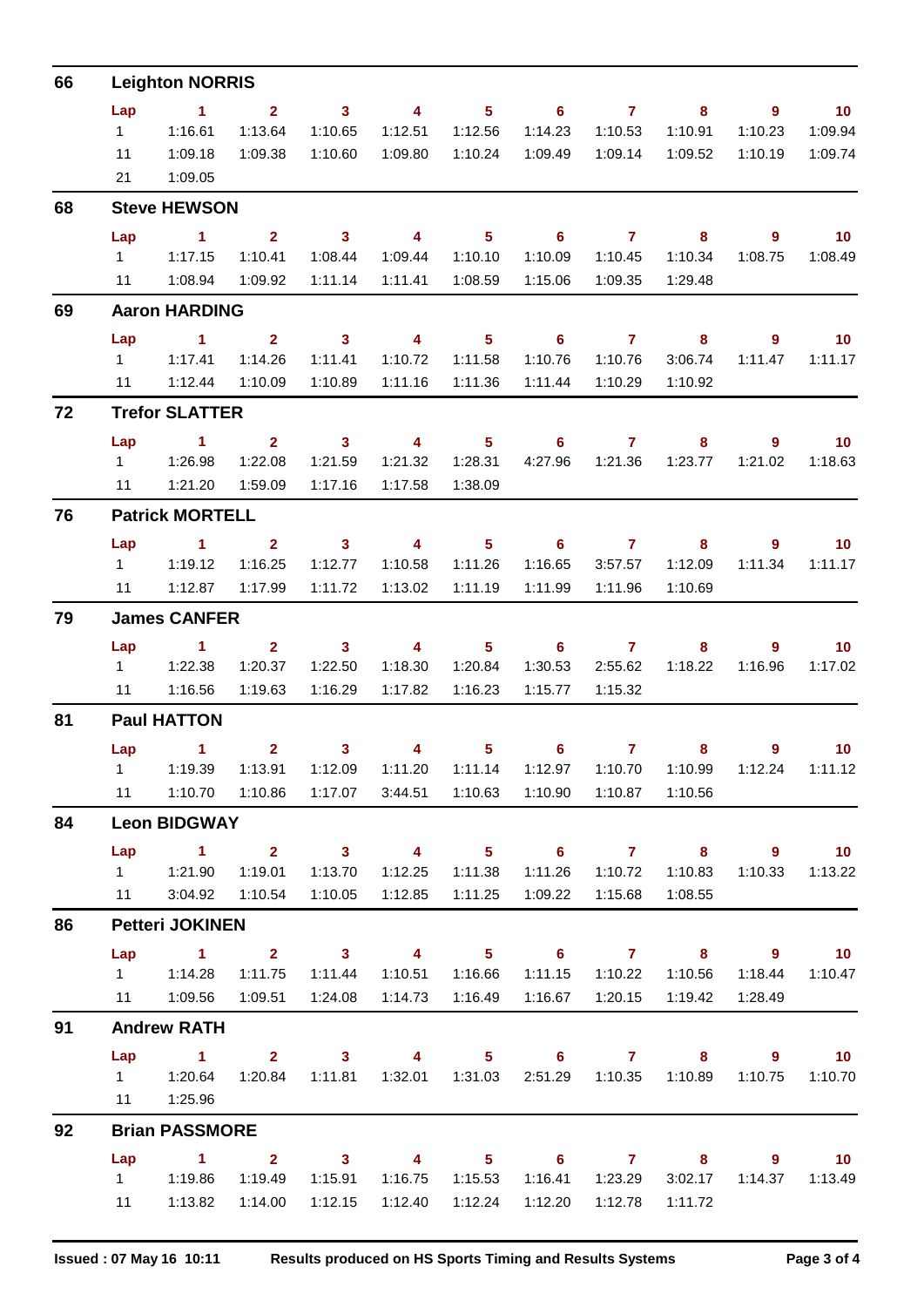| 128 |           | <b>Sean HURLEY</b>            |                         |                            |                         |                            |                            |                     |                            |                            |                   |
|-----|-----------|-------------------------------|-------------------------|----------------------------|-------------------------|----------------------------|----------------------------|---------------------|----------------------------|----------------------------|-------------------|
|     | Lap       | $\sim$ 1                      | 2 <sup>1</sup>          | $\overline{\phantom{a}}$ 3 | $\overline{\mathbf{4}}$ | 5 <sub>1</sub>             | $\overline{\phantom{0}}$ 6 | $\overline{7}$      | 8                          | $\overline{9}$             | $\overline{10}$   |
|     | $1 \quad$ | 1:15.17                       | 1:12.80                 | 1:12.11                    | 1:11.90                 | 1:18.72                    | 2:50.19                    | 1:11.36             | 1:10.86                    | 1:11.64                    | 1:12.02           |
|     |           | 11  1:13.80                   | 1:11.04                 | 1:10.74                    | 1:11.09                 | 1:10.01                    | 1:10.71                    | 1:26.27             |                            |                            |                   |
| 155 |           | <b>Christian TIMMS</b>        |                         |                            |                         |                            |                            |                     |                            |                            |                   |
|     | Lap       | $\sim$ 1                      | $\overline{2}$          | $\overline{\phantom{a}}$ 3 | $\overline{\mathbf{4}}$ | 5 <sup>1</sup>             | $\overline{\phantom{0}}$ 6 | $\overline{7}$      | 8                          | $\overline{9}$             | $\blacksquare$ 10 |
|     |           |                               | 1:21.51                 | 1:18.55                    | 1:17.69                 | 1:17.75                    | 1:29.67                    | 3:24.79             | 1:10.43                    | 1:11.33                    | 1:11.08           |
|     |           | 11 1:13.03                    | 1:13.04                 | 1:09.99                    | 1:11.26                 | 1:10.72                    | 1:09.60                    | 1:09.93             | 1:11.15                    |                            |                   |
| 166 |           | <b>Christopher MILLS</b>      |                         |                            |                         |                            |                            |                     |                            |                            |                   |
|     | Lap       | $\overline{1}$ $\overline{2}$ |                         | $\sim$ 3                   | $\sim$ 4                | $\overline{\phantom{0}}$ 5 | $\overline{\phantom{0}}$ 6 | $\overline{7}$      | $\overline{\mathbf{8}}$    | 9                          | $\overline{10}$   |
|     |           | 1 1:15.31                     | 1:15.18                 | 1:21.55                    | 1:08.63                 | 1:08.68                    | 1:08.12                    | 1:08.60             | 1:09.71                    | 1:09.11                    | 1:19.26           |
|     |           | 11 2:21.41                    | 1:08.52                 | 1:08.50                    | 1:11.87                 | 1:08.55                    | 1:09.27                    | 1:08.90             | 1:09.44                    | 1:08.56                    | 1:08.25           |
| 169 |           | <b>Eliot DUNMORE</b>          |                         |                            |                         |                            |                            |                     |                            |                            |                   |
|     | Lap       | $\sim$ $\sim$ 1               | $\overline{\mathbf{2}}$ | $\overline{\mathbf{3}}$    | $\overline{4}$          | $\overline{\phantom{0}}$ 5 | $\overline{\phantom{0}}$ 6 | $\overline{7}$      | $\overline{\mathbf{8}}$    | $\overline{\phantom{a}}$   | $\overline{10}$   |
|     | $1 \quad$ | 1:15.77                       | 1:12.69                 | 1:10.24                    | 1:09.60                 | 1:10.27                    | 1:10.35                    | 1:10.32             | 1:10.17                    | 1:09.89                    | 1:09.93           |
|     | 11        | 1:09.98                       | 1:09.88                 | 1:12.30                    | 1:09.75                 | 1:09.88                    | 1:09.88                    | 1:10.45             | 1:10.04                    | 1:10.21                    | 1:10.31           |
|     | 21        | 1:10.05                       |                         |                            |                         |                            |                            |                     |                            |                            |                   |
| 196 |           | <b>Tim GRAY</b>               |                         |                            |                         |                            |                            |                     |                            |                            |                   |
|     | Lap       | $\sim$ 1                      |                         | $\overline{2}$ 3           | $\overline{\mathbf{4}}$ | $5^{\circ}$                | $\overline{\phantom{0}}$ 6 | $7 \t 8$            |                            | - 9                        | $\blacksquare$ 10 |
|     |           | 11110.68                      | 1:07.13                 | 1:08.28                    | 1:06.32                 | 1:06.17                    | 1:07.15                    | 1:07.38             | 1:06.05                    | 1:05.56                    | 1:10.68           |
|     | 11        | 2:43.46                       | 1:10.72                 | 1:10.87                    | 1:23.95                 | 1:11.17                    | 1:10.45                    | 1:09.66             | 1:08.91                    | 1:11.56                    | 1:08.51           |
| 991 |           | <b>Jamie STURGES</b>          |                         |                            |                         |                            |                            |                     |                            |                            |                   |
|     | Lap       | $\overline{1}$ $\overline{2}$ |                         | $\overline{\mathbf{3}}$    | $\overline{\mathbf{4}}$ | $\overline{\phantom{1}}$ 5 |                            | $6 \qquad \qquad 7$ | $\overline{\phantom{a}}$ 8 | $\overline{\phantom{a}}$ 9 | $\sim$ 10         |
|     | $1 \quad$ | 1:16.81                       | 1:13.69                 | 1:09.33                    | 1:07.25                 | 1:08.33                    | 1:08.64                    | 1:07.86             | 1:07.72                    | 1:06.65                    | 1:06.63           |
|     | 11        | 1:06.61                       | 1:07.34                 | 1:06.36                    | 1:06.04                 | 1:06.50                    | 1:06.46                    | 1:08.03             | 1:08.87                    | 1:07.11                    | 1:06.22           |
|     | 21        | 1:06.61                       | 1:07.16                 |                            |                         |                            |                            |                     |                            |                            |                   |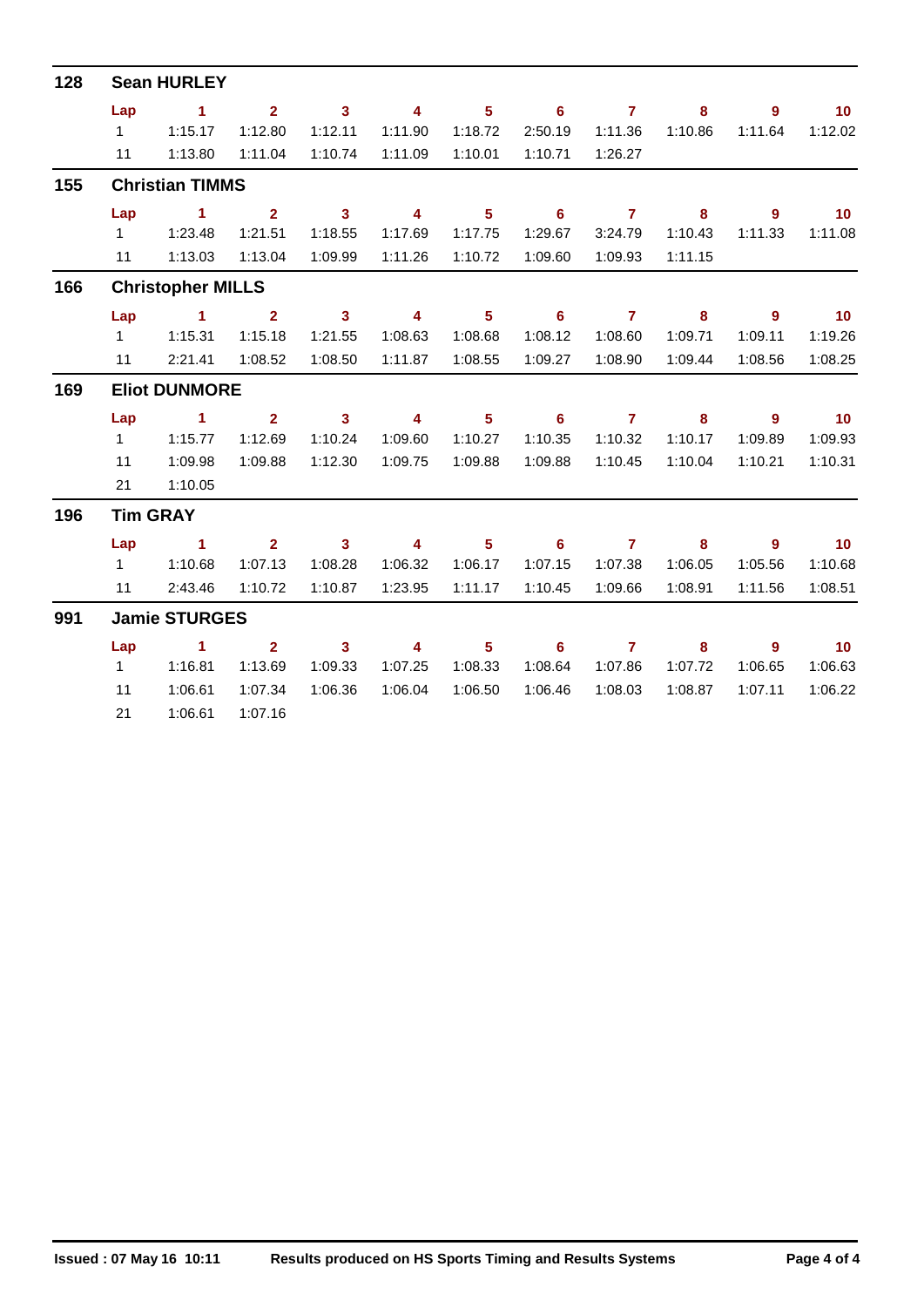# TE GR

### **Cartek Roadsports Series**

**Race 5**

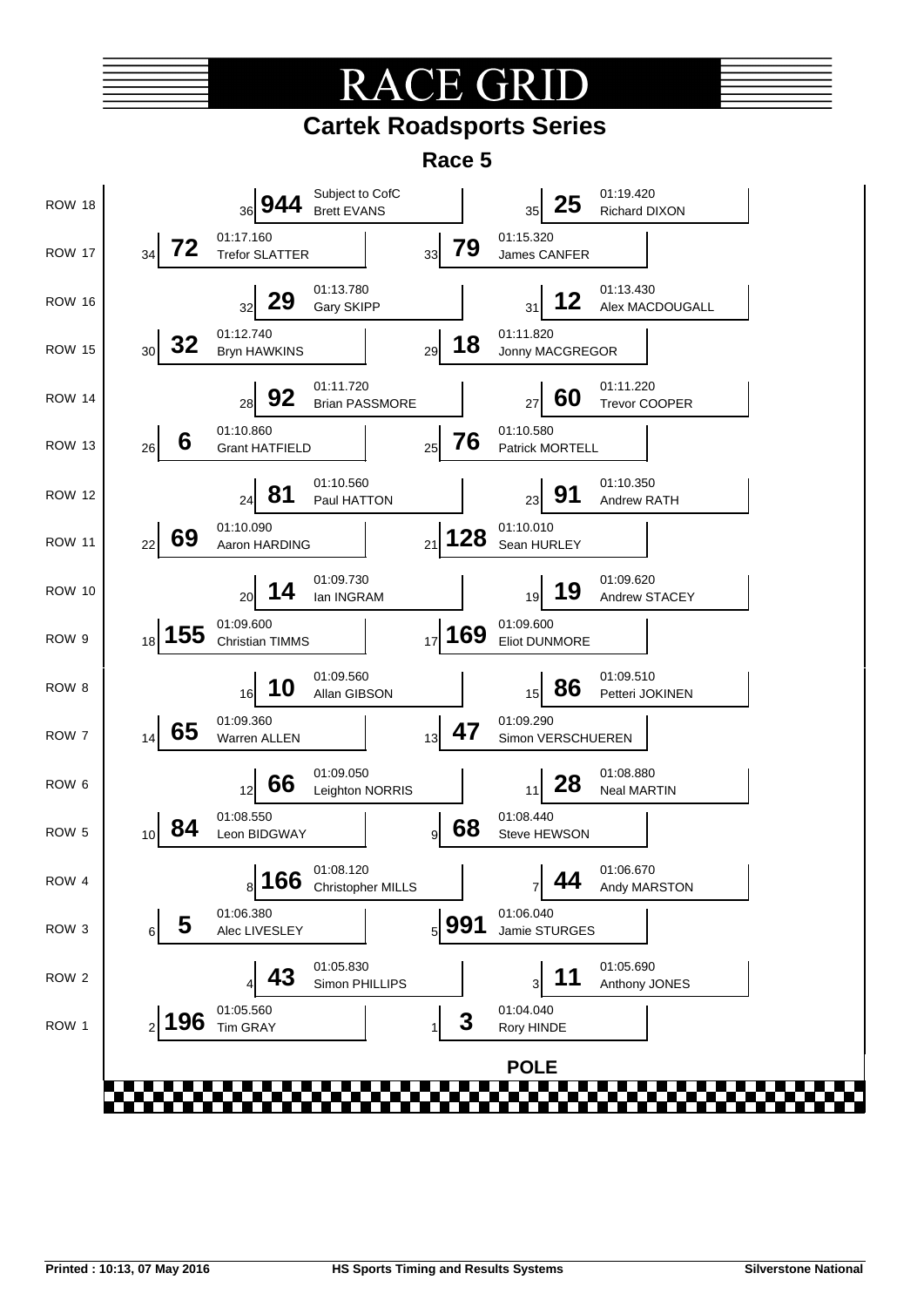

**Provisional Results - Race 5**

| 3<br>Rory HINDE/Owen FITZGERALD<br><b>BMW M3</b><br>40<br>45:44.84<br>86.06 1:04.19<br>92.00<br>1<br>A<br>28<br>991<br><b>Jamie STURGES</b><br>40<br>17<br>89.71<br>2<br>А<br><b>Seat Supercopa</b><br>46:07.17<br>22.33<br>85.37 1:05.83<br>89.05<br>3<br>11<br><b>Toyota MR2</b><br>39<br>45:51.73<br>83.70 1:06.32<br>13<br>А<br><b>Anthony JONES</b><br>1 Lap<br>5<br>88.74<br>4<br><b>Alec LIVESLEY</b><br>Jensen Healey<br>39<br>46:02.38<br>83.38 1:06.55<br>А<br>1 Lap<br>8<br>196<br>89.97<br>5<br><b>Tim GRAY/Mark BETTS</b><br><b>BMW E46 M3</b><br>39<br>83.17 1:05.64<br>9<br>A<br>46:09.38<br>1 Lap<br>87.74<br>6<br>44<br><b>Andy MARSTON/Brett EVANS</b><br><b>BMW E46 M3</b><br>39<br>46:30.91<br>82.53 1:07.31<br>А<br>1 Lap<br>15<br>86.38<br>7<br>166<br>в<br><b>Porsche Boxster S</b><br>38<br>81.45 1:08.37<br><b>Christopher MILLS/David GARDNER</b><br>45:55.41<br>2 Laps<br>11<br>8<br>944<br>C<br>35<br>86.05<br><b>Brett EVANS</b><br>Porsche 944S2<br>38<br>81.21 1:08.63<br>46:03.42<br>2 Laps<br>в<br>85.70<br>9<br>68<br><b>Steve HEWSON</b><br>38<br>81.08 1:08.91<br>12<br>Peugeot 106 GTi<br>46:07.83<br>2 Laps<br>C<br>6<br>84.88<br>169<br><b>Eliot DUNMORE</b><br><b>Mini Cooper S</b><br>81.04 1:09.58<br>10<br>38<br>46:09.13<br>2 Laps<br>C<br>84.62<br>11<br>69<br><b>Aaron HARDING/David SLATER</b><br><b>Renault Clio 172</b><br>38<br>46:26.86<br>80.53 1:09.79<br>15<br>2 Laps<br>C<br>86<br><b>Petteri JOKINEN</b><br><b>Mini Cooper S</b><br>38<br>79.96 1:10.14<br>37<br>84.20<br>12<br>46:46.78<br>2 Laps<br>85.39<br>84<br>в<br>Toyota MR2 MK2<br>38<br>79.93 1:09.16<br>13<br><b>Leon BIDGWAY/Andy CHAPMAN</b><br>46:47.54<br>2 Laps<br>11<br>91<br>83.12<br>14<br>С<br><b>Andrew RATH/Philip KNIBB</b><br><b>Mini Cooper S</b><br>37<br>46:09.06<br>78.91 1:11.05<br>23<br>3 Laps<br>5<br>15<br>6<br>С<br><b>Grant HATFIELD/Jonathan</b><br><b>Mini Cooper S</b><br>37<br>78.63 1:11.04<br>83.13<br>46:18.95<br>3 Laps<br><b>PRESSLEY</b><br>65<br>85.78<br>в<br><b>Warren ALLEN</b><br>Ginetta G27R<br>37<br>48:03.71<br>3 Laps<br>75.78 1:08.85<br>19<br>16<br>12<br>35<br>79.85<br>D<br><b>Alex MACDOUGALL</b><br><b>Renault Clio 172</b><br>74.95 1:13.96<br>11<br>17<br>45:57.74<br>5 Laps<br>155<br>C<br><b>Christian TIMMS/Steve LAWSON</b><br>35<br>46:01.04<br>74.86 1:09.87<br>22<br>84.53<br>18<br><b>Toyota MR2</b><br>5 Laps<br>32<br>D<br>35<br>74.53 1:13.26<br>7<br>80.61<br>19<br><b>Bryn HAWKINS</b><br><b>Toyota Celica</b><br>46:13.28<br>5 Laps<br>18<br>20<br>С<br>Jonny MACGREGOR/Joshua<br>Mazda RX8<br>35<br>74.43 1:11.08<br>6<br>83.09<br>46:17.15<br>5 Laps<br>TOMLINSON<br>92<br>С<br><b>Brian PASSMORE/Nick PASSMORE</b><br><b>Renault Clio 182</b><br>35<br>81.57<br>21<br>46:17.84<br>5 Laps<br>74.41 1:12.40<br>18<br>79<br>D<br><b>James CANFER/Daniel WILLIAMS</b><br>Mazda MX5<br>35<br>46:46.29<br>73.66 1:14.54<br>10<br>79.23<br>22<br>5 Laps<br>72<br>33<br>77.40<br>23<br>D<br><b>Trefor SLATTER/John SLATTER</b><br>34<br>46:46.86<br>71.54 1:16.30<br>Mazda MX5<br>6 Laps<br><b>Not-Classified</b><br>C<br><b>Ford Focus</b><br><b>DNF</b><br>81<br><b>Paul HATTON</b><br>37<br>45:18.96<br>80.37 1:09.79<br>20<br>84.62<br>C<br>81.52<br>60<br><b>Trevor COOPER/Alan COOPER</b><br><b>Toyota GT86</b><br>33<br>43:04.75<br><b>DNF</b><br>75.40 1:12.45<br>5<br>79.54<br>29<br>D<br>27<br>35:34.37<br><b>DNF</b><br>74.71 1:14.25<br><b>Gary SKIPP</b><br>Toyota MR2<br>21<br>C<br>83.26<br>76<br><b>Toyota GT86</b><br>25<br><b>DNF</b><br>77.15 1:10.93<br><b>Patrick MORTELL</b><br>31:53.65<br>20<br>25<br>74.22<br>D<br><b>Richard DIXON/Philip BURDEN</b><br><b>Ford Puma</b><br>23<br>33:05.57<br><b>DNF</b><br>68.41 1:19.57<br>15<br>66<br>в<br><b>Leighton NORRIS</b><br><b>Toyota Super GT</b><br>20<br>25:25.55<br><b>DNF</b><br>77.43 1:09.97<br>7<br>84.40<br>47<br>А<br><b>Richard COOKE/Pat COOKE</b><br>Volkswagen Golf GTi<br>15<br><b>DNF</b><br>77.63 1:10.18<br>12<br>84.15<br>19:01.09<br>84.45<br>14<br>в<br>Ian INGRAM/Antony WILSON<br>Ginetta G20<br>14<br><b>DNF</b><br>82.09 1:09.93<br>12<br>16:47.23<br>6<br>89.54<br>43<br>A<br><b>Simon PHILLIPS</b><br>13<br><b>DNF</b><br>86.24 1:05.96<br><b>Toyota MR2 Roadster</b><br>14:50.28<br>7<br><b>DNF</b><br>$\mathbf{2}$<br>85.44<br>28<br>в<br><b>Neal MARTIN</b><br>83.59 1:09.12<br>VW Caddy Van<br>8:14.56<br>C<br>5<br>128<br>7<br>9:05.36<br><b>DNF</b><br>75.80 1:11.86<br>82.18<br><b>Sean HURLEY</b><br>Toyota MR2 GT<br><b>DNF</b><br>52.42<br>10<br><b>Allan GIBSON</b><br><b>Lotus Exige</b><br>1:52.66<br>0.00<br>A<br>1<br>0<br><b>Non-Starters</b><br>19<br>C<br><b>Andrew STACEY/Stephen</b><br><b>Mini Cooper S</b><br><b>ATKINSON</b><br><b>Fastest Lap</b><br>A –<br>3<br><b>Rory HINDE/Owen</b><br>1:04.19<br>92.00 Rec<br><b>BMW M3</b><br>28<br><b>FITZGERALD</b><br>166<br><b>Christopher MILLS/David</b><br><b>Porsche Boxster S</b><br>86.38<br>в<br>1:08.37<br>11<br><b>GARDNER</b><br><b>Brett EVANS</b><br>Porsche 944S2<br>944<br>C<br>1:08.63<br>35<br>86.05 Rec<br>32<br><b>Toyota Celica</b><br>D<br><b>Bryn HAWKINS</b><br>1:13.26<br>$\mathbf{7}$<br>80.61 Rec | <b>PI</b> | No. | <b>CI</b> | Name | Car | Laps | <b>Time</b> |  | Behind MPH Best Lap on MPH |  |
|-------------------------------------------------------------------------------------------------------------------------------------------------------------------------------------------------------------------------------------------------------------------------------------------------------------------------------------------------------------------------------------------------------------------------------------------------------------------------------------------------------------------------------------------------------------------------------------------------------------------------------------------------------------------------------------------------------------------------------------------------------------------------------------------------------------------------------------------------------------------------------------------------------------------------------------------------------------------------------------------------------------------------------------------------------------------------------------------------------------------------------------------------------------------------------------------------------------------------------------------------------------------------------------------------------------------------------------------------------------------------------------------------------------------------------------------------------------------------------------------------------------------------------------------------------------------------------------------------------------------------------------------------------------------------------------------------------------------------------------------------------------------------------------------------------------------------------------------------------------------------------------------------------------------------------------------------------------------------------------------------------------------------------------------------------------------------------------------------------------------------------------------------------------------------------------------------------------------------------------------------------------------------------------------------------------------------------------------------------------------------------------------------------------------------------------------------------------------------------------------------------------------------------------------------------------------------------------------------------------------------------------------------------------------------------------------------------------------------------------------------------------------------------------------------------------------------------------------------------------------------------------------------------------------------------------------------------------------------------------------------------------------------------------------------------------------------------------------------------------------------------------------------------------------------------------------------------------------------------------------------------------------------------------------------------------------------------------------------------------------------------------------------------------------------------------------------------------------------------------------------------------------------------------------------------------------------------------------------------------------------------------------------------------------------------------------------------------------------------------------------------------------------------------------------------------------------------------------------------------------------------------------------------------------------------------------------------------------------------------------------------------------------------------------------------------------------------------------------------------------------------------------------------------------------------------------------------------------------------------------------------------------------------------------------------------------------------------------------------------------------------------------------------------------------------------------------------------------------------------------------------------------------------------------------------------------------------------------------------------------------------------------------------------------------------------------------------------------------------------------------------------------------------------------------------------------------------------------------------------------------------------------------------------------------------------------------------------------------------------------------------------------------------------------------------------------------------------------------------------------------------------------------------------------------------|-----------|-----|-----------|------|-----|------|-------------|--|----------------------------|--|
|                                                                                                                                                                                                                                                                                                                                                                                                                                                                                                                                                                                                                                                                                                                                                                                                                                                                                                                                                                                                                                                                                                                                                                                                                                                                                                                                                                                                                                                                                                                                                                                                                                                                                                                                                                                                                                                                                                                                                                                                                                                                                                                                                                                                                                                                                                                                                                                                                                                                                                                                                                                                                                                                                                                                                                                                                                                                                                                                                                                                                                                                                                                                                                                                                                                                                                                                                                                                                                                                                                                                                                                                                                                                                                                                                                                                                                                                                                                                                                                                                                                                                                                                                                                                                                                                                                                                                                                                                                                                                                                                                                                                                                                                                                                                                                                                                                                                                                                                                                                                                                                                                                                                                                               |           |     |           |      |     |      |             |  |                            |  |
|                                                                                                                                                                                                                                                                                                                                                                                                                                                                                                                                                                                                                                                                                                                                                                                                                                                                                                                                                                                                                                                                                                                                                                                                                                                                                                                                                                                                                                                                                                                                                                                                                                                                                                                                                                                                                                                                                                                                                                                                                                                                                                                                                                                                                                                                                                                                                                                                                                                                                                                                                                                                                                                                                                                                                                                                                                                                                                                                                                                                                                                                                                                                                                                                                                                                                                                                                                                                                                                                                                                                                                                                                                                                                                                                                                                                                                                                                                                                                                                                                                                                                                                                                                                                                                                                                                                                                                                                                                                                                                                                                                                                                                                                                                                                                                                                                                                                                                                                                                                                                                                                                                                                                                               |           |     |           |      |     |      |             |  |                            |  |
|                                                                                                                                                                                                                                                                                                                                                                                                                                                                                                                                                                                                                                                                                                                                                                                                                                                                                                                                                                                                                                                                                                                                                                                                                                                                                                                                                                                                                                                                                                                                                                                                                                                                                                                                                                                                                                                                                                                                                                                                                                                                                                                                                                                                                                                                                                                                                                                                                                                                                                                                                                                                                                                                                                                                                                                                                                                                                                                                                                                                                                                                                                                                                                                                                                                                                                                                                                                                                                                                                                                                                                                                                                                                                                                                                                                                                                                                                                                                                                                                                                                                                                                                                                                                                                                                                                                                                                                                                                                                                                                                                                                                                                                                                                                                                                                                                                                                                                                                                                                                                                                                                                                                                                               |           |     |           |      |     |      |             |  |                            |  |
|                                                                                                                                                                                                                                                                                                                                                                                                                                                                                                                                                                                                                                                                                                                                                                                                                                                                                                                                                                                                                                                                                                                                                                                                                                                                                                                                                                                                                                                                                                                                                                                                                                                                                                                                                                                                                                                                                                                                                                                                                                                                                                                                                                                                                                                                                                                                                                                                                                                                                                                                                                                                                                                                                                                                                                                                                                                                                                                                                                                                                                                                                                                                                                                                                                                                                                                                                                                                                                                                                                                                                                                                                                                                                                                                                                                                                                                                                                                                                                                                                                                                                                                                                                                                                                                                                                                                                                                                                                                                                                                                                                                                                                                                                                                                                                                                                                                                                                                                                                                                                                                                                                                                                                               |           |     |           |      |     |      |             |  |                            |  |
|                                                                                                                                                                                                                                                                                                                                                                                                                                                                                                                                                                                                                                                                                                                                                                                                                                                                                                                                                                                                                                                                                                                                                                                                                                                                                                                                                                                                                                                                                                                                                                                                                                                                                                                                                                                                                                                                                                                                                                                                                                                                                                                                                                                                                                                                                                                                                                                                                                                                                                                                                                                                                                                                                                                                                                                                                                                                                                                                                                                                                                                                                                                                                                                                                                                                                                                                                                                                                                                                                                                                                                                                                                                                                                                                                                                                                                                                                                                                                                                                                                                                                                                                                                                                                                                                                                                                                                                                                                                                                                                                                                                                                                                                                                                                                                                                                                                                                                                                                                                                                                                                                                                                                                               |           |     |           |      |     |      |             |  |                            |  |
|                                                                                                                                                                                                                                                                                                                                                                                                                                                                                                                                                                                                                                                                                                                                                                                                                                                                                                                                                                                                                                                                                                                                                                                                                                                                                                                                                                                                                                                                                                                                                                                                                                                                                                                                                                                                                                                                                                                                                                                                                                                                                                                                                                                                                                                                                                                                                                                                                                                                                                                                                                                                                                                                                                                                                                                                                                                                                                                                                                                                                                                                                                                                                                                                                                                                                                                                                                                                                                                                                                                                                                                                                                                                                                                                                                                                                                                                                                                                                                                                                                                                                                                                                                                                                                                                                                                                                                                                                                                                                                                                                                                                                                                                                                                                                                                                                                                                                                                                                                                                                                                                                                                                                                               |           |     |           |      |     |      |             |  |                            |  |
|                                                                                                                                                                                                                                                                                                                                                                                                                                                                                                                                                                                                                                                                                                                                                                                                                                                                                                                                                                                                                                                                                                                                                                                                                                                                                                                                                                                                                                                                                                                                                                                                                                                                                                                                                                                                                                                                                                                                                                                                                                                                                                                                                                                                                                                                                                                                                                                                                                                                                                                                                                                                                                                                                                                                                                                                                                                                                                                                                                                                                                                                                                                                                                                                                                                                                                                                                                                                                                                                                                                                                                                                                                                                                                                                                                                                                                                                                                                                                                                                                                                                                                                                                                                                                                                                                                                                                                                                                                                                                                                                                                                                                                                                                                                                                                                                                                                                                                                                                                                                                                                                                                                                                                               |           |     |           |      |     |      |             |  |                            |  |
|                                                                                                                                                                                                                                                                                                                                                                                                                                                                                                                                                                                                                                                                                                                                                                                                                                                                                                                                                                                                                                                                                                                                                                                                                                                                                                                                                                                                                                                                                                                                                                                                                                                                                                                                                                                                                                                                                                                                                                                                                                                                                                                                                                                                                                                                                                                                                                                                                                                                                                                                                                                                                                                                                                                                                                                                                                                                                                                                                                                                                                                                                                                                                                                                                                                                                                                                                                                                                                                                                                                                                                                                                                                                                                                                                                                                                                                                                                                                                                                                                                                                                                                                                                                                                                                                                                                                                                                                                                                                                                                                                                                                                                                                                                                                                                                                                                                                                                                                                                                                                                                                                                                                                                               |           |     |           |      |     |      |             |  |                            |  |
|                                                                                                                                                                                                                                                                                                                                                                                                                                                                                                                                                                                                                                                                                                                                                                                                                                                                                                                                                                                                                                                                                                                                                                                                                                                                                                                                                                                                                                                                                                                                                                                                                                                                                                                                                                                                                                                                                                                                                                                                                                                                                                                                                                                                                                                                                                                                                                                                                                                                                                                                                                                                                                                                                                                                                                                                                                                                                                                                                                                                                                                                                                                                                                                                                                                                                                                                                                                                                                                                                                                                                                                                                                                                                                                                                                                                                                                                                                                                                                                                                                                                                                                                                                                                                                                                                                                                                                                                                                                                                                                                                                                                                                                                                                                                                                                                                                                                                                                                                                                                                                                                                                                                                                               |           |     |           |      |     |      |             |  |                            |  |
|                                                                                                                                                                                                                                                                                                                                                                                                                                                                                                                                                                                                                                                                                                                                                                                                                                                                                                                                                                                                                                                                                                                                                                                                                                                                                                                                                                                                                                                                                                                                                                                                                                                                                                                                                                                                                                                                                                                                                                                                                                                                                                                                                                                                                                                                                                                                                                                                                                                                                                                                                                                                                                                                                                                                                                                                                                                                                                                                                                                                                                                                                                                                                                                                                                                                                                                                                                                                                                                                                                                                                                                                                                                                                                                                                                                                                                                                                                                                                                                                                                                                                                                                                                                                                                                                                                                                                                                                                                                                                                                                                                                                                                                                                                                                                                                                                                                                                                                                                                                                                                                                                                                                                                               |           |     |           |      |     |      |             |  |                            |  |
|                                                                                                                                                                                                                                                                                                                                                                                                                                                                                                                                                                                                                                                                                                                                                                                                                                                                                                                                                                                                                                                                                                                                                                                                                                                                                                                                                                                                                                                                                                                                                                                                                                                                                                                                                                                                                                                                                                                                                                                                                                                                                                                                                                                                                                                                                                                                                                                                                                                                                                                                                                                                                                                                                                                                                                                                                                                                                                                                                                                                                                                                                                                                                                                                                                                                                                                                                                                                                                                                                                                                                                                                                                                                                                                                                                                                                                                                                                                                                                                                                                                                                                                                                                                                                                                                                                                                                                                                                                                                                                                                                                                                                                                                                                                                                                                                                                                                                                                                                                                                                                                                                                                                                                               |           |     |           |      |     |      |             |  |                            |  |
|                                                                                                                                                                                                                                                                                                                                                                                                                                                                                                                                                                                                                                                                                                                                                                                                                                                                                                                                                                                                                                                                                                                                                                                                                                                                                                                                                                                                                                                                                                                                                                                                                                                                                                                                                                                                                                                                                                                                                                                                                                                                                                                                                                                                                                                                                                                                                                                                                                                                                                                                                                                                                                                                                                                                                                                                                                                                                                                                                                                                                                                                                                                                                                                                                                                                                                                                                                                                                                                                                                                                                                                                                                                                                                                                                                                                                                                                                                                                                                                                                                                                                                                                                                                                                                                                                                                                                                                                                                                                                                                                                                                                                                                                                                                                                                                                                                                                                                                                                                                                                                                                                                                                                                               |           |     |           |      |     |      |             |  |                            |  |
|                                                                                                                                                                                                                                                                                                                                                                                                                                                                                                                                                                                                                                                                                                                                                                                                                                                                                                                                                                                                                                                                                                                                                                                                                                                                                                                                                                                                                                                                                                                                                                                                                                                                                                                                                                                                                                                                                                                                                                                                                                                                                                                                                                                                                                                                                                                                                                                                                                                                                                                                                                                                                                                                                                                                                                                                                                                                                                                                                                                                                                                                                                                                                                                                                                                                                                                                                                                                                                                                                                                                                                                                                                                                                                                                                                                                                                                                                                                                                                                                                                                                                                                                                                                                                                                                                                                                                                                                                                                                                                                                                                                                                                                                                                                                                                                                                                                                                                                                                                                                                                                                                                                                                                               |           |     |           |      |     |      |             |  |                            |  |
|                                                                                                                                                                                                                                                                                                                                                                                                                                                                                                                                                                                                                                                                                                                                                                                                                                                                                                                                                                                                                                                                                                                                                                                                                                                                                                                                                                                                                                                                                                                                                                                                                                                                                                                                                                                                                                                                                                                                                                                                                                                                                                                                                                                                                                                                                                                                                                                                                                                                                                                                                                                                                                                                                                                                                                                                                                                                                                                                                                                                                                                                                                                                                                                                                                                                                                                                                                                                                                                                                                                                                                                                                                                                                                                                                                                                                                                                                                                                                                                                                                                                                                                                                                                                                                                                                                                                                                                                                                                                                                                                                                                                                                                                                                                                                                                                                                                                                                                                                                                                                                                                                                                                                                               |           |     |           |      |     |      |             |  |                            |  |
|                                                                                                                                                                                                                                                                                                                                                                                                                                                                                                                                                                                                                                                                                                                                                                                                                                                                                                                                                                                                                                                                                                                                                                                                                                                                                                                                                                                                                                                                                                                                                                                                                                                                                                                                                                                                                                                                                                                                                                                                                                                                                                                                                                                                                                                                                                                                                                                                                                                                                                                                                                                                                                                                                                                                                                                                                                                                                                                                                                                                                                                                                                                                                                                                                                                                                                                                                                                                                                                                                                                                                                                                                                                                                                                                                                                                                                                                                                                                                                                                                                                                                                                                                                                                                                                                                                                                                                                                                                                                                                                                                                                                                                                                                                                                                                                                                                                                                                                                                                                                                                                                                                                                                                               |           |     |           |      |     |      |             |  |                            |  |
|                                                                                                                                                                                                                                                                                                                                                                                                                                                                                                                                                                                                                                                                                                                                                                                                                                                                                                                                                                                                                                                                                                                                                                                                                                                                                                                                                                                                                                                                                                                                                                                                                                                                                                                                                                                                                                                                                                                                                                                                                                                                                                                                                                                                                                                                                                                                                                                                                                                                                                                                                                                                                                                                                                                                                                                                                                                                                                                                                                                                                                                                                                                                                                                                                                                                                                                                                                                                                                                                                                                                                                                                                                                                                                                                                                                                                                                                                                                                                                                                                                                                                                                                                                                                                                                                                                                                                                                                                                                                                                                                                                                                                                                                                                                                                                                                                                                                                                                                                                                                                                                                                                                                                                               |           |     |           |      |     |      |             |  |                            |  |
|                                                                                                                                                                                                                                                                                                                                                                                                                                                                                                                                                                                                                                                                                                                                                                                                                                                                                                                                                                                                                                                                                                                                                                                                                                                                                                                                                                                                                                                                                                                                                                                                                                                                                                                                                                                                                                                                                                                                                                                                                                                                                                                                                                                                                                                                                                                                                                                                                                                                                                                                                                                                                                                                                                                                                                                                                                                                                                                                                                                                                                                                                                                                                                                                                                                                                                                                                                                                                                                                                                                                                                                                                                                                                                                                                                                                                                                                                                                                                                                                                                                                                                                                                                                                                                                                                                                                                                                                                                                                                                                                                                                                                                                                                                                                                                                                                                                                                                                                                                                                                                                                                                                                                                               |           |     |           |      |     |      |             |  |                            |  |
|                                                                                                                                                                                                                                                                                                                                                                                                                                                                                                                                                                                                                                                                                                                                                                                                                                                                                                                                                                                                                                                                                                                                                                                                                                                                                                                                                                                                                                                                                                                                                                                                                                                                                                                                                                                                                                                                                                                                                                                                                                                                                                                                                                                                                                                                                                                                                                                                                                                                                                                                                                                                                                                                                                                                                                                                                                                                                                                                                                                                                                                                                                                                                                                                                                                                                                                                                                                                                                                                                                                                                                                                                                                                                                                                                                                                                                                                                                                                                                                                                                                                                                                                                                                                                                                                                                                                                                                                                                                                                                                                                                                                                                                                                                                                                                                                                                                                                                                                                                                                                                                                                                                                                                               |           |     |           |      |     |      |             |  |                            |  |
|                                                                                                                                                                                                                                                                                                                                                                                                                                                                                                                                                                                                                                                                                                                                                                                                                                                                                                                                                                                                                                                                                                                                                                                                                                                                                                                                                                                                                                                                                                                                                                                                                                                                                                                                                                                                                                                                                                                                                                                                                                                                                                                                                                                                                                                                                                                                                                                                                                                                                                                                                                                                                                                                                                                                                                                                                                                                                                                                                                                                                                                                                                                                                                                                                                                                                                                                                                                                                                                                                                                                                                                                                                                                                                                                                                                                                                                                                                                                                                                                                                                                                                                                                                                                                                                                                                                                                                                                                                                                                                                                                                                                                                                                                                                                                                                                                                                                                                                                                                                                                                                                                                                                                                               |           |     |           |      |     |      |             |  |                            |  |
|                                                                                                                                                                                                                                                                                                                                                                                                                                                                                                                                                                                                                                                                                                                                                                                                                                                                                                                                                                                                                                                                                                                                                                                                                                                                                                                                                                                                                                                                                                                                                                                                                                                                                                                                                                                                                                                                                                                                                                                                                                                                                                                                                                                                                                                                                                                                                                                                                                                                                                                                                                                                                                                                                                                                                                                                                                                                                                                                                                                                                                                                                                                                                                                                                                                                                                                                                                                                                                                                                                                                                                                                                                                                                                                                                                                                                                                                                                                                                                                                                                                                                                                                                                                                                                                                                                                                                                                                                                                                                                                                                                                                                                                                                                                                                                                                                                                                                                                                                                                                                                                                                                                                                                               |           |     |           |      |     |      |             |  |                            |  |
|                                                                                                                                                                                                                                                                                                                                                                                                                                                                                                                                                                                                                                                                                                                                                                                                                                                                                                                                                                                                                                                                                                                                                                                                                                                                                                                                                                                                                                                                                                                                                                                                                                                                                                                                                                                                                                                                                                                                                                                                                                                                                                                                                                                                                                                                                                                                                                                                                                                                                                                                                                                                                                                                                                                                                                                                                                                                                                                                                                                                                                                                                                                                                                                                                                                                                                                                                                                                                                                                                                                                                                                                                                                                                                                                                                                                                                                                                                                                                                                                                                                                                                                                                                                                                                                                                                                                                                                                                                                                                                                                                                                                                                                                                                                                                                                                                                                                                                                                                                                                                                                                                                                                                                               |           |     |           |      |     |      |             |  |                            |  |
|                                                                                                                                                                                                                                                                                                                                                                                                                                                                                                                                                                                                                                                                                                                                                                                                                                                                                                                                                                                                                                                                                                                                                                                                                                                                                                                                                                                                                                                                                                                                                                                                                                                                                                                                                                                                                                                                                                                                                                                                                                                                                                                                                                                                                                                                                                                                                                                                                                                                                                                                                                                                                                                                                                                                                                                                                                                                                                                                                                                                                                                                                                                                                                                                                                                                                                                                                                                                                                                                                                                                                                                                                                                                                                                                                                                                                                                                                                                                                                                                                                                                                                                                                                                                                                                                                                                                                                                                                                                                                                                                                                                                                                                                                                                                                                                                                                                                                                                                                                                                                                                                                                                                                                               |           |     |           |      |     |      |             |  |                            |  |
|                                                                                                                                                                                                                                                                                                                                                                                                                                                                                                                                                                                                                                                                                                                                                                                                                                                                                                                                                                                                                                                                                                                                                                                                                                                                                                                                                                                                                                                                                                                                                                                                                                                                                                                                                                                                                                                                                                                                                                                                                                                                                                                                                                                                                                                                                                                                                                                                                                                                                                                                                                                                                                                                                                                                                                                                                                                                                                                                                                                                                                                                                                                                                                                                                                                                                                                                                                                                                                                                                                                                                                                                                                                                                                                                                                                                                                                                                                                                                                                                                                                                                                                                                                                                                                                                                                                                                                                                                                                                                                                                                                                                                                                                                                                                                                                                                                                                                                                                                                                                                                                                                                                                                                               |           |     |           |      |     |      |             |  |                            |  |
|                                                                                                                                                                                                                                                                                                                                                                                                                                                                                                                                                                                                                                                                                                                                                                                                                                                                                                                                                                                                                                                                                                                                                                                                                                                                                                                                                                                                                                                                                                                                                                                                                                                                                                                                                                                                                                                                                                                                                                                                                                                                                                                                                                                                                                                                                                                                                                                                                                                                                                                                                                                                                                                                                                                                                                                                                                                                                                                                                                                                                                                                                                                                                                                                                                                                                                                                                                                                                                                                                                                                                                                                                                                                                                                                                                                                                                                                                                                                                                                                                                                                                                                                                                                                                                                                                                                                                                                                                                                                                                                                                                                                                                                                                                                                                                                                                                                                                                                                                                                                                                                                                                                                                                               |           |     |           |      |     |      |             |  |                            |  |
|                                                                                                                                                                                                                                                                                                                                                                                                                                                                                                                                                                                                                                                                                                                                                                                                                                                                                                                                                                                                                                                                                                                                                                                                                                                                                                                                                                                                                                                                                                                                                                                                                                                                                                                                                                                                                                                                                                                                                                                                                                                                                                                                                                                                                                                                                                                                                                                                                                                                                                                                                                                                                                                                                                                                                                                                                                                                                                                                                                                                                                                                                                                                                                                                                                                                                                                                                                                                                                                                                                                                                                                                                                                                                                                                                                                                                                                                                                                                                                                                                                                                                                                                                                                                                                                                                                                                                                                                                                                                                                                                                                                                                                                                                                                                                                                                                                                                                                                                                                                                                                                                                                                                                                               |           |     |           |      |     |      |             |  |                            |  |
|                                                                                                                                                                                                                                                                                                                                                                                                                                                                                                                                                                                                                                                                                                                                                                                                                                                                                                                                                                                                                                                                                                                                                                                                                                                                                                                                                                                                                                                                                                                                                                                                                                                                                                                                                                                                                                                                                                                                                                                                                                                                                                                                                                                                                                                                                                                                                                                                                                                                                                                                                                                                                                                                                                                                                                                                                                                                                                                                                                                                                                                                                                                                                                                                                                                                                                                                                                                                                                                                                                                                                                                                                                                                                                                                                                                                                                                                                                                                                                                                                                                                                                                                                                                                                                                                                                                                                                                                                                                                                                                                                                                                                                                                                                                                                                                                                                                                                                                                                                                                                                                                                                                                                                               |           |     |           |      |     |      |             |  |                            |  |
|                                                                                                                                                                                                                                                                                                                                                                                                                                                                                                                                                                                                                                                                                                                                                                                                                                                                                                                                                                                                                                                                                                                                                                                                                                                                                                                                                                                                                                                                                                                                                                                                                                                                                                                                                                                                                                                                                                                                                                                                                                                                                                                                                                                                                                                                                                                                                                                                                                                                                                                                                                                                                                                                                                                                                                                                                                                                                                                                                                                                                                                                                                                                                                                                                                                                                                                                                                                                                                                                                                                                                                                                                                                                                                                                                                                                                                                                                                                                                                                                                                                                                                                                                                                                                                                                                                                                                                                                                                                                                                                                                                                                                                                                                                                                                                                                                                                                                                                                                                                                                                                                                                                                                                               |           |     |           |      |     |      |             |  |                            |  |
|                                                                                                                                                                                                                                                                                                                                                                                                                                                                                                                                                                                                                                                                                                                                                                                                                                                                                                                                                                                                                                                                                                                                                                                                                                                                                                                                                                                                                                                                                                                                                                                                                                                                                                                                                                                                                                                                                                                                                                                                                                                                                                                                                                                                                                                                                                                                                                                                                                                                                                                                                                                                                                                                                                                                                                                                                                                                                                                                                                                                                                                                                                                                                                                                                                                                                                                                                                                                                                                                                                                                                                                                                                                                                                                                                                                                                                                                                                                                                                                                                                                                                                                                                                                                                                                                                                                                                                                                                                                                                                                                                                                                                                                                                                                                                                                                                                                                                                                                                                                                                                                                                                                                                                               |           |     |           |      |     |      |             |  |                            |  |
|                                                                                                                                                                                                                                                                                                                                                                                                                                                                                                                                                                                                                                                                                                                                                                                                                                                                                                                                                                                                                                                                                                                                                                                                                                                                                                                                                                                                                                                                                                                                                                                                                                                                                                                                                                                                                                                                                                                                                                                                                                                                                                                                                                                                                                                                                                                                                                                                                                                                                                                                                                                                                                                                                                                                                                                                                                                                                                                                                                                                                                                                                                                                                                                                                                                                                                                                                                                                                                                                                                                                                                                                                                                                                                                                                                                                                                                                                                                                                                                                                                                                                                                                                                                                                                                                                                                                                                                                                                                                                                                                                                                                                                                                                                                                                                                                                                                                                                                                                                                                                                                                                                                                                                               |           |     |           |      |     |      |             |  |                            |  |
|                                                                                                                                                                                                                                                                                                                                                                                                                                                                                                                                                                                                                                                                                                                                                                                                                                                                                                                                                                                                                                                                                                                                                                                                                                                                                                                                                                                                                                                                                                                                                                                                                                                                                                                                                                                                                                                                                                                                                                                                                                                                                                                                                                                                                                                                                                                                                                                                                                                                                                                                                                                                                                                                                                                                                                                                                                                                                                                                                                                                                                                                                                                                                                                                                                                                                                                                                                                                                                                                                                                                                                                                                                                                                                                                                                                                                                                                                                                                                                                                                                                                                                                                                                                                                                                                                                                                                                                                                                                                                                                                                                                                                                                                                                                                                                                                                                                                                                                                                                                                                                                                                                                                                                               |           |     |           |      |     |      |             |  |                            |  |
|                                                                                                                                                                                                                                                                                                                                                                                                                                                                                                                                                                                                                                                                                                                                                                                                                                                                                                                                                                                                                                                                                                                                                                                                                                                                                                                                                                                                                                                                                                                                                                                                                                                                                                                                                                                                                                                                                                                                                                                                                                                                                                                                                                                                                                                                                                                                                                                                                                                                                                                                                                                                                                                                                                                                                                                                                                                                                                                                                                                                                                                                                                                                                                                                                                                                                                                                                                                                                                                                                                                                                                                                                                                                                                                                                                                                                                                                                                                                                                                                                                                                                                                                                                                                                                                                                                                                                                                                                                                                                                                                                                                                                                                                                                                                                                                                                                                                                                                                                                                                                                                                                                                                                                               |           |     |           |      |     |      |             |  |                            |  |
|                                                                                                                                                                                                                                                                                                                                                                                                                                                                                                                                                                                                                                                                                                                                                                                                                                                                                                                                                                                                                                                                                                                                                                                                                                                                                                                                                                                                                                                                                                                                                                                                                                                                                                                                                                                                                                                                                                                                                                                                                                                                                                                                                                                                                                                                                                                                                                                                                                                                                                                                                                                                                                                                                                                                                                                                                                                                                                                                                                                                                                                                                                                                                                                                                                                                                                                                                                                                                                                                                                                                                                                                                                                                                                                                                                                                                                                                                                                                                                                                                                                                                                                                                                                                                                                                                                                                                                                                                                                                                                                                                                                                                                                                                                                                                                                                                                                                                                                                                                                                                                                                                                                                                                               |           |     |           |      |     |      |             |  |                            |  |
|                                                                                                                                                                                                                                                                                                                                                                                                                                                                                                                                                                                                                                                                                                                                                                                                                                                                                                                                                                                                                                                                                                                                                                                                                                                                                                                                                                                                                                                                                                                                                                                                                                                                                                                                                                                                                                                                                                                                                                                                                                                                                                                                                                                                                                                                                                                                                                                                                                                                                                                                                                                                                                                                                                                                                                                                                                                                                                                                                                                                                                                                                                                                                                                                                                                                                                                                                                                                                                                                                                                                                                                                                                                                                                                                                                                                                                                                                                                                                                                                                                                                                                                                                                                                                                                                                                                                                                                                                                                                                                                                                                                                                                                                                                                                                                                                                                                                                                                                                                                                                                                                                                                                                                               |           |     |           |      |     |      |             |  |                            |  |
|                                                                                                                                                                                                                                                                                                                                                                                                                                                                                                                                                                                                                                                                                                                                                                                                                                                                                                                                                                                                                                                                                                                                                                                                                                                                                                                                                                                                                                                                                                                                                                                                                                                                                                                                                                                                                                                                                                                                                                                                                                                                                                                                                                                                                                                                                                                                                                                                                                                                                                                                                                                                                                                                                                                                                                                                                                                                                                                                                                                                                                                                                                                                                                                                                                                                                                                                                                                                                                                                                                                                                                                                                                                                                                                                                                                                                                                                                                                                                                                                                                                                                                                                                                                                                                                                                                                                                                                                                                                                                                                                                                                                                                                                                                                                                                                                                                                                                                                                                                                                                                                                                                                                                                               |           |     |           |      |     |      |             |  |                            |  |
|                                                                                                                                                                                                                                                                                                                                                                                                                                                                                                                                                                                                                                                                                                                                                                                                                                                                                                                                                                                                                                                                                                                                                                                                                                                                                                                                                                                                                                                                                                                                                                                                                                                                                                                                                                                                                                                                                                                                                                                                                                                                                                                                                                                                                                                                                                                                                                                                                                                                                                                                                                                                                                                                                                                                                                                                                                                                                                                                                                                                                                                                                                                                                                                                                                                                                                                                                                                                                                                                                                                                                                                                                                                                                                                                                                                                                                                                                                                                                                                                                                                                                                                                                                                                                                                                                                                                                                                                                                                                                                                                                                                                                                                                                                                                                                                                                                                                                                                                                                                                                                                                                                                                                                               |           |     |           |      |     |      |             |  |                            |  |
|                                                                                                                                                                                                                                                                                                                                                                                                                                                                                                                                                                                                                                                                                                                                                                                                                                                                                                                                                                                                                                                                                                                                                                                                                                                                                                                                                                                                                                                                                                                                                                                                                                                                                                                                                                                                                                                                                                                                                                                                                                                                                                                                                                                                                                                                                                                                                                                                                                                                                                                                                                                                                                                                                                                                                                                                                                                                                                                                                                                                                                                                                                                                                                                                                                                                                                                                                                                                                                                                                                                                                                                                                                                                                                                                                                                                                                                                                                                                                                                                                                                                                                                                                                                                                                                                                                                                                                                                                                                                                                                                                                                                                                                                                                                                                                                                                                                                                                                                                                                                                                                                                                                                                                               |           |     |           |      |     |      |             |  |                            |  |
|                                                                                                                                                                                                                                                                                                                                                                                                                                                                                                                                                                                                                                                                                                                                                                                                                                                                                                                                                                                                                                                                                                                                                                                                                                                                                                                                                                                                                                                                                                                                                                                                                                                                                                                                                                                                                                                                                                                                                                                                                                                                                                                                                                                                                                                                                                                                                                                                                                                                                                                                                                                                                                                                                                                                                                                                                                                                                                                                                                                                                                                                                                                                                                                                                                                                                                                                                                                                                                                                                                                                                                                                                                                                                                                                                                                                                                                                                                                                                                                                                                                                                                                                                                                                                                                                                                                                                                                                                                                                                                                                                                                                                                                                                                                                                                                                                                                                                                                                                                                                                                                                                                                                                                               |           |     |           |      |     |      |             |  |                            |  |
|                                                                                                                                                                                                                                                                                                                                                                                                                                                                                                                                                                                                                                                                                                                                                                                                                                                                                                                                                                                                                                                                                                                                                                                                                                                                                                                                                                                                                                                                                                                                                                                                                                                                                                                                                                                                                                                                                                                                                                                                                                                                                                                                                                                                                                                                                                                                                                                                                                                                                                                                                                                                                                                                                                                                                                                                                                                                                                                                                                                                                                                                                                                                                                                                                                                                                                                                                                                                                                                                                                                                                                                                                                                                                                                                                                                                                                                                                                                                                                                                                                                                                                                                                                                                                                                                                                                                                                                                                                                                                                                                                                                                                                                                                                                                                                                                                                                                                                                                                                                                                                                                                                                                                                               |           |     |           |      |     |      |             |  |                            |  |
|                                                                                                                                                                                                                                                                                                                                                                                                                                                                                                                                                                                                                                                                                                                                                                                                                                                                                                                                                                                                                                                                                                                                                                                                                                                                                                                                                                                                                                                                                                                                                                                                                                                                                                                                                                                                                                                                                                                                                                                                                                                                                                                                                                                                                                                                                                                                                                                                                                                                                                                                                                                                                                                                                                                                                                                                                                                                                                                                                                                                                                                                                                                                                                                                                                                                                                                                                                                                                                                                                                                                                                                                                                                                                                                                                                                                                                                                                                                                                                                                                                                                                                                                                                                                                                                                                                                                                                                                                                                                                                                                                                                                                                                                                                                                                                                                                                                                                                                                                                                                                                                                                                                                                                               |           |     |           |      |     |      |             |  |                            |  |
|                                                                                                                                                                                                                                                                                                                                                                                                                                                                                                                                                                                                                                                                                                                                                                                                                                                                                                                                                                                                                                                                                                                                                                                                                                                                                                                                                                                                                                                                                                                                                                                                                                                                                                                                                                                                                                                                                                                                                                                                                                                                                                                                                                                                                                                                                                                                                                                                                                                                                                                                                                                                                                                                                                                                                                                                                                                                                                                                                                                                                                                                                                                                                                                                                                                                                                                                                                                                                                                                                                                                                                                                                                                                                                                                                                                                                                                                                                                                                                                                                                                                                                                                                                                                                                                                                                                                                                                                                                                                                                                                                                                                                                                                                                                                                                                                                                                                                                                                                                                                                                                                                                                                                                               |           |     |           |      |     |      |             |  |                            |  |
|                                                                                                                                                                                                                                                                                                                                                                                                                                                                                                                                                                                                                                                                                                                                                                                                                                                                                                                                                                                                                                                                                                                                                                                                                                                                                                                                                                                                                                                                                                                                                                                                                                                                                                                                                                                                                                                                                                                                                                                                                                                                                                                                                                                                                                                                                                                                                                                                                                                                                                                                                                                                                                                                                                                                                                                                                                                                                                                                                                                                                                                                                                                                                                                                                                                                                                                                                                                                                                                                                                                                                                                                                                                                                                                                                                                                                                                                                                                                                                                                                                                                                                                                                                                                                                                                                                                                                                                                                                                                                                                                                                                                                                                                                                                                                                                                                                                                                                                                                                                                                                                                                                                                                                               |           |     |           |      |     |      |             |  |                            |  |
|                                                                                                                                                                                                                                                                                                                                                                                                                                                                                                                                                                                                                                                                                                                                                                                                                                                                                                                                                                                                                                                                                                                                                                                                                                                                                                                                                                                                                                                                                                                                                                                                                                                                                                                                                                                                                                                                                                                                                                                                                                                                                                                                                                                                                                                                                                                                                                                                                                                                                                                                                                                                                                                                                                                                                                                                                                                                                                                                                                                                                                                                                                                                                                                                                                                                                                                                                                                                                                                                                                                                                                                                                                                                                                                                                                                                                                                                                                                                                                                                                                                                                                                                                                                                                                                                                                                                                                                                                                                                                                                                                                                                                                                                                                                                                                                                                                                                                                                                                                                                                                                                                                                                                                               |           |     |           |      |     |      |             |  |                            |  |
|                                                                                                                                                                                                                                                                                                                                                                                                                                                                                                                                                                                                                                                                                                                                                                                                                                                                                                                                                                                                                                                                                                                                                                                                                                                                                                                                                                                                                                                                                                                                                                                                                                                                                                                                                                                                                                                                                                                                                                                                                                                                                                                                                                                                                                                                                                                                                                                                                                                                                                                                                                                                                                                                                                                                                                                                                                                                                                                                                                                                                                                                                                                                                                                                                                                                                                                                                                                                                                                                                                                                                                                                                                                                                                                                                                                                                                                                                                                                                                                                                                                                                                                                                                                                                                                                                                                                                                                                                                                                                                                                                                                                                                                                                                                                                                                                                                                                                                                                                                                                                                                                                                                                                                               |           |     |           |      |     |      |             |  |                            |  |

No 5 & 12 - 5s penalty for ETL. No 65 - 90 second penalty for not stopping during pit window.

| Cloudy / Drv<br>Weather / Track: |                             |                                        |
|----------------------------------|-----------------------------|----------------------------------------|
| <b>Start Time: 13:57</b>         | <b>Silverstone National</b> | 07 May 16 14:52                        |
| <b>Clerk of Course:</b>          | lTime Issued :              | <b>Chief Timekeeper: Terry Stevens</b> |

**THESE RESULTS REMAIN PROVISIONAL FOR A MINIMUM OF 30 MINUTES FROM THE TIME OF ISSUE AND UNTIL ALL JUDICIAL AND TECHNICAL MATTERS HAVE BEEN SETTLED.**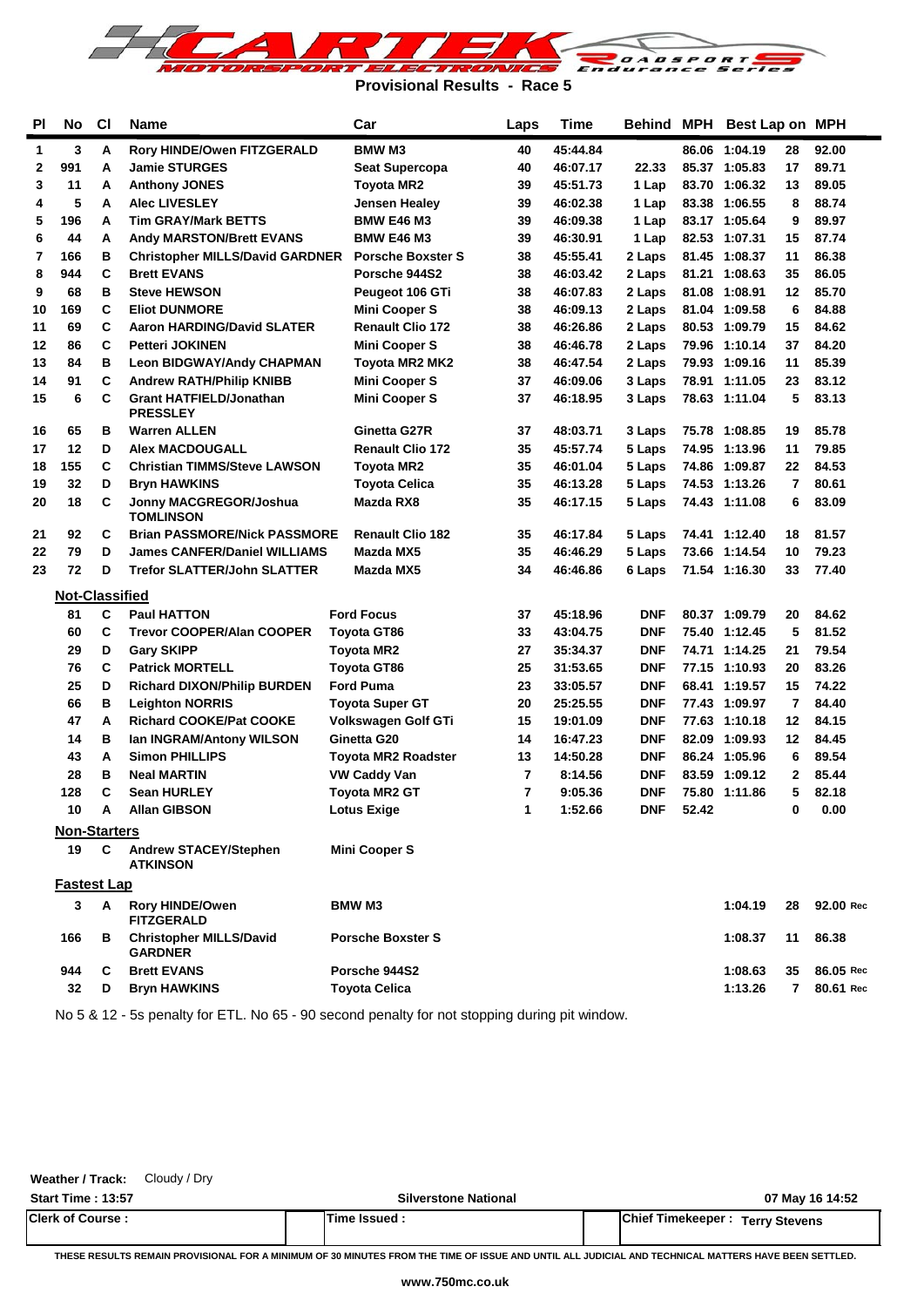|     | Lap 1       |    | Lap <sub>2</sub> |     | Lap <sub>3</sub> |     | Lap 4       |     | Lap <sub>5</sub> |    | Lap <sub>6</sub> |    | Lap <sub>7</sub> |     | Lap <sub>8</sub> | Lap <sub>9</sub> |    | Lap 10          |
|-----|-------------|----|------------------|-----|------------------|-----|-------------|-----|------------------|----|------------------|----|------------------|-----|------------------|------------------|----|-----------------|
| No. | Time        | No | Time             | No  | Time             | No  | Time        | No. | Time             | No | Time             | No | Time             | No  | Time             | Time<br>No       | No | Time            |
|     | 43 1:09.20  |    | 43 2:15.58       | 43  | 3:21.94          | 43  | 4:27.94     | 43  | 5:34.53          | 43 | 6:40.49          | 43 | 7:46.94          | 3   | 8:52.23          | 9.56.95<br>3     |    | 3 11:02.40      |
|     | 196 1:09.80 |    | 196 2:15.68      |     | 196 3:22.27      | 3   | 4:28.44     | 3   | 5:34.71          | 3  | 6:40.61          | 3  | 7:47.06          | 43  | 8:53.22          | 9:57.29 *1<br>47 |    | 76 11:02.60 *1  |
|     | 3 1:10.97   | 3  | 2:16.00          | 3   | 3:22.42          | 196 | 4:28.81     |     | 196 5:35.92      |    | 196 6:41.58      |    | 196 7:47.96      | 196 | 8:54.51          | 9:59.98<br>43    |    | 43 11:13.76     |
|     | 5 1:12.29   | 11 | 2:20.21          | 11  | 3.27.65          | 11  | 4:34.43     |     | 72 5:36.90 *1    |    | 11 6:48.50       |    | 155 7:49.69 *1   | 29  | $9:00.85$ *1     | 196 10:00.15     |    | 196 11:14.56    |
|     | 11 1:12.44  |    | 991 2:20.43      | 991 | 3:28.05          | 991 | 4:34.84     | 25  | 5:39.20 *1       |    | 991 6:48.94      |    | 12 7:51.78 *1    | 11  | 9:04.14          | 60 10:00.62 *1   |    | 60 11:14.95 *1  |
|     | 991 1:12.62 |    | 44 2:23.03       | 44  | 3:31.38          | 44  | 4:39.42     |     | 11 5:41.17       |    | 44 6:55.13       |    | 92 7:54.22 *1    |     | 128 9:05.36 *1   | 32 10:04.87 *1   |    | 47 11:15.41 *1  |
|     | 166 1:13.75 |    | 166 2:24.46      | 166 | 3:33.55          | 166 | 4:42.19     | 991 | 5:41.78          | 72 | 6:55.41 *1       | 11 | 7:55.64          |     | 991 9:05.76      | 11 10:11.75      |    | 11 11:19.24     |
|     | 44 1:14.18  |    | 84 2:24.77       | 84  | 3:34.25          | 5   | 4:42.37     |     | 44 5:47.37       | 5  | 6:57.24          |    | 79 7:55.85 *1    |     | 155 9:06.67 *1   | 991 10:12.19     |    | 991 11:19.25    |
|     | 84 1:15.09  |    | 68 2:25.52       | 5   | 3:34.84          | 84  | 4:43.90     | 5.  | 5:50.10          | 25 | 6:59.03 *1       |    | 991 7:56.07      | 12  | $9:07.62$ *1     | 29 10:15.86 *1   |    | 32 11:19.89 *1  |
|     | 68 1:16.41  |    | 28 2:25.86       | 68  | 3:35.12          | 68  | 4:44.67     |     | 166 5:51.12      |    | 166 6:59.97      |    | 44 8:03.00       | 18  | $9:08.43$ *1     | 44 10:22.04      |    | 18 11:21.59 *2  |
|     | 28 1:16.74  |    | 66 2:27.37       | 28  | 3:35.49          | 28  | 4:45.17     |     | 84 5:53.58       | 84 | 7:03.18          | 5  | 8:04.35          | 92  | $9:10.05$ *1     | 10:22.97<br>5    |    | 44 11:29.71     |
|     | 66 1:17.31  | 5  | 2:27.49          | 66  | 3:38.06          | 66  | 4:48.87     | 68  | 5:53.89          | 68 | 7:03.71          |    | 166 8:09.14      | 44  | 9:10.38          | 12 10:24.44 *1   |    | 5 11:30.08      |
|     | 169 1:17.88 |    | 169 2:28.17      |     | 169 3:38.78      | 169 | 4:49.25     | 28  | 5:55.28          | 28 | 7:04.64          |    | 84 8:12.80       | 5   | 9:10.90          | 155 10:24.46 *1  |    | 29 11:30.60 *1  |
|     | 128 1:20.77 |    | 128 2:33.20      |     | 128 3:46.03      | 69  | 4:58.22     |     | 169 5:59.92      |    | 169 7:09.50      |    | 68 8:13.11       | 79  | 9:11.36 *1       | 92 10:27.29 *1   |    | 166 11:37.47    |
|     | 69 1:21.87  |    | 86 2:34.44       | 69  | 3:46.53          | 128 | 4:58.53     | 66  | 6:00.15          | 66 | 7:11.03          |    | 72 8:14.48 *1    | 166 | 9:17.99          | 166 10:27.51     |    | 12 11:39.70 *1  |
|     | 86 1:22.24  |    | 69 2:34.56       | 14  | 3.46.99          | 14  | 4:58.74     |     | 944 6:09.20      |    | 944 7:19.09      |    | 28 8:14.56       | 84  | 9:22.32          | 79 10:28.60 *1   |    | 155 11:41.29 *1 |
|     | 91 1:23.07  |    | 14 2:34.91       | 86  | 3:47.36          | 944 | 4:59.14     | 69  | 6:09.49          |    | 69 7:21.17       |    | 25 8:18.90 *1    | 68  | 9:22.69          | 84 10:32.63      |    | 92 11:42.62 *1  |
|     | 14 1:23.31  | 81 | 2:35.26          | 81  | 3:47.45          | 81  | 4:59.46     |     | 128 6:10.39      |    | 81 7:21.57       |    | 169 8:19.26      |     | 169 9:29.56      | 68 10:32.91      |    | 84 11:42.62     |
|     | 81 1:23.72  | 91 | 2:36.09          | 91  | 3:48.42          | 86  | 4:59.52     |     | 81 6:10.58       |    | 14 7:21.80       |    | 66 8:21.00       | 66  | 9:31.39          | 169 10:41.41     |    | 68 11:43.12     |
|     | $6$ 1:24.42 | 6  | 2:36.99          | 944 | 3:48.99          | 18  | 5:01.04     |     | 14 6:10.97       |    | 18 7:23.24       |    | 944 8:27.99      | 72  | 9:34.20 *1       | 66 10:42.63      |    | 79 11:44.59 *1  |
|     | 18 1:25.77  |    | 18 2:37.57       | 18  | 3:49.58          | 6   | 5:02.01     | 86  | 6:11.53          |    | 128 7:23.35      |    | 69 8:32.13       |     | 944 9:37.03      | 944 10:46.98     |    | 169 11:51.85    |
|     | 76 1:26.37  |    | 944 2:38.01      | 6   | 3:50.05          | 91  | 5:02.40     | 18  | 6:12.16          |    | 86 7:23.67       |    | 14 8:32.48       | 25  | 9:39.61 *1       | 69 10:53.48      |    | 66 11:53.41     |
|     | 944 1:26.52 |    | 76 2:38.33       | 76  | 3:51.32          | 76  | 5:02.62     | 6   | 6:13.05          | 6  | 7:24.49          | 81 | 8:33.18          | 69  | 9:42.33          | 14 10:53.79      |    | 944 11:56.83    |
|     | 60 1:26.66  |    | 60 2:40.65       | 60  | 3:53.88          | 65  | 5:05.36     | 91  | 6.14.14          |    | 65 7:25.03       | 86 | 8:35.58          | 14  | 9:42.89          | 81 10:54.64      |    | 69 12:04.42     |
|     | 155 1:26.74 |    | 32 2:41.91       | 32  | 3:55.48          | 60  | 5:07.00     |     | 76 6:14.53       |    | 91 7:25.86       | 6  | 8:36.67          | 81  | 9:43.74          | 86 10:57.05      |    | 14 12:04.47     |
|     | 32 1:27.77  |    | 29 2:45.45       | 65  | 3:55.87          | 32  | 5:09.37     | 65  | 6:14.69          |    | 76 7:26.80       | 91 | 8:37.34          | 86  | 9:46.61          | 72 10:57.38 *1   |    | 81 12:05.12     |
|     | 92 1:29.14  |    | 65 2:45.83       | 29  | 4:00.05          | 47  | 5:10.99     | 60  | 6:19.45          |    | 47 7:32.15       |    | 76 8:38.66       | 6   | 9:48.90          | 11:00.66<br>6    |    | 86 12:07.55     |
|     | 29 1:29.94  |    | 155 2:45.88      | 47  | 4:00.54          | 29  | 5:14.85     | 47  | 6:21.31          |    | 60 7:32.98       |    | 47 8:44.82       | 91  | 9:49.80          | 25 11:00.88 *1   |    |                 |
|     | 79 1:30.78  |    | 92 2:47.12       |     | 155 4:04.24      |     | 155 5:19.10 | 32  | 6:23.09          |    | 32 7:36.45       |    | 60 8:45.84       |     | 76 9:51.06       | 91 11:01.56      |    |                 |
|     | 12 1:31.11  |    | 47 2:47.37       | 92  | 4:05.74          | 92  | 5:21.85     | 29  | 6:29.80          |    | 29 7:44.73       |    | 65 8:46.67       |     |                  |                  |    |                 |
|     | 72 1:33.40  |    | 12 2:49.33       |     | 12 4:06.76       | 12  | 5:22.76     |     | 155 6:34.25      |    |                  |    | 32 8:49.71       |     |                  |                  |    |                 |
|     | 65 1:33.89  |    | 79 2:49.86       | 79. | 4:07.20          |     | 79 5:23.15  |     | 12 6:37.62       |    |                  |    |                  |     |                  |                  |    |                 |
|     | 47 1:34.66  |    | 72 2:56.38       |     | 72 4:17.57       |     |             |     | 92 6:38.40       |    |                  |    |                  |     |                  |                  |    |                 |
|     | 25 1:35.78  |    | 25 2:57.40       |     | 25 4:18.33       |     |             |     | 79 6:39.28       |    |                  |    |                  |     |                  |                  |    |                 |
|     | 10 1:52.66  |    |                  |     |                  |     |             |     |                  |    |                  |    |                  |     |                  |                  |    |                 |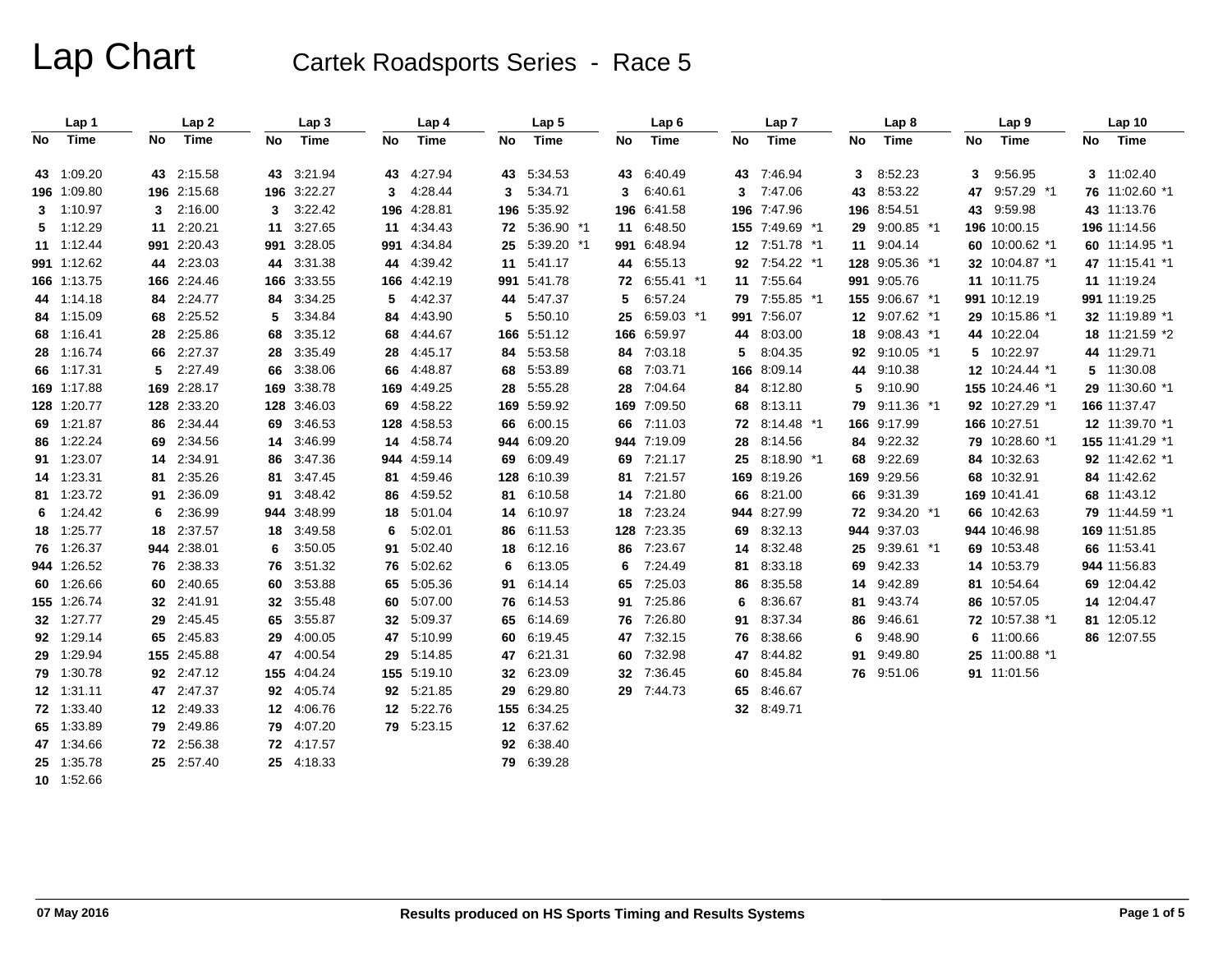| Lap 11          |    | Lap 12          | Lap <sub>13</sub> |    | Lap <sub>14</sub> | Lap 15          |    | Lap <sub>16</sub> | Lap 17          |    | Lap 18          |    | Lap 19          | Lap 20          |
|-----------------|----|-----------------|-------------------|----|-------------------|-----------------|----|-------------------|-----------------|----|-----------------|----|-----------------|-----------------|
| No Time         | No | Time            | No Time           | No | Time              | No Time         | No | Time              | No Time         | No | Time            |    | No Time         | No Time         |
| 3 12:08.56      |    | 3 13:14.06      | 3 14:18.94        |    | 3 15:25.80        | 3 16:32.45      |    | 3 17:39.09        | 3 18:45.65      |    | 3 19:51.94      |    | 3 20:57.78      | 3 22:03.89      |
| 6 $12:12.28$ *1 |    | 69 13:14.80 *1  | 69 14:25.27 *1    |    | 66 15:26.33 *1    | 169 16:34.93 *1 |    | 25 17:44.84 *3    | 68 18:46.01 *1  |    | 5 19:56.26 *2   |    | 155 21:00.29 *4 | 76 22:06.70 *3  |
| 91 12:13.61 *1  |    | 81 13:15.71 *1  | 81 14:25.64 *1    |    | 944 15:27.47 *1   | 66 16:36.71 *1  |    | 72 17:44.92 *3    | 32 18:50.60 *2  |    | 60 20:00.16 *2  |    | 18 21:01.28 *3  | 72 22:07.63 *5  |
| 72 12:16.28 *2  |    | 14 13:16.07 *1  | 14 14:26.00 *1    |    | 155 15:30.02 *2   | 944 16:42.81 *1 |    | 29 17:45.04 *2    | 29 19:00.16 *2  |    | 196 20:10.32    |    | 5 21:03.88 *2   | 5 22:10.94 *2   |
| 76 12:16.41 *1  |    | 86 13:18.85 *1  | 86 14:29.50 *1    |    | 92 15:30.92 *2    | 12 16:44.80 *2  |    | 66 17:47.40 *1    | 47 19:01.09 *2  |    | 32 20:12.83 *2  |    | 84 21:04.91 *1  | 155 22:12.26 *4 |
| 43 12:21.23     |    | 6 13:24.06 *1   | 196 14:34.95      |    | 79 15:31.91 *2    | 69 16:45.84 *1  |    | 169 17:47.87 *1   | 196 19:04.53    |    | 29 20:14.65 *2  |    | 196 21:16.07    | 18 22:13.46 *3  |
| 196 12:21.92    |    | 91 13:25.18 *1  | 6 $14:36.39$ *1   |    | 69 15:35.40 *1    | 81 16:46.37 *1  |    | 69 17:55.63 *1    | 69 19:05.66 *1  |    | 69 20:15.50 *1  |    | 11 21:24.78     | 166 22:16.89 *1 |
| 25 12:22.88 *2  |    | 43 13:27.91     | 91 14:37.14 *1    |    | 81 15:36.17 *1    | 14 16:47.23 *1  |    | 81 17:56.56 *1    | 25 19:05.70 *3  |    | 991 20:16.45    |    | 29 21:30.34 *2  | 196 22:24.98    |
| 991 12:25.96    |    | 76 13:28.16 *1  | 991 14:38.59      |    | 14 15:36.25 *1    | 92 16:47.52 *2  |    | 196 17:57.05      | 991 19:05.83    |    | 11 20:17.31     |    | 169 21:34.39 *2 | 11 22:32.00     |
| 11 12:26.92     |    | 196 13:28.20    | 76 14:39.23 *1    |    | 86 15:40.93 *1    | 196 16:47.95    |    | 991 18:00.00      | 81 19:07.46 *1  |    | 81 20:24.02 *1  |    | 69 21:34.65 *1  | 169 22:44.44 *2 |
| 60 12:28.88 *1  |    | 991 13:32.43    | 11 14:39.67       |    | 196 15:41.08      | 155 16:49.06 *2 |    | 11 18:01.86       | 66 19:08.38 *1  |    | 169 20:24.39 *2 |    | 86 21:38.67 *1  | 29 22:44.76 *2  |
| 47 12:29.11 *1  |    | 11 13:33.35     | 47 14:49.77 *1    |    | 991 15:45.90      | 79 16:49.34 *2  |    | 86 18:04.77 *1    | 11 19:08.44     |    | 25 20:25.27 *3  |    | 92 21:41.16 *4  | 60 22:47.11 *3  |
| 18 12:34.39 *2  |    | 72 13:34.89 *2  | 43 14:50.28       |    | 11 15:47.32       | 86 16:51.55 *1  |    | 79 18:07.29 *2    | 86 19:15.89 *1  |    | 86 20:27.56 *1  |    | 66 21:43.85 *2  | 86 22:49.29 *1  |
| 32 12:34.41 *1  |    | 47 13:39.59 *1  | 72 14:53.85 *2    |    | 6 $15:48.93*1$    | 991 16:52.02    |    | 92 18:09.92 *2    | 79 19:22.70 *2  |    | 44 20:36.49     |    | 68 21:45.32 *2  | 991 22:49.49 *1 |
| 65 12:36.02 *3  |    | 60 13:43.48 *1  | 5 14:54.18        |    | 91 15:50.31 *1    | 11 16:54.05     |    | 6 18:11.72 *1     | 6 19:23.22 *1   |    | 6 20:36.55 *1   |    | 944 21:46.38 *2 | 66 22:54.07 *2  |
| 5 12:37.33      |    | 25 13:43.65 *2  | 44 14:54.69       |    | 76 15:51.61 *1    | 6 17:00.11 *1   |    | 91 18:13.16 *1    | 91 19:24.52 *1  |    | 944 20:37.23 *2 |    | 25 21:46.75 *3  | 68 22:54.40 *2  |
| 44 12:37.38     |    | 44 13:45.67     | 65 14:56.31 *3    |    | 5 16:01.89        | 91 17:01.65 *1  |    | 155 18:13.21 *2   | 944 19:24.64 *2 |    | 91 20:39.38 *1  | 6  | 21:48.33 *1     | 92 22:55.14 *4  |
| 29 12:45.00 *1  |    | 5 13:46.09      | 60 14:56.85 *1    |    | 47 16:02.28 *1    | 76 17:06.57 *1  |    | 44 18:17.78       | 44 19:25.59     |    | 79 20:39.61 *2  | 44 | 21:48.44        | 944 22:55.34 *2 |
| 166 12:45.84    |    | 65 13:46.43 *3  | 18 14:59.80 *2    |    | 44 16:02.55       | 44 17:09.86     |    | 65 18:29.05 *3    | 12 19:31.24 *3  |    | 72 20:45.71 *4  |    | 91 21:50.83 *1  | 81 22:57.90 *2  |
| 84 12:51.78     |    | 18 13:47.62 *2  | 166 15:03.69      |    | 65 16:07.68 *3    | 5 17:13.01      |    | 166 18:30.76      | 65 19:37.92 *3  |    | 12 20:46.31 *3  |    | 65 21:56.66 *3  | 6 23:00.14 *1   |
| 68 12:52.56     |    | 32 13:50.34 *1  | 25 15:04.40 *2    |    | 60 16:10.89 *1    | 47 17:16.57 *1  |    | 18 18:36.97 *2    | 166 19:39.23    |    | 65 20:47.06 *3  |    | 79 21:56.78 *2  | 65 23:05.90 *3  |
| 12 12:54.42 *1  |    | 166 13:55.07    | 32 15:04.56 *1    |    | 18 16:12.01 *2    | 65 17:17.14 *3  |    | 60 18:38.72 *1    | 76 19:43.73 *2  |    | 166 20:47.95    |    | 12 22:01.50 *3  | 25 23:06.75 *3  |
| 155 12:56.47 *1 |    | 29 14:00.07 *1  | 84 15:11.28       |    | 166 16:12.22      | 166 17:22.26    |    | 84 18:41.60       | 18 19:49.03 *2  |    | 76 20:54.90 *2  |    |                 | 91 23:06.76 *1  |
| 92 12:57.97 *1  |    | 84 14:01.09     | 68 15:11.77       |    | 72 16:15.44 *2    | 18 17:24.47 *2  |    |                   | 84 19:51.46     |    |                 |    |                 | 32 23:13.35 *3  |
| 79 12:59.13 *1  |    | 68 14:01.47     | 29 15:15.83 *1    |    | 32 16:20.74 *1    | 60 17:24.62 *1  |    |                   |                 |    |                 |    |                 | 12 23:15.93 *3  |
| 169 13:02.19    |    | 12 14:08.38 *1  | 12 15:23.55 *1    |    | 84 16:21.07       | 84 17:31.51     |    |                   |                 |    |                 |    |                 |                 |
| 66 13:03.44     |    | 169 14:12.10    | 169 15:24.04      |    | 68 16:22.01       | 68 17:32.31     |    |                   |                 |    |                 |    |                 |                 |
| 944 13:06.22    |    | 155 14:12.48 *1 |                   |    | 25 16:25.19 *2    | 32 17:35.62 *1  |    |                   |                 |    |                 |    |                 |                 |
|                 |    | 92 14:12.89 *1  |                   |    | 29 16:30.30 *1    |                 |    |                   |                 |    |                 |    |                 |                 |
|                 |    | 79 14:14.44 *1  |                   |    |                   |                 |    |                   |                 |    |                 |    |                 |                 |
|                 |    | 66 14:15.08     |                   |    |                   |                 |    |                   |                 |    |                 |    |                 |                 |
|                 |    | 944 14:15.29    |                   |    |                   |                 |    |                   |                 |    |                 |    |                 |                 |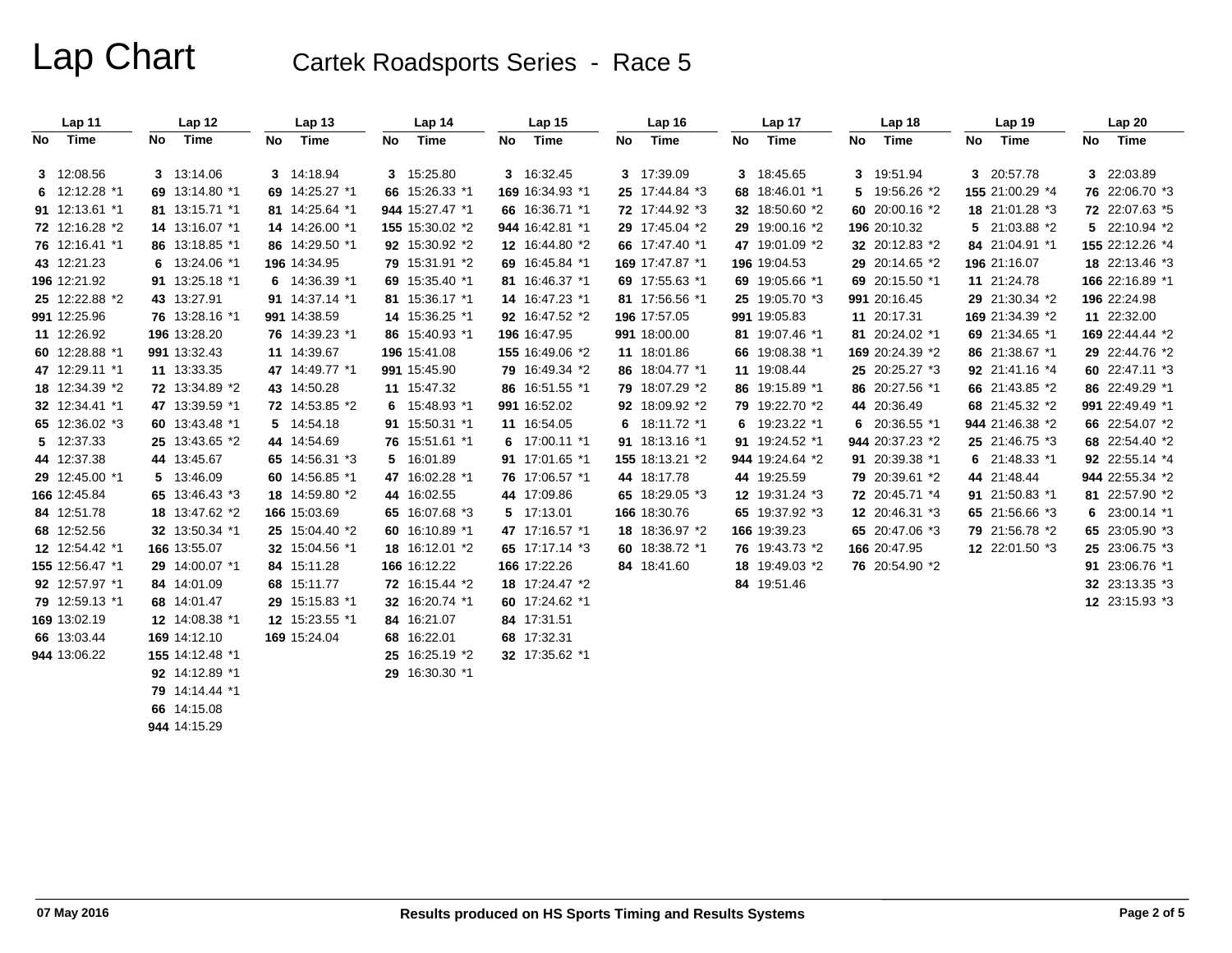| Lap 21          | Lap 22          | Lap23           | Lap24           | Lap25           | Lap 26          | Lap 27          | Lap 28          | Lap 29          | Lap 30          |
|-----------------|-----------------|-----------------|-----------------|-----------------|-----------------|-----------------|-----------------|-----------------|-----------------|
| No Time         | Time<br>No      | Time<br>No      | No Time         | Time<br>No      | No Time         | Time<br>No      | No<br>Time      | No<br>Time      | No Time         |
|                 |                 |                 |                 |                 |                 |                 |                 |                 |                 |
| 3 23:16.53      | 11 24:51.42     | 3 27:14.90      | 3 28:20.30      | 3 29:25.51      | 3 30:30.54      | 3 31:36.12      | 3 32:40.31      | 3 33:45.27      | 3 34:50.16      |
| 76 23:18.01 *3  | 166 25:02.03 *2 | 991 27:15.61    | 991 28:22.34    | 32 29:27.77 *3  | 91 30:32.58 *2  | 29 31:40.70 *3  | 92 32:44.51 *4  | 86 33:46.38 *2  | 65 34:51.78 *3  |
| 5 23:18.38 *2   | 991 25:02.63 *1 | 166 27:21.88 *1 | 79 28:30.96 *3  | 991 29:28.20    | 991 30:34.18    | 991 31:41.69    | 991 32:47.71    | 60 33:48.90 *3  | 44 34:55.07 *1  |
| 155 23:22.36 *4 | 169 25:04.41 *2 | 72 27:22.11 *4  | 166 28:31.14 *1 | 12 29:29.32 *3  | 32 30:42.39 *3  | 6 31:42.57 *2   | 6 32:56.29 *2   | 72 33:52.54 *5  | 86 34:57.34 *2  |
| 72 23:27.81 *5  | 196 25:08.95 *1 | 169 27:23.80 *1 | 169 28:33.45 *1 | 166 29:40.61 *1 | 12 30:43.54 *3  | 25 31:44.19 *5  | 155 32:57.45 *3 | 991 33:53.88    | 79 34:59.71 *4  |
| 18 23:28.51 *3  | 84 25:12.28 *2  | 196 27:30.83    | 72 28:38.93 *4  | 169 29:43.38 *1 | 166 30:49.72 *1 | 155 31:44.24 *3 | 29 32:58.13 *3  | 18 33:54.42 *4  | 991 35:01.03    |
| 11 23:39.24     | 86 25:13.05 *1  | 68 27:32.97 *1  | 196 28:41.22    | 79 29:48.90 *3  | 169 30:53.23 *1 | 91 31:45.40 *2  | 91 32:58.19 *2  | 92 33:58.95 *4  | 60 35:01.98 *3  |
| 169 23:54.67 *2 | 68 25:13.08 *2  | 18 27:33.16 *3  | 68 28:42.34 *1  | 196 29:50.78    | 196 31:00.04    | 76 31:53.65 *2  | 25 33:05.57 *5  | 155 34:08.94 *3 | 18 35:08.83 *4  |
| 991 23:56.07 *1 | 944 25:13.94 *2 | 944 27:34.49 *1 | 944 28:43.51 *1 | 68 29:52.04 *1  | 68 31:01.57 *1  | 32 31:58.21 *3  | 166 33:08.33 *1 | 6 $34:10.14 *2$ | 72 35:10.61 *5  |
| 84 23:59.38 *2  | 60 25:14.65 *3  | 84 27:36.23 *1  | 84 28:47.59 *1  | 944 29:52.40 *1 | 944 31:01.86 *1 | 12 31:58.59 *3  | 169 33:13.14 *1 | 91 34:10.18 *2  | 92 35:12.84 *4  |
| 86 24:01.05 *1  | 81 25:17.89 *2  | 25 27:36.50 *4  | 18 28:48.05 *3  | 72 29:57.01 *4  | 79 31:06.14 *3  | 166 31:58.82 *1 | 32 33:13.73 *3  | 29 34:13.29 *3  | 155 35:19.70 *3 |
| 60 24:01.84 *3  | 69 25:19.24 *2  | 86 27:38.02     | 81 28:48.73 *1  | 84 29:58.72 *1  | 84 31:09.80 *1  | 169 32:03.27 *1 | 12 33:13.75 *3  | 166 34:18.00 *1 | 91 35:21.46 *2  |
| 29 24:02.84 *2  | 92 25:21.56 *4  | 81 27:38.27 *1  | 69 28:49.65 *1  | 81 29:59.53 *1  | 81 31:10.57 *1  | 196 32:08.98    | 196 33:18.35    | 169 34:23.21 *1 | 6 $35:23.12 *2$ |
| 68 24:04.00 *2  | 6 25:23.74 *1   | 69 27:39.42 *1  | 65 28:52.26 *2  | 69 30:00.77 *1  | 11 31:10.88     | 68 32:10.75 *1  | 68 33:19.98 *1  | 196 34:29.12    | 166 35:27.63 *1 |
| 944 24:05.01 *2 | 65 25:23.87 *3  | 60 27:40.93 *2  | 11 28:53.76     | 11 30:01.31     | 69 31:11.01 *1  | 944 32:11.11 *1 | 944 33:20.12 *1 | 68 34:29.24 *1  | 169 35:33.18 *1 |
| 66 24:05.20 *2  | 66 25:25.55 *2  | 65 27:42.51 *2  | 60 28:54.61 *2  | 5 30:05.75      | 5 31:13.24      | 11 32:20.29     | 11 33:27.02     | 944 34:29.29 *1 | 29 35:34.37 *3  |
| 81 24:08.10 *2  | 5 25:34.62 *1   | 11 27:46.86     | 5 28:57.49      | 18 30:05.75 *3  | 72 31:15.75 *4  | 5 32:21.02      | 5 33:27.82      | 12 34:29.41 *3  | 944 35:39.15 *1 |
| 69 24:08.42 *2  | 44 25:38.61 *1  | 92 27:47.21 *3  | 25 28:59.45 *4  | 60 30:07.56 *2  | 18 31:20.81 *3  | 81 32:21.93 *1  | 81 33:31.92 *1  | 32 34:30.56 *3  | 196 35:39.24    |
| 92 24:09.16 *4  | 76 25:40.98 *2  | 5 27:49.61      | 92 29:00.62 *3  | 86 30:11.35 *1  | 60 31:20.89 *2  | 69 32:22.19 *1  | 69 33:32.06 *1  | 11 34:34.29     | 68 35:40.00 *1  |
| 6 24:11.82 *1   | 32 25:43.82 *3  | 6 27:50.95      | 44 29:05.97     | 65 30:12.29 *2  | 65 31:22.07 *2  | 84 32:22.74 *1  | 84 33:33.58 *1  | 5 34:35.45      | 11 35:41.21     |
| 65 24:15.02 *3  | 155 25:45.61 *3 | 44 27:56.68     | 29 29:11.58 *2  | 92 30:14.87 *3  | 86 31:23.20 *1  | 79 32:25.03 *3  | 65 33:41.83 *2  | 81 34:42.03 *1  | 5 35:43.17      |
| 5 24:27.28 *1   | 12 25:45.78 *3  | 29 27:56.90 *2  | 76 29:15.37 *1  | 44 30:15.72     | 44 31:25.05     | 65 32:32.33 *2  | 79 33:42.05 *3  | 69 34:42.74 *1  | 12 35:44.26 *3  |
| 32 24:28.80 *3  | 91 25:46.57 *2  | 76 28:03.27 *1  | 155 29:17.86 *2 | 25 30:22.24 *4  | 92 31:30.12 *3  | 72 32:33.60 *4  | 44 33:45.23     | 84 34:44.29 *1  | 32 35:45.19 *3  |
| 44 24:29.10 *1  | 79 25:56.02 *3  | 155 28:07.99 *2 | 91 29:20.90 *1  | 29 30:25.86 *2  |                 | 86 32:34.09 *1  |                 |                 | 81 35:52.34 *1  |
| 76 24:30.05 *2  | 72 26:04.55 *4  | 91 28:09.85 *1  |                 | 6 30:29.34 *1   |                 | 60 32:35.10 *2  |                 |                 | 69 35:52.64 *1  |
| 25 24:31.42 *3  | 3 26:08.67      | 32 28:12.66 *2  |                 | 76 30:30.34 *1  |                 | 44 32:35.32     |                 |                 |                 |
| 12 24:31.75 *3  | 991 26:09.73    | 12 28:14.48 *2  |                 | 155 30:30.50 *2 |                 | 18 32:40.02 *3  |                 |                 |                 |
| 155 24:33.03 *3 | 166 26:12.50 *1 |                 |                 |                 |                 |                 |                 |                 |                 |
| 79 24:38.66 *3  | 169 26:14.12 *1 |                 |                 |                 |                 |                 |                 |                 |                 |
| 72 24:46.58 *4  | 18 26:16.67 *3  |                 |                 |                 |                 |                 |                 |                 |                 |
|                 | 196 26:19.44    |                 |                 |                 |                 |                 |                 |                 |                 |
|                 | 68 26:22.69 *1  |                 |                 |                 |                 |                 |                 |                 |                 |
|                 | 944 26:24.71 *1 |                 |                 |                 |                 |                 |                 |                 |                 |
|                 | 84 26:25.02 *1  |                 |                 |                 |                 |                 |                 |                 |                 |
|                 | 86 26:25.76     |                 |                 |                 |                 |                 |                 |                 |                 |
|                 | 60 26:27.30 *2  |                 |                 |                 |                 |                 |                 |                 |                 |
|                 | 81 26:27.71 *1  |                 |                 |                 |                 |                 |                 |                 |                 |
|                 | 69 26:29.51 *1  |                 |                 |                 |                 |                 |                 |                 |                 |
|                 | 65 26:33.61 *2  |                 |                 |                 |                 |                 |                 |                 |                 |
|                 | 92 26:34.12 *3  |                 |                 |                 |                 |                 |                 |                 |                 |
|                 | 6 26:35.81      |                 |                 |                 |                 |                 |                 |                 |                 |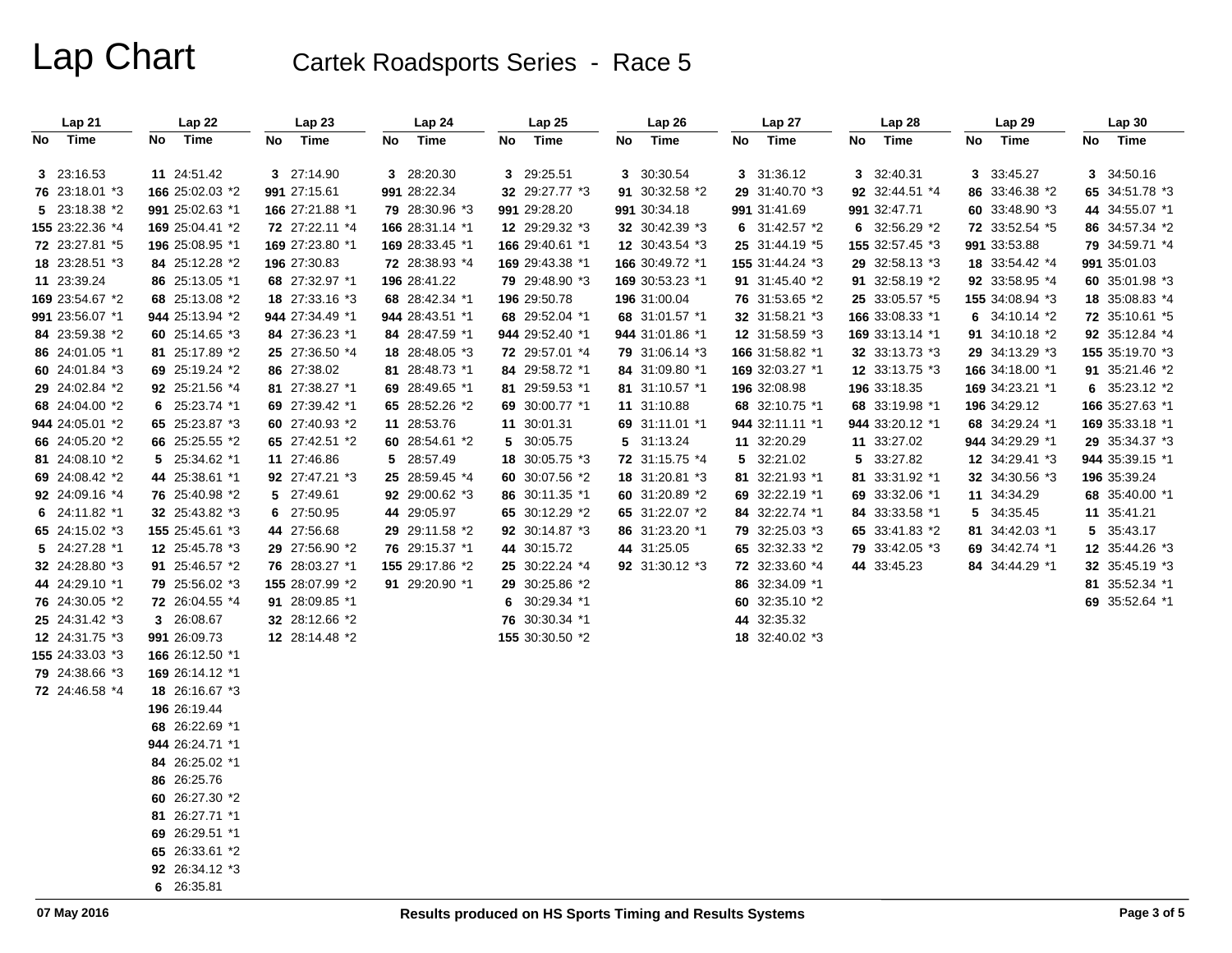**5** 26:41.82 26:42.65 \*2 26:47.96 26:51.96 \*1 26:56.63 \*2 26:58.41 \*1 26:58.51 \*2 26:59.85 \*2 27:13.49 \*2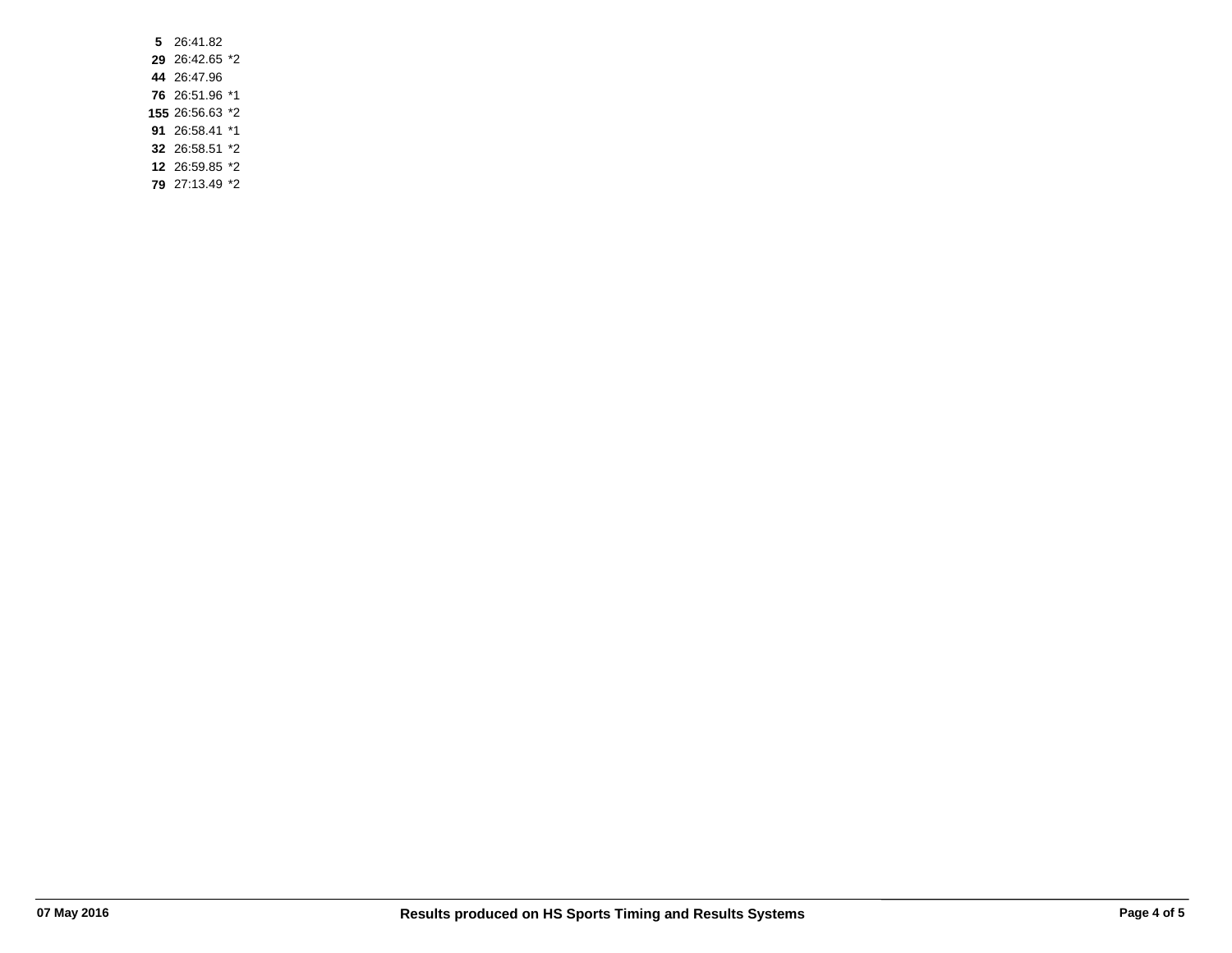|     | Lap <sub>31</sub> |     | Lap <sub>32</sub> |     | Lap33           |    | Lap <sub>34</sub> |    | Lap <sub>35</sub> |     | Lap36           |    | Lap 37          |    | Lap <sub>38</sub> |     | Lap <sub>39</sub> |    | Lap40           |
|-----|-------------------|-----|-------------------|-----|-----------------|----|-------------------|----|-------------------|-----|-----------------|----|-----------------|----|-------------------|-----|-------------------|----|-----------------|
| No. | Time              | No. | Time              | No. | Time            | No | Time              | No | Time              | No. | Time            | No | Time            | No | Time              | No. | Time              | No | Time            |
|     |                   |     |                   |     |                 |    |                   |    |                   |     |                 |    |                 |    |                   |     |                   |    |                 |
|     | 3 35:54.39        |     | 3 37:00.88        |     | 3 38:05.97      |    | 3 39:10.39        |    | 3 40:15.95        |     | 3 41:21.25      |    | 3 42:27.37      |    | 3 43:35.47        |     | 3 44:39.83        |    | 3 45:44.84      |
|     | 84 35:56.79 *2    |     | 81 37:03.89 *2    |     | 81 38:15.10 *2  |    | 81 39:25.49 *2    |    | 944 40:16.78 *2   |     | 5 41:23.36 *1   |    | 155 42:30.77 *4 |    | 11 43:36.10 *1    |     | 11 44:43.48 *1    |    | 11 45:51.73 *1  |
|     | 65 36:01.37 *3    |     | 69 37:03.99 *2    |     | 69 38:15.26 *2  |    | 69 39:25.79 *2    |    | 68 40:19.73 *2    |     | 944 41:26.43 *2 |    | 5 42:31.64 *1   |    | 166 43:37.66 *2   |     | 166 44:46.75 *2   |    | 166 45:55.41 *2 |
|     | 44 36:04.19 *1    |     | 84 37:08.86 *2    |     | 32 38:16.11 *4  |    | 991 39:27.43      |    | 196 40:21.04 *1   |     | 169 41:26.84 *2 |    | 91 42:32.87 *3  |    | 5 43:40.98 *1     |     | 5 44:48.98 *1     |    | 12 45:57.74 *5  |
|     | 991 36:07.67      |     | 65 37:10.78 *3    |     | 12 38:16.32 *4  |    | 65 39:31.24 *3    |    | 72 40:22.13 *6    |     | 6 $41:28.75*3$  |    | 18 42:34.05 *5  |    | 32 43:44.04 *5    |     | 944 44:54.09 *2   |    | 155 46:01.04 *5 |
|     | 86 36:08.26 *2    |     | 991 37:14.05      |     | 84 38:20.20 *2  |    | 32 39:32.52 *4    |    | 991 40:33.72      |     | 68 41:29.17 *2  |    | 92 42:35.05 *5  |    | 944 43:44.66 *2   |     | 91 44:56.99 *3    |    | 5 46:02.38 *1   |
|     | 60 36:15.15 *3    |     | 44 37:14.06 *1    |     | 65 38:20.44 *3  |    | 12 39:32.66 *4    |    | 81 40:35.93 *2    |     | 196 41:30.80 *1 |    | 944 42:35.06 *2 |    | 91 43:45.02 *3    |     | 169 44:57.88 *2   |    | 944 46:03.42 *2 |
|     | 79 36:19.42 *4    |     | 86 37:19.36 *2    |     | 991 38:20.59    |    | 84 39:33.45 *2    |    | 69 40:36.06 *2    |     | 79 41:35.46 *5  |    | 169 42:36.78 *2 |    | 169 43:47.55 *2   |     | 68 44:58.06 *2    |    | 991 46:07.17    |
|     | 18 36:22.42 *4    |     | 60 37:28.04 *3    |     | 44 38:24.55 *1  |    | 44 39:33.72 *1    |    | 65 40:40.65 *3    |     | 72 41:38.93 *6  |    | 68 42:38.56 *2  |    | 18 43:48.45 *5    |     | 32 44:58.26 *5    |    | 68 46:07.83 *2  |
|     | 92 36:25.70 *4    |     | 18 37:38.03 *4    |     | 86 38:31.00 *2  |    | 86 39:42.00 *2    |    | 44 40:43.51 *1    |     | 991 41:39.93    |    | 196 42:40.54 *1 |    | 68 43:48.76 *2    |     | 991 44:59.52      |    | 91 46:09.06 *3  |
|     | 72 36:27.88 *5    |     | 79 37:38.05 *4    |     | 60 38:41.24 *3  |    | 60 39:53.81 *3    |    | 84 40:46.78 *2    |     | 81 41:46.47 *2  |    | 6 $42:41.94*3$  |    | 92 43:49.07 *5    |     | 196 44:59.83 *1   |    | 169 46:09.13 *2 |
|     | 155 36:30.18 *3   |     | 92 37:39.07 *4    |     | 18 38:51.64 *4  |    | 18 40:04.88 *4    |    | 32 40:48.67 *4    |     | 69 41:46.57 *2  |    | 991 42:46.88    |    | 196 43:49.74 *1   |     | 18 45:02.82 *5    |    | 196 46:09.38 *1 |
|     | 91 36:32.76 *2    |     | 155 37:42.44 *3   |     | 92 38:52.91 *4  |    | 166 40:05.90 *1   |    | 12 40:49.48 *4    |     | 65 41:50.51 *3  |    | 79 42:53.93 *5  |    | 991 43:53.66      |     | 92 45:03.71 *5    |    | 32 46:13.28 *5  |
|     | 6 36:36.03 *2     |     | 91 37:45.04 *2    |     | 155 38:54.50 *3 |    | 92 40:05.95 *4    |    | 86 40:53.34 *2    |     | 44 41:52.54 *1  |    | 72 42:56.58 *6  |    | 6 $43:54.32*3$    | 6   | 45:06.57 *3       |    | 18 46:17.15 *5  |
|     | 166 36:36.98 *1   |     | 72 37:45.93 *5    |     | 91 38:56.56 *2  |    | 155 40:06.69 *3   |    | 60 41:07.55 *3    |     | 84 41:57.97 *2  |    | 69 42:56.71 *2  |    | 155 44:01.87 *4   |     | 69 45:16.53 *2    |    | 92 46:17.84 *5  |
|     | 169 36:43.51 *1   |     | 166 37:46.86 *1   |     | 166 38:56.60 *1 |    | 91 40:08.02 *2    |    | 166 41:15.19 *1   |     | 86 42:03.64 *2  |    | 81 42:57.85 *2  |    | 69 44:06.53 *2    |     | 81 45:18.96 *2    |    | 6 46:18.95 *3   |
|     | 11 36:49.98       |     | 6 37:49.76 *2     |     | 79 38:57.06 *4  |    | 11 40:11.21       |    | 18 41:17.88 *4    |     | 32 42:03.86 *4  |    | 65 43:00.64 *3  |    | 81 44:08.43 *2    |     | 44 45:21.61 *1    |    | 69 46:26.86 *2  |
|     | 944 36:50.38 *1   |     | 169 37:54.28 *1   |     | 6 39:02.36 $*2$ |    | 79 40:15.03 *4    |    | 155 41:18.13 *3   |     | 12 42:04.05 *4  |    | 44 43:01.77 *1  |    | 65 44:10.81 *3    |     | 65 45:22.28 *3    |    | 44 46:30.91 *1  |
|     | 68 36:50.95 *1    |     | 11 37:56.79       |     | 11 39:04.00     |    | 5 40:15.07        |    | 11 41:18.27       |     | 166 42:24.60 *1 |    | 60 43:04.75 *4  |    | 44 44:11.83 *1    |     | 79 45:29.30 *5    |    | 79 46:46.29 *5  |
|     | 5 36:51.12        |     | 944 37:59.27 *1   |     | 72 39:04.06 *5  |    | 6 $40:15.53*2$    |    | 92 41:19.92 *4    |     | 11 42:26.46     |    | 84 43:10.69 *2  |    | 79 44:11.94 *5    |     | 72 45:30.04 *6    |    | 86 46:46.78 *2  |
|     | 196 36:51.67      |     | 5 37:59.27        |     | 169 39:05.39 *1 |    | 169 40:15.94 *1   |    | 91 41:20.28 *2    |     |                 |    | 86 43:14.92 *2  |    | 72 44:13.74 *6    |     | 84 45:33.86 *2    |    | 72 46:46.86 *6  |
|     | 12 36:59.87 *3    |     | 68 38:00.43 *1    |     | 5 39:07.19      |    |                   |    |                   |     |                 |    | 12 43:22.03 *4  |    | 84 44:22.22 *2    |     | 86 45:35.63 *2    |    | 84 46:47.54 *2  |
|     | 32 36:59.89 *3    |     | 196 38:01.25      |     | 944 39:07.91 *1 |    |                   |    |                   |     |                 |    |                 |    | 86 44:25.49 *2    |     |                   |    | 65 48:03.71 *3  |
|     |                   |     |                   |     | 68 39:09.74 *1  |    |                   |    |                   |     |                 |    |                 |    | 12 44:37.44 *4    |     |                   |    |                 |
|     |                   |     |                   |     | 196 39:10.23    |    |                   |    |                   |     |                 |    |                 |    |                   |     |                   |    |                 |
|     |                   |     |                   |     |                 |    |                   |    |                   |     |                 |    |                 |    |                   |     |                   |    |                 |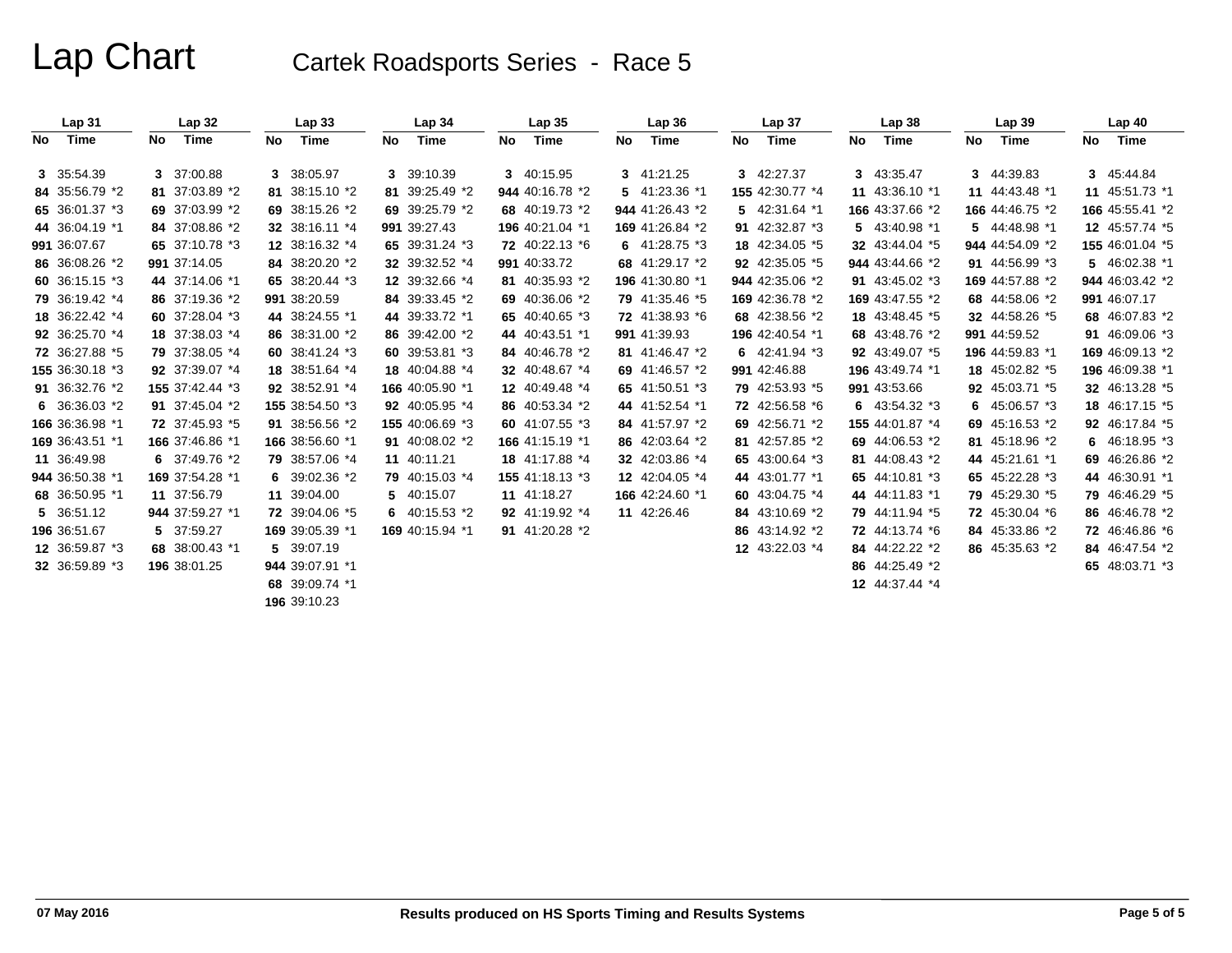## **Cartek Roadsports Series**

#### **LAP TIMES - Race 5**

| 3               |                       | <b>Rory HINDE</b>      |                |                         |                         |                            |         |                     |                         |                          |                          |  |  |  |  |  |  |  |
|-----------------|-----------------------|------------------------|----------------|-------------------------|-------------------------|----------------------------|---------|---------------------|-------------------------|--------------------------|--------------------------|--|--|--|--|--|--|--|
|                 | Lap                   | $\blacktriangleleft$   | $\overline{2}$ | $\mathbf{3}$            | 4                       | $5\phantom{1}$             | 6       | $\overline{7}$      | 8                       | 9                        | 10                       |  |  |  |  |  |  |  |
|                 | $\mathbf{1}$          | 1:10.97                | 1:05.03        | 1:06.42                 | 1:06.02                 | 1:06.27                    | 1:05.90 | 1:06.45             | 1:05.17                 | 1:04.72                  | 1:05.45                  |  |  |  |  |  |  |  |
|                 | 11                    | 1:06.16                | 1:05.50        | 1:04.88                 | 1:06.86                 | 1:06.65                    | 1:06.64 | 1:06.56             | 1:06.29                 | 1:05.84                  | 1:06.11                  |  |  |  |  |  |  |  |
|                 | 21                    | 1:12.64                | 2:52.14        | 1:06.23                 | 1:05.40                 | 1:05.21                    | 1:05.03 | 1:05.58             | 1:04.19                 | 1:04.96                  | 1:04.89                  |  |  |  |  |  |  |  |
|                 | 31                    | 1:04.23                | 1:06.49        | 1:05.09                 | 1:04.42                 | 1:05.56                    | 1:05.30 | 1:06.12             | 1:08.10                 | 1:04.36                  | 1:05.01                  |  |  |  |  |  |  |  |
| 5               | <b>Alec LIVESLEY</b>  |                        |                |                         |                         |                            |         |                     |                         |                          |                          |  |  |  |  |  |  |  |
|                 | Lap                   | $\sim$ 1               | $\overline{2}$ | $\overline{\mathbf{3}}$ | $\overline{4}$          | $5\phantom{1}$             | 6       | $\overline{7}$      | 8                       | 9                        | 10                       |  |  |  |  |  |  |  |
|                 | $\mathbf{1}$          | 1:12.29                | 1:15.20        | 1:07.35                 | 1:07.53                 | 1:07.73                    | 1:07.14 | 1:07.11             | 1:06.55                 | 1:12.07                  | 1:07.11                  |  |  |  |  |  |  |  |
|                 | 11                    | 1:07.25                | 1:08.76        | 1:08.09                 | 1:07.71                 | 1:11.12                    | 2:43.25 | 1:07.62             | 1:07.06                 | 1:07.44                  | 1:08.90                  |  |  |  |  |  |  |  |
|                 | 21                    | 1:07.34                | 1:07.20        | 1:07.79                 | 1:07.88                 | 1:08.26                    | 1:07.49 | 1:07.78             | 1:06.80                 | 1:07.63                  | 1:07.72                  |  |  |  |  |  |  |  |
|                 | 31                    | 1:07.95                | 1:08.15        | 1:07.92                 | 1:07.88                 | 1:08.29                    | 1:08.28 | 1:09.34             | 1:08.00                 | 1:08.40                  |                          |  |  |  |  |  |  |  |
| $6\phantom{1}6$ | <b>Grant HATFIELD</b> |                        |                |                         |                         |                            |         |                     |                         |                          |                          |  |  |  |  |  |  |  |
|                 | Lap                   | $\sim$ 1               | $\overline{2}$ | $\mathbf{3}$            | $\overline{4}$          | $\sqrt{5}$                 | 6       | $\overline{7}$      | 8                       | $\boldsymbol{9}$         | 10                       |  |  |  |  |  |  |  |
|                 | $\mathbf{1}$          | 1:24.42                | 1:12.57        | 1:13.06                 | 1:11.96                 | 1:11.04                    | 1:11.44 | 1:12.18             | 1:12.23                 | 1:11.76                  | 1:11.62                  |  |  |  |  |  |  |  |
|                 | 11                    | 1:11.78                | 1:12.33        | 1:12.54                 | 1:11.18                 | 1:11.61                    | 1:11.50 | 1:13.33             | 1:11.78                 | 1:11.81                  | 1:11.68                  |  |  |  |  |  |  |  |
|                 | 21                    | 1:11.92                | 1:12.07        | 1:15.14                 | 2:38.39                 | 1:13.23                    | 1:13.72 | 1:13.85             | 1:12.98                 | 1:12.91                  | 1:13.73                  |  |  |  |  |  |  |  |
|                 | 31                    | 1:12.60                | 1:13.17        | 1:13.22                 | 1:13.19                 | 1:12.38                    | 1:12.25 | 1:12.38             |                         |                          |                          |  |  |  |  |  |  |  |
| 10              | <b>Allan GIBSON</b>   |                        |                |                         |                         |                            |         |                     |                         |                          |                          |  |  |  |  |  |  |  |
|                 | Lap                   | $\blacksquare$ 1       | $\mathbf{2}$   | $\mathbf{3}$            | 4                       | $\overline{\mathbf{5}}$    | 6       | $\mathbf{7}$        | 8                       | $\boldsymbol{9}$         | 10                       |  |  |  |  |  |  |  |
|                 | 1.                    | 1:52.66                |                |                         |                         |                            |         |                     |                         |                          |                          |  |  |  |  |  |  |  |
| 11              | <b>Anthony JONES</b>  |                        |                |                         |                         |                            |         |                     |                         |                          |                          |  |  |  |  |  |  |  |
|                 | Lap                   | $\blacktriangleleft$   | $\mathbf{2}$   | $\mathbf{3}$            | $\overline{\mathbf{4}}$ | $\overline{\mathbf{5}}$    | 6       | $\overline{7}$      | 8                       | $\boldsymbol{9}$         | 10                       |  |  |  |  |  |  |  |
|                 | $\mathbf{1}$          | 1:12.44                | 1:07.77        | 1:07.44                 | 1:06.78                 | 1:06.74                    | 1:07.33 | 1:07.14             | 1:08.50                 | 1:07.61                  | 1:07.49                  |  |  |  |  |  |  |  |
|                 | 11                    | 1:07.68                | 1:06.43        | 1:06.32                 | 1:07.65                 | 1:06.73                    | 1:07.81 | 1:06.58             | 1:08.87                 | 1:07.47                  | 1:07.22                  |  |  |  |  |  |  |  |
|                 | 21                    | 1:07.24                | 1:12.18        | 2:55.44                 | 1:06.90                 | 1:07.55                    | 1:09.57 | 1:09.41             | 1:06.73                 | 1:07.27                  | 1:06.92                  |  |  |  |  |  |  |  |
|                 | 31                    | 1:08.77                | 1:06.81        | 1:07.21                 | 1:07.21                 | 1:07.06                    | 1:08.19 | 1:09.64             | 1:07.38                 | 1:08.25                  |                          |  |  |  |  |  |  |  |
| 12              |                       | <b>Alex MACDOUGALL</b> |                |                         |                         |                            |         |                     |                         |                          |                          |  |  |  |  |  |  |  |
|                 | Lap                   | $\sim$ 1.1             |                | $2 \t 3 \t 4$           |                         | $\overline{\phantom{0}}$ 5 |         | $6 \qquad \qquad 7$ | $\overline{\mathbf{8}}$ | $\overline{\phantom{a}}$ | $\overline{\mathbf{10}}$ |  |  |  |  |  |  |  |
|                 | $1 \quad$             | 1:31.11                | 1:18.22        | 1:17.43                 | 1:16.00                 | 1:14.86                    | 1:14.16 | 1:15.84             | 1:16.82                 | 1:15.26                  | 1:14.72                  |  |  |  |  |  |  |  |
|                 | 11                    | 1:13.96                | 1:15.17        | 1:21.25                 | 2:46.44                 | 1:15.07                    | 1:15.19 | 1:14.43             | 1:15.82                 | 1:14.03                  | 1:14.07                  |  |  |  |  |  |  |  |
|                 | 21                    | 1:14.63                | 1:14.84        | 1:14.22                 | 1:15.05                 | 1:15.16                    | 1:15.66 | 1:14.85             | 1:15.61                 | 1:16.45                  | 1:16.34                  |  |  |  |  |  |  |  |
|                 | 31                    | 1:16.82                | 1:14.57        | 1:17.98                 | 1:15.41                 | 1:15.30                    |         |                     |                         |                          |                          |  |  |  |  |  |  |  |
| 14              |                       | lan INGRAM             |                |                         |                         |                            |         |                     |                         |                          |                          |  |  |  |  |  |  |  |
|                 | Lap                   | $\sim$ $\sim$ 1.       |                | $2 \qquad 3 \qquad 4$   |                         | $\overline{\phantom{1}}$ 5 |         | $6$ $7$ $8$         |                         | $\overline{\phantom{a}}$ | 10                       |  |  |  |  |  |  |  |
|                 |                       | 1 1:23.31              | 1:11.60        | 1:12.08                 | 1:11.75                 | 1:12.23                    | 1:10.83 | 1:10.68             | 1:10.41                 | 1:10.90                  | 1:10.68                  |  |  |  |  |  |  |  |
|                 |                       | 11  1:11.60            | 1:09.93        | 1:10.25                 | 1:10.98                 |                            |         |                     |                         |                          |                          |  |  |  |  |  |  |  |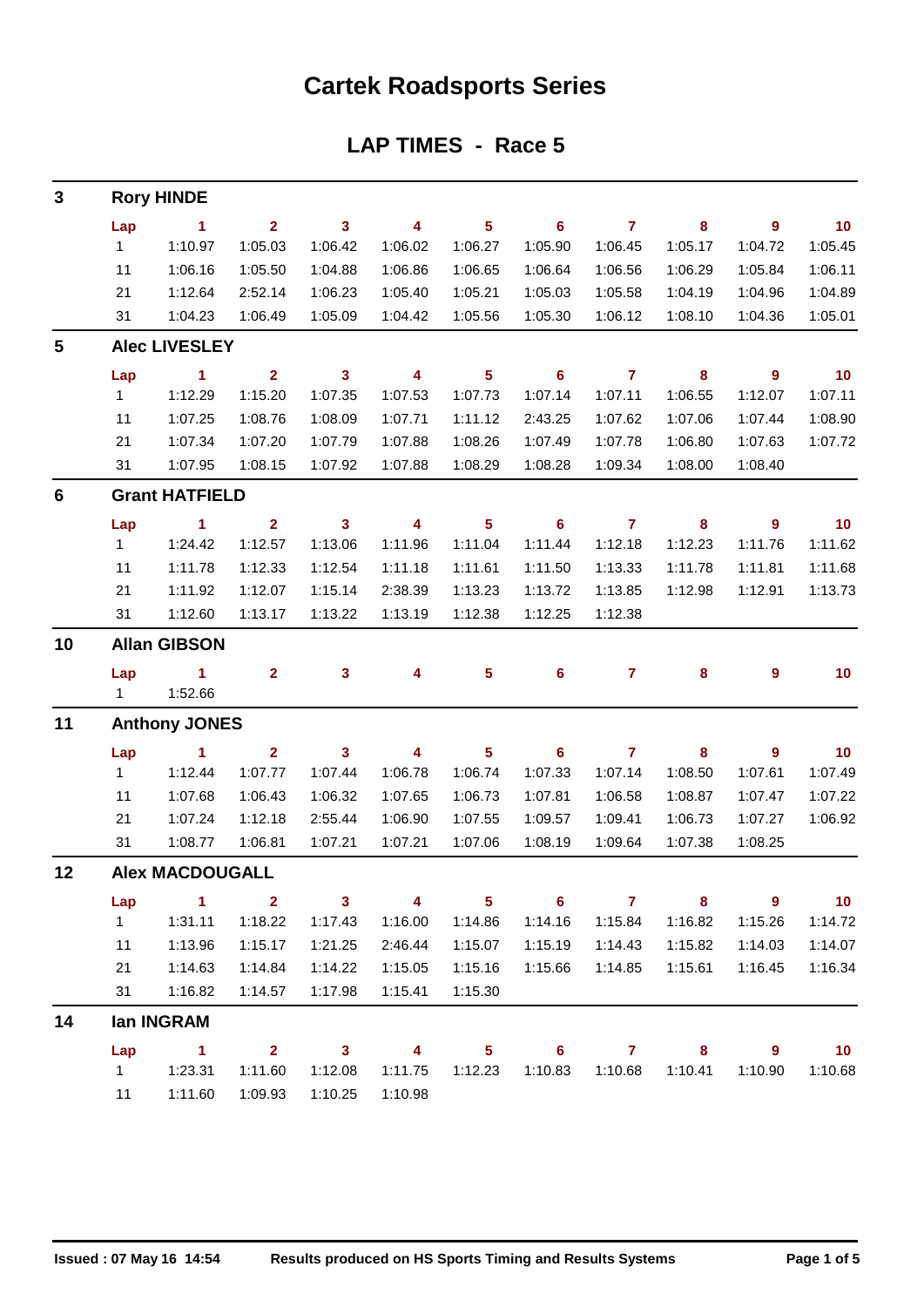| 18 |                      | <b>Jonny MACGREGOR</b>          |                         |                         |                          |                            |                            |                     |                                                               |                            |                             |  |  |  |
|----|----------------------|---------------------------------|-------------------------|-------------------------|--------------------------|----------------------------|----------------------------|---------------------|---------------------------------------------------------------|----------------------------|-----------------------------|--|--|--|
|    | Lap                  | $\sim$ 1                        | $\overline{\mathbf{2}}$ | $\overline{\mathbf{3}}$ | $\overline{4}$           | $\overline{\phantom{1}}$ 5 | $\overline{\phantom{0}}$ 6 | $\overline{7}$      | $\overline{\mathbf{8}}$                                       | $\overline{\phantom{a}}$   | $\overline{10}$             |  |  |  |
|    | 1                    | 1:25.77                         | 1:11.80                 | 1:12.01                 | 1:11.46                  | 1:11.12                    | 1:11.08                    | 1:45.19             | 2:13.16                                                       | 1:12.80                    | 1:13.23                     |  |  |  |
|    | 11                   | 1:12.18                         | 1:12.21                 | 1:12.46                 | 1:12.50                  | 1:12.06                    | 1:12.25                    | 1:12.18             | 1:15.05                                                       | 2:48.16                    | 1:16.49                     |  |  |  |
|    | 21                   | 1:14.89                         | 1:17.70                 | 1:15.06                 | 1:19.21                  | 1:14.40                    | 1:14.41                    | 1:13.59             | 1:15.61                                                       | 1:13.61                    | 1:13.24                     |  |  |  |
|    | 31                   | 1:13.00                         | 1:16.17                 | 1:14.40                 | 1:14.37                  | 1:14.33                    |                            |                     |                                                               |                            |                             |  |  |  |
| 25 | <b>Richard DIXON</b> |                                 |                         |                         |                          |                            |                            |                     |                                                               |                            |                             |  |  |  |
|    | Lap                  | $\sim$ 1                        | $\overline{2}$          | $\overline{\mathbf{3}}$ | $\overline{4}$           |                            | $5 \t\t 6 \t\t 7$          |                     | $\overline{\mathbf{8}}$                                       | $\overline{\phantom{a}}$   | $\overline{\phantom{0}}$ 10 |  |  |  |
|    | $1 \quad$            | 1:35.78                         | 1:21.62                 | 1:20.93                 | 1:20.87                  | 1:19.83                    | 1:19.87                    | 1:20.71             | 1:21.27                                                       | 1:22.00                    | 1:20.77                     |  |  |  |
|    | 11                   | 1:20.75                         | 1:20.79                 | 1:19.65                 | 1:20.86                  | 1:19.57                    | 1:21.48                    | 1:20.00             | 1:24.67                                                       | 3:05.08                    | 1:22.95                     |  |  |  |
|    |                      | 21   1:22.79                    | 1:21.95                 | 1:21.38                 |                          |                            |                            |                     |                                                               |                            |                             |  |  |  |
| 28 |                      | <b>Neal MARTIN</b>              |                         |                         |                          |                            |                            |                     |                                                               |                            |                             |  |  |  |
|    | Lap                  | $\sim$ $\sim$ 1                 |                         | $2 \t 3$                | $\overline{\mathbf{4}}$  | $\overline{\phantom{1}}$ 5 |                            | $6 \qquad \qquad 7$ | 8                                                             | $9^{\circ}$                | 10                          |  |  |  |
|    |                      | 1   1:16.74                     | 1:09.12                 | 1:09.63                 | 1:09.68                  | 1:10.11                    | 1:09.36                    | 1:09.92             |                                                               |                            |                             |  |  |  |
| 29 |                      | <b>Gary SKIPP</b>               |                         |                         |                          |                            |                            |                     |                                                               |                            |                             |  |  |  |
|    | Lap                  | $\sim$ $\sim$ 1.                | $\overline{2}$          | $\overline{\mathbf{3}}$ | $\overline{4}$           |                            | $5 \t 6 \t 7$              |                     | 8                                                             | $\overline{\phantom{a}}$ 9 | $\overline{10}$             |  |  |  |
|    | $1 -$                | 1:29.94                         | 1:15.51                 | 1:14.60                 | 1:14.80                  | 1:14.95                    | 1:14.93                    | 1:16.12             | 1:15.01                                                       | 1:14.74                    | 1:14.40                     |  |  |  |
|    | 11                   | 1:15.07                         | 1:15.76                 | 1:14.47                 | 1:14.74                  | 1:15.12                    | 1:14.49                    | 1:15.69             | 1:14.42                                                       | 1:18.08                    | 2:39.81                     |  |  |  |
|    |                      | 21  1:14.25                     | 1:14.68                 | 1:14.28                 | 1:14.84                  | 1:17.43                    | 1:15.16                    | 1:21.08             |                                                               |                            |                             |  |  |  |
| 32 |                      | <b>Bryn HAWKINS</b>             |                         |                         |                          |                            |                            |                     |                                                               |                            |                             |  |  |  |
|    | Lap                  | $\sim$ $\sim$ 1                 |                         | $2 \t 3 \t 4$           |                          | $\overline{\phantom{1}}$ 5 |                            | $6$ $7$ $8$         |                                                               | $\overline{\phantom{a}}$ 9 | $\overline{\mathbf{10}}$    |  |  |  |
|    | $1 \quad$            | 1:27.77                         | 1:14.14                 | 1:13.57                 | 1:13.89                  | 1:13.72                    | 1:13.36                    | 1:13.26             | 1:15.16                                                       | 1:15.02                    | 1:14.52                     |  |  |  |
|    | 11                   | 1:15.93                         | 1:14.22                 | 1:16.18                 | 1:14.88                  | 1:14.98                    | 1:22.23                    | 3:00.52             | 1:15.45                                                       | 1:15.02                    | 1:14.69                     |  |  |  |
|    | 21                   | 1:14.15                         | 1:15.11                 | 1:14.62                 | 1:15.82                  | 1:15.52                    | 1:16.83                    | 1:14.63             | 1:14.70                                                       | 1:16.22                    | 1:16.41                     |  |  |  |
|    |                      | 31  1:16.15                     | 1:15.19                 | 1:40.18                 | 1:14.22                  | 1:15.02                    |                            |                     |                                                               |                            |                             |  |  |  |
| 43 |                      | <b>Simon PHILLIPS</b>           |                         |                         |                          |                            |                            |                     |                                                               |                            |                             |  |  |  |
|    |                      | Lap 1 2 3 4 5 6 7 8 9 10        |                         |                         |                          |                            |                            |                     |                                                               |                            |                             |  |  |  |
|    |                      | 1   1:09.20   1:06.38   1:06.36 |                         |                         |                          |                            |                            |                     | 1:06.00  1:06.59  1:05.96  1:06.45  1:06.28  1:06.76  1:13.78 |                            |                             |  |  |  |
|    | 11                   |                                 | 1:07.47  1:06.68        | 1:22.37                 |                          |                            |                            |                     |                                                               |                            |                             |  |  |  |
| 44 |                      | <b>Andy MARSTON</b>             |                         |                         |                          |                            |                            |                     |                                                               |                            |                             |  |  |  |
|    | Lap                  | $\sim$ 1                        | $\overline{\mathbf{2}}$ | $\overline{\mathbf{3}}$ | $\overline{\mathbf{4}}$  | $\overline{\phantom{0}}$ 5 | $\overline{\phantom{0}}$ 6 | $\overline{7}$      | $\overline{\phantom{a}}$ 8                                    | $\overline{\phantom{a}}$   | 10                          |  |  |  |
|    | $1 \quad$            | 1:14.18                         | 1:08.85                 | 1:08.35                 | 1:08.04                  | 1:07.95                    | 1:07.76                    | 1:07.87             | 1:07.38                                                       | 1:11.66                    | 1:07.67                     |  |  |  |
|    | 11                   | 1:07.67                         | 1:08.29                 | 1:09.02                 | 1:07.86                  | 1:07.31                    | 1:07.92                    | 1:07.81             | 1:10.90                                                       | 1:11.95                    | 2:40.66                     |  |  |  |
|    | 21                   | 1:09.51                         | 1:09.35                 | 1:08.72                 | 1:09.29                  | 1:09.75                    | 1:09.33                    | 1:10.27             | 1:09.91                                                       | 1:09.84                    | 1:09.12                     |  |  |  |
|    | 31                   | 1:09.87                         | 1:10.49                 | 1:09.17                 | 1:09.79                  | 1:09.03                    | 1:09.23                    | 1:10.06             | 1:09.78                                                       | 1:09.30                    |                             |  |  |  |
| 47 |                      | <b>Richard COOKE</b>            |                         |                         |                          |                            |                            |                     |                                                               |                            |                             |  |  |  |
|    | Lap                  | $\sim$ 1                        | $\overline{\mathbf{2}}$ | $\sim$ 3                | $\overline{4}$           | $\overline{\phantom{0}}$ 5 | $\overline{\phantom{a}}$ 6 | $\overline{7}$      | 8                                                             | $\overline{\phantom{a}}$ 9 | 10                          |  |  |  |
|    |                      |                                 | 1:12.71                 | 1:13.17                 | 1:10.45                  | 1:10.32                    | 1:10.84                    | 1:12.67             | 1:12.47                                                       | 1:18.12                    | 1:13.70                     |  |  |  |
|    |                      | 11  1:10.48                     | 1:10.18                 | 1:12.51                 | 1:14.29                  | 1:44.52                    |                            |                     |                                                               |                            |                             |  |  |  |
| 60 |                      | <b>Trevor COOPER</b>            |                         |                         |                          |                            |                            |                     |                                                               |                            |                             |  |  |  |
|    | Lap                  | $\sim$ 1                        | $\overline{2}$          | $\overline{\mathbf{3}}$ | $\overline{\phantom{a}}$ | 5 <sub>5</sub>             | $\overline{\phantom{0}}$ 6 | $\overline{7}$      | 8                                                             | 9                          | 10                          |  |  |  |
|    | 1                    | 1:26.66                         | 1:13.99                 | 1:13.23                 | 1:13.12                  | 1:12.45                    | 1:13.53                    | 1:12.86             | 1:14.78                                                       | 1:14.33                    | 1:13.93                     |  |  |  |
|    | 11                   | 1:14.60                         | 1:13.37                 | 1:14.04                 | 1:13.73                  | 1:14.10                    | 1:21.44                    | 2:46.95             | 1:14.73                                                       | 1:12.81                    | 1:12.65                     |  |  |  |
|    | 21                   | 1:13.63                         | 1:13.68                 | 1:12.95                 | 1:13.33                  | 1:14.21                    | 1:13.80                    | 1:13.08             | 1:13.17                                                       | 1:12.89                    | 1:13.20                     |  |  |  |
|    | 31                   | 1:12.57                         | 1:13.74                 | 1:57.20                 |                          |                            |                            |                     |                                                               |                            |                             |  |  |  |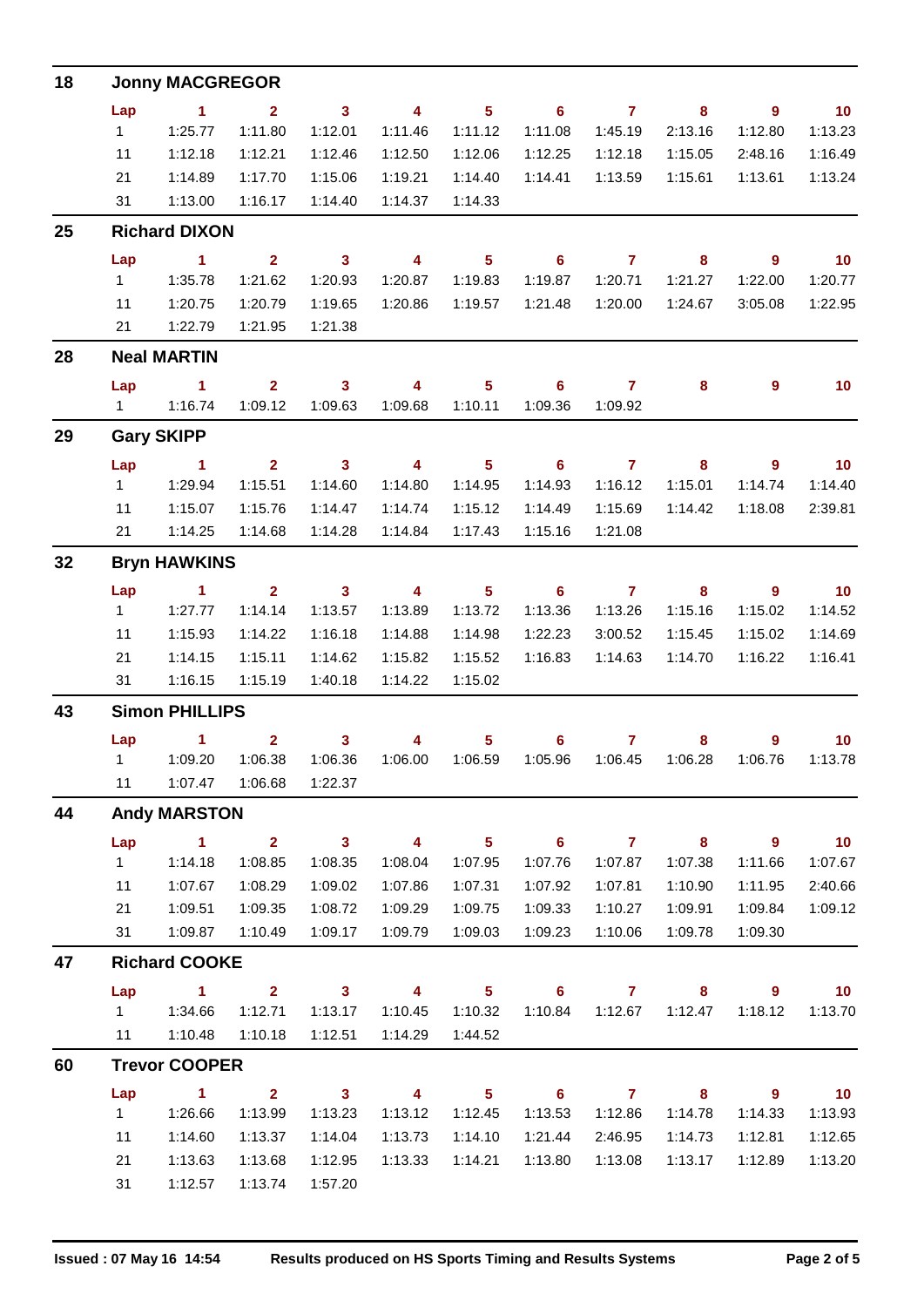| 65 |                       | <b>Warren ALLEN</b>    |                         |                         |                         |                            |                            |                |                         |                            |                 |  |  |
|----|-----------------------|------------------------|-------------------------|-------------------------|-------------------------|----------------------------|----------------------------|----------------|-------------------------|----------------------------|-----------------|--|--|
|    | Lap                   | $\blacksquare$ 1       | 2 <sup>1</sup>          | $\mathbf{3}$            | $\overline{\mathbf{4}}$ | 5 <sup>5</sup>             | $\overline{\phantom{0}}$ 6 | $\overline{7}$ | 8                       | $\overline{9}$             | 10              |  |  |
|    | 1                     | 1:33.89                | 1:11.94                 | 1:10.04                 | 1:09.49                 | 1:09.33                    | 1:10.34                    | 1:21.64        | 3:49.35                 | 1:10.41                    | 1:09.88         |  |  |
|    | 11                    | 1:11.37                | 1:09.46                 | 1:11.91                 | 1:08.87                 | 1:09.14                    | 1:09.60                    | 1:09.24        | 1:09.12                 | 1:08.85                    | 1:09.74         |  |  |
|    | 21                    | 1:08.90                | 1:09.75                 | 1:20.03                 | 1:09.78                 | 1:10.26                    | 1:09.50                    | 1:09.95        | 1:09.59                 | 1:09.41                    | 1:09.66         |  |  |
|    | 31                    | 1:10.80                | 1:09.41                 | 1:09.86                 | 1:10.13                 | 1:10.17                    | 1:11.47                    | 1:11.43        |                         |                            |                 |  |  |
| 66 |                       | <b>Leighton NORRIS</b> |                         |                         |                         |                            |                            |                |                         |                            |                 |  |  |
|    | Lap                   | $\sim$ 1               | $\overline{2}$          | $\mathbf{3}$            | $\overline{4}$          | 5 <sub>5</sub>             | $\overline{\phantom{0}}$ 6 | $\overline{7}$ | 8                       | $\overline{\phantom{a}}$   | 10              |  |  |
|    | $1 \quad$             | 1:17.31                | 1:10.06                 | 1:10.69                 | 1:10.81                 | 1:11.28                    | 1:10.88                    | 1:09.97        | 1:10.39                 | 1:11.24                    | 1:10.78         |  |  |
|    | 11                    | 1:10.03                | 1:11.64                 | 1:11.25                 | 1:10.38                 | 1:10.69                    | 1:20.98                    | 2:35.47        | 1:10.22                 | 1:11.13                    | 1:20.35         |  |  |
| 68 |                       | <b>Steve HEWSON</b>    |                         |                         |                         |                            |                            |                |                         |                            |                 |  |  |
|    | Lap                   | $\blacktriangleleft$   | $\overline{2}$          | $\mathbf{3}$            | $\overline{\mathbf{4}}$ | $5\phantom{a}$             | 6                          | $\overline{7}$ | 8                       | 9                          | 10              |  |  |
|    | 1                     | 1:16.41                | 1:09.11                 | 1:09.60                 | 1:09.55                 | 1:09.22                    | 1:09.82                    | 1:09.40        | 1:09.58                 | 1:10.22                    | 1:10.21         |  |  |
|    | 11                    | 1:09.44                | 1:08.91                 | 1:10.30                 | 1:10.24                 | 1:10.30                    | 1:13.70                    | 2:59.31        | 1:09.08                 | 1:09.60                    | 1:09.08         |  |  |
|    | 21                    | 1:09.61                | 1:10.28                 | 1:09.37                 | 1:09.70                 | 1:09.53                    | 1:09.18                    | 1:09.23        | 1:09.26                 | 1:10.76                    | 1:10.95         |  |  |
|    | 31                    | 1:09.48                | 1:09.31                 | 1:09.99                 | 1:09.44                 | 1:09.39                    | 1:10.20                    | 1:09.30        | 1:09.77                 |                            |                 |  |  |
| 69 |                       | <b>Aaron HARDING</b>   |                         |                         |                         |                            |                            |                |                         |                            |                 |  |  |
|    | Lap                   | $\blacktriangleleft$   | $\overline{2}$          | $\mathbf{3}$            | $\overline{\mathbf{4}}$ | $5\phantom{a}$             | 6                          | $\overline{7}$ | 8                       | 9                          | 10              |  |  |
|    | 1                     | 1:21.87                | 1:12.69                 | 1:11.97                 | 1:11.69                 | 1:11.27                    | 1:11.68                    | 1:10.96        | 1:10.20                 | 1:11.15                    | 1:10.94         |  |  |
|    | 11                    | 1:10.38                | 1:10.47                 | 1:10.13                 | 1:10.44                 | 1:09.79                    | 1:10.03                    | 1:09.84        | 1:19.15                 | 2:33.77                    | 1:10.82         |  |  |
|    | 21                    | 1:10.27                | 1:09.91                 | 1:10.23                 | 1:11.12                 | 1:10.24                    | 1:11.18                    | 1:09.87        | 1:10.68                 | 1:09.90                    | 1:11.35         |  |  |
|    | 31                    | 1:11.27                | 1:10.53                 | 1:10.27                 | 1:10.51                 | 1:10.14                    | 1:09.82                    | 1:10.00        | 1:10.33                 |                            |                 |  |  |
| 72 | <b>Trefor SLATTER</b> |                        |                         |                         |                         |                            |                            |                |                         |                            |                 |  |  |
|    | Lap                   | $\sim$ 1               | $\mathbf{2}$            | $\mathbf{3}$            | $\overline{\mathbf{4}}$ | $5\phantom{a}$             | 6                          | $\overline{7}$ | 8                       | 9                          | 10              |  |  |
|    | $1 \quad$             | 1:33.40                | 1:22.98                 | 1:21.19                 | 1:19.33                 | 1:18.51                    | 1:19.07                    | 1:19.72        | 1:23.18                 | 1:18.90                    | 1:18.61         |  |  |
|    | 11                    | 1:18.96                | 1:21.59                 | 1:29.48                 | 3:00.79                 | 1:21.92                    | 1:20.18                    | 1:18.77        | 1:17.97                 | 1:17.56                    | 1:16.82         |  |  |
|    | 21                    | 1:18.08                | 1:18.74                 | 1:17.85                 | 1:18.94                 | 1:18.07                    | 1:17.27                    | 1:18.05        | 1:18.13                 | 1:18.07                    | 1:16.80         |  |  |
|    | 31                    | 1:17.65                | 1:17.16                 | 1:16.30                 | 1:16.82                 |                            |                            |                |                         |                            |                 |  |  |
| 76 |                       | <b>Patrick MORTELL</b> |                         |                         |                         |                            |                            |                |                         |                            |                 |  |  |
|    | Lap                   | $\sim$ 1               | $\overline{\mathbf{2}}$ | $\overline{\mathbf{3}}$ | $\overline{\mathbf{4}}$ |                            | $5 \t\t 6 \t\t 7$          |                | $\overline{\mathbf{8}}$ | $\overline{\phantom{a}}$ 9 | $\overline{10}$ |  |  |
|    | 1                     | 1:26.37                | 1:11.96                 | 1:12.99                 | 1:11.30                 | 1:11.91                    | 1:12.27                    | 1:11.86        | 1:12.40                 | 1:11.54                    | 1:13.81         |  |  |
|    | 11                    | 1:11.75                | 1:11.07                 | 1:12.38                 | 1:14.96                 | 2:37.16                    | 1:11.17                    | 1:11.80        | 1:11.31                 | 1:12.04                    | 1:10.93         |  |  |
|    |                       | 21 1:10.98             | 1:11.31                 | 1:12.10                 | 1:14.97                 | 1:23.31                    |                            |                |                         |                            |                 |  |  |
| 79 |                       | <b>James CANFER</b>    |                         |                         |                         |                            |                            |                |                         |                            |                 |  |  |
|    | Lap                   | $\sim$ 1               | $\overline{\mathbf{2}}$ | $\overline{\mathbf{3}}$ | $\overline{\mathbf{4}}$ | $\overline{\phantom{0}}$ 5 |                            | $6$ $7$ $8$    |                         | $\overline{\phantom{a}}$ 9 | $\overline{10}$ |  |  |
|    | $1 \quad$             | 1:30.78                | 1:19.08                 | 1:17.34                 | 1:15.95                 | 1:16.13                    | 1:16.57                    | 1:15.51        | 1:17.24                 | 1:15.99                    | 1:14.54         |  |  |
|    | 11                    | 1:15.31                | 1:17.47                 | 1:17.43                 | 1:17.95                 | 1:15.41                    | 1:16.91                    | 1:17.17        | 2:41.88                 | 1:17.36                    | 1:17.47         |  |  |
|    | 21                    | 1:17.47                | 1:17.94                 | 1:17.24                 | 1:18.89                 | 1:17.02                    | 1:17.66                    | 1:19.71        | 1:18.63                 | 1:19.01                    | 1:17.97         |  |  |
|    | 31                    | 1:20.43                | 1:18.47                 | 1:18.01                 | 1:17.36                 | 1:16.99                    |                            |                |                         |                            |                 |  |  |
| 81 |                       | <b>Paul HATTON</b>     |                         |                         |                         |                            |                            |                |                         |                            |                 |  |  |
|    | Lap                   | $\sim$ 1.              | $\overline{\mathbf{2}}$ | $\overline{\mathbf{3}}$ | $\overline{\mathbf{A}}$ | $\overline{\phantom{0}}$ 5 |                            | $6$ $7$ $8$    |                         | $\overline{\phantom{a}}$ 9 | $\overline{10}$ |  |  |
|    | $1 \quad$             | 1:23.72                | 1:11.54                 | 1:12.19                 | 1:12.01                 | 1:11.12                    | 1:10.99                    | 1:11.61        | 1:10.56                 | 1:10.90                    | 1:10.48         |  |  |
|    | 11                    | 1:10.59                | 1:09.93                 | 1:10.53                 | 1:10.20                 | 1:10.19                    | 1:10.90                    | 1:16.56        | 2:33.88                 | 1:10.20                    | 1:09.79         |  |  |
|    | 21                    | 1:09.82                | 1:10.56                 | 1:10.46                 | 1:10.80                 | 1:11.04                    | 1:11.36                    | 1:09.99        | 1:10.11                 | 1:10.31                    | 1:11.55         |  |  |
|    | 31                    | 1:11.21                | 1:10.39                 | 1:10.44                 | 1:10.54                 | 1:11.38                    | 1:10.58                    | 1:10.53        |                         |                            |                 |  |  |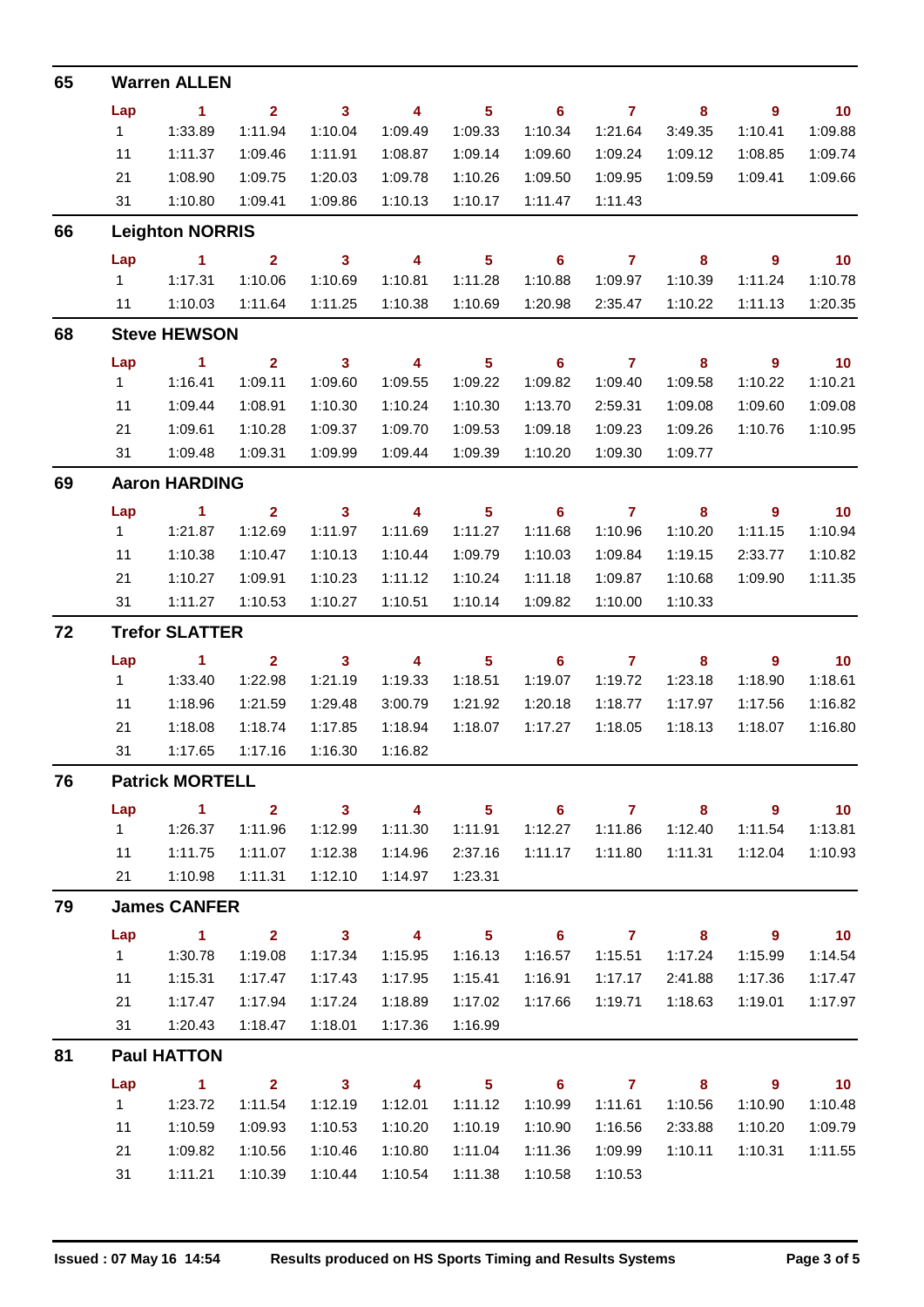| 84  |                        | <b>Leon BIDGWAY</b>      |                         |                            |                          |                            |                            |                |                         |                            |                          |  |  |  |  |  |  |  |
|-----|------------------------|--------------------------|-------------------------|----------------------------|--------------------------|----------------------------|----------------------------|----------------|-------------------------|----------------------------|--------------------------|--|--|--|--|--|--|--|
|     | Lap                    | $\blacksquare$ 1         | $\overline{2}$          | $\overline{\phantom{a}}$ 3 | $\overline{\mathbf{4}}$  | 5 <sup>5</sup>             | $\overline{\phantom{0}}$ 6 | $\overline{7}$ | 8                       | $\overline{9}$             | $\overline{10}$          |  |  |  |  |  |  |  |
|     | 1                      | 1:15.09                  | 1:09.68                 | 1:09.48                    | 1:09.65                  | 1:09.68                    | 1:09.60                    | 1:09.62        | 1:09.52                 | 1:10.31                    | 1:09.99                  |  |  |  |  |  |  |  |
|     | 11                     | 1:09.16                  | 1:09.31                 | 1:10.19                    | 1:09.79                  | 1:10.44                    | 1:10.09                    | 1:09.86        | 1:13.45                 | 2:54.47                    | 1:12.90                  |  |  |  |  |  |  |  |
|     | 21                     | 1:12.74                  | 1:11.21                 | 1:11.36                    | 1:11.13                  | 1:11.08                    | 1:12.94                    | 1:10.84        | 1:10.71                 | 1:12.50                    | 1:12.07                  |  |  |  |  |  |  |  |
|     | 31                     | 1:11.34                  | 1:13.25                 | 1:13.33                    | 1:11.19                  | 1:12.72                    | 1:11.53                    | 1:11.64        | 1:13.68                 |                            |                          |  |  |  |  |  |  |  |
| 86  | <b>Petteri JOKINEN</b> |                          |                         |                            |                          |                            |                            |                |                         |                            |                          |  |  |  |  |  |  |  |
|     | Lap                    | $\sim$ 1                 | $\mathbf{2}$            | $\overline{\mathbf{3}}$    | $\overline{\mathbf{4}}$  | $\sqrt{5}$                 | $\overline{\phantom{0}}$ 6 | $\overline{7}$ | $\overline{\mathbf{8}}$ | - 9                        | $\overline{10}$          |  |  |  |  |  |  |  |
|     | $1 \quad$              | 1:22.24                  | 1:12.20                 | 1:12.92                    | 1:12.16                  | 1:12.01                    | 1:12.14                    | 1:11.91        | 1:11.03                 | 1:10.44                    | 1:10.50                  |  |  |  |  |  |  |  |
|     | 11                     | 1:11.30                  | 1:10.65                 | 1:11.43                    | 1:10.62                  | 1:13.22                    | 1:11.12                    | 1:11.67        | 1:11.11                 | 1:10.62                    | 1:11.76                  |  |  |  |  |  |  |  |
|     | 21                     | 1:12.00                  | 1:12.71                 | 1:12.26                    | 2:33.33                  | 1:11.85                    | 1:10.89                    | 1:12.29        | 1:10.96                 | 1:10.92                    | 1:11.10                  |  |  |  |  |  |  |  |
|     | 31                     | 1:11.64                  | 1:11.00                 | 1:11.34                    | 1:10.30                  | 1:11.28                    | 1:10.57                    | 1:10.14        | 1:11.15                 |                            |                          |  |  |  |  |  |  |  |
| 91  |                        | <b>Andrew RATH</b>       |                         |                            |                          |                            |                            |                |                         |                            |                          |  |  |  |  |  |  |  |
|     | Lap                    | $\sim$ 1                 | $\overline{2}$          | $\overline{\phantom{a}}$ 3 | $\overline{\phantom{a}}$ | $\overline{\phantom{0}}$ 5 | $\overline{\phantom{0}}$ 6 | $\overline{7}$ | $\overline{\mathbf{8}}$ | $\overline{\phantom{a}}$   | $\overline{\mathbf{10}}$ |  |  |  |  |  |  |  |
|     | 1                      | 1:23.07                  | 1:13.02                 | 1:12.33                    | 1:13.98                  | 1:11.74                    | 1:11.72                    | 1:11.48        | 1:12.46                 | 1:11.76                    | 1:12.05                  |  |  |  |  |  |  |  |
|     | 11                     | 1:11.57                  | 1:11.96                 | 1:13.17                    | 1:11.34                  | 1:11.51                    | 1:11.36                    | 1:14.86        | 1:11.45                 | 1:15.93                    | 2:39.81                  |  |  |  |  |  |  |  |
|     | 21                     | 1:11.84                  | 1:11.44                 | 1:11.05                    | 1:11.68                  | 1:12.82                    | 1:12.79                    | 1:11.99        | 1:11.28                 | 1:11.30                    | 1:12.28                  |  |  |  |  |  |  |  |
|     | 31                     | 1:11.52                  | 1:11.46                 | 1:12.26                    | 1:12.59                  | 1:12.15                    | 1:11.97                    | 1:12.07        |                         |                            |                          |  |  |  |  |  |  |  |
| 92  |                        | <b>Brian PASSMORE</b>    |                         |                            |                          |                            |                            |                |                         |                            |                          |  |  |  |  |  |  |  |
|     | Lap                    | $\sim$ 1                 | $\mathbf{2}$            | $\overline{\mathbf{3}}$    | $\overline{\phantom{a}}$ | 5 <sup>5</sup>             | $\overline{\phantom{0}}$ 6 | $\overline{7}$ | 8                       | $\overline{\phantom{a}}$   | $\overline{\mathbf{10}}$ |  |  |  |  |  |  |  |
|     | 1                      | 1:29.14                  | 1:17.98                 | 1:18.62                    | 1:16.11                  | 1:16.55                    | 1:15.82                    | 1:15.83        | 1:17.24                 | 1:15.33                    | 1:15.35                  |  |  |  |  |  |  |  |
|     | 11                     | 1:14.92                  | 1:18.03                 | 1:16.60                    | 1:22.40                  | 3:31.24                    | 1:13.98                    | 1:14.02        | 1:12.40                 | 1:12.56                    | 1:13.09                  |  |  |  |  |  |  |  |
|     | 21                     | 1:13.41                  | 1:14.25                 | 1:15.25                    | 1:14.39                  | 1:14.44                    | 1:13.89                    | 1:12.86        | 1:13.37                 | 1:13.84                    | 1:13.04                  |  |  |  |  |  |  |  |
|     | 31                     | 1:13.97                  | 1:15.13                 | 1:14.02                    | 1:14.64                  | 1:14.13                    |                            |                |                         |                            |                          |  |  |  |  |  |  |  |
| 128 | <b>Sean HURLEY</b>     |                          |                         |                            |                          |                            |                            |                |                         |                            |                          |  |  |  |  |  |  |  |
|     | Lap                    | $\blacktriangleleft$     | $\overline{2}$          | 3                          | 4                        | 5 <sub>5</sub>             | $\overline{\phantom{0}}$ 6 | $\overline{7}$ | 8                       | 9                          | 10                       |  |  |  |  |  |  |  |
|     | $1 \quad$              | 1:20.77                  | 1:12.43                 | 1:12.83                    | 1:12.50                  | 1:11.86                    | 1:12.96                    | 1:42.01        |                         |                            |                          |  |  |  |  |  |  |  |
| 155 | <b>Christian TIMMS</b> |                          |                         |                            |                          |                            |                            |                |                         |                            |                          |  |  |  |  |  |  |  |
|     | Lap                    | $\sim$ 1                 | $\overline{2}$          | $\overline{\mathbf{3}}$    | $\overline{\mathbf{4}}$  | 5 <sub>5</sub>             | $\overline{\phantom{0}}$ 6 | $\overline{7}$ | 8                       | 9                          | 10                       |  |  |  |  |  |  |  |
|     | 1                      | 1:26.74                  | 1:19.14                 | 1:18.36                    | 1:14.86                  | 1:15.15                    | 1:15.44                    | 1:16.98        | 1:17.79                 | 1:16.83                    | 1:15.18                  |  |  |  |  |  |  |  |
|     | 11                     | 1:16.01                  | 1:17.54                 | 1:19.04                    | 1:24.15                  | 2:47.08                    | 1:11.97                    | 1:10.10        | 1:10.67                 | 1:12.58                    | 1:11.02                  |  |  |  |  |  |  |  |
|     | 21                     | 1:11.36                  | 1:09.87                 | 1:12.64                    | 1:13.74                  | 1:13.21                    | 1:11.49                    | 1:10.76        | 1:10.48                 | 1:12.26                    | 1:12.06                  |  |  |  |  |  |  |  |
|     | 31                     | 1:12.19                  | 1:11.44                 | 1:12.64                    | 1:31.10                  | 1:59.17                    |                            |                |                         |                            |                          |  |  |  |  |  |  |  |
| 166 |                        | <b>Christopher MILLS</b> |                         |                            |                          |                            |                            |                |                         |                            |                          |  |  |  |  |  |  |  |
|     | Lap                    | $\sim$ 1                 | $\overline{\mathbf{2}}$ | $\overline{\mathbf{3}}$    | $\overline{\mathbf{4}}$  | $\overline{\phantom{0}}$ 5 | $\overline{\phantom{0}}$ 6 | $\overline{7}$ | 8                       | $\overline{\phantom{a}}$   | $\overline{\mathbf{10}}$ |  |  |  |  |  |  |  |
|     | $1 \quad$              | 1:13.75                  | 1:10.71                 | 1:09.09                    | 1:08.64                  | 1:08.93                    | 1:08.85                    | 1:09.17        | 1:08.85                 | 1:09.52                    | 1:09.96                  |  |  |  |  |  |  |  |
|     | 11                     | 1:08.37                  | 1:09.23                 | 1:08.62                    | 1:08.53                  | 1:10.04                    | 1:08.50                    | 1:08.47        | 1:08.72                 | 1:28.94                    | 2:45.14                  |  |  |  |  |  |  |  |
|     | 21                     | 1:10.47                  | 1:09.38                 | 1:09.26                    | 1:09.47                  | 1:09.11                    | 1:09.10                    | 1:09.51        | 1:09.67                 | 1:09.63                    | 1:09.35                  |  |  |  |  |  |  |  |
|     | 31                     | 1:09.88                  | 1:09.74                 | 1:09.30                    | 1:09.29                  | 1:09.41                    | 1:13.06                    | 1:09.09        | 1:08.66                 |                            |                          |  |  |  |  |  |  |  |
| 169 |                        | <b>Eliot DUNMORE</b>     |                         |                            |                          |                            |                            |                |                         |                            |                          |  |  |  |  |  |  |  |
|     | Lap                    | $\sim$ 1                 | $\overline{\mathbf{2}}$ | $\overline{\mathbf{3}}$    | $\overline{4}$           | $5\phantom{.0}$            | $\overline{\phantom{0}}$ 6 | $\overline{7}$ | 8                       | $\overline{\phantom{a}}$ 9 | $\overline{10}$          |  |  |  |  |  |  |  |
|     | $1 \quad$              | 1:17.88                  | 1:10.29                 | 1:10.61                    | 1:10.47                  | 1:10.67                    | 1:09.58                    | 1:09.76        | 1:10.30                 | 1:11.85                    | 1:10.44                  |  |  |  |  |  |  |  |
|     | 11                     | 1:10.34                  | 1:09.91                 | 1:11.94                    | 1:10.89                  | 1:12.94                    | 2:36.52                    | 1:10.00        | 1:10.05                 | 1:10.23                    | 1:09.74                  |  |  |  |  |  |  |  |
|     | 21                     | 1:09.71                  | 1:09.68                 | 1:09.65                    | 1:09.93                  | 1:09.85                    | 1:10.04                    | 1:09.87        | 1:10.07                 | 1:09.97                    | 1:10.33                  |  |  |  |  |  |  |  |
|     | 31                     | 1:10.77                  | 1:11.11                 | 1:10.55                    | 1:10.90                  | 1:09.94                    | 1:10.77                    | 1:10.33        | 1:11.25                 |                            |                          |  |  |  |  |  |  |  |